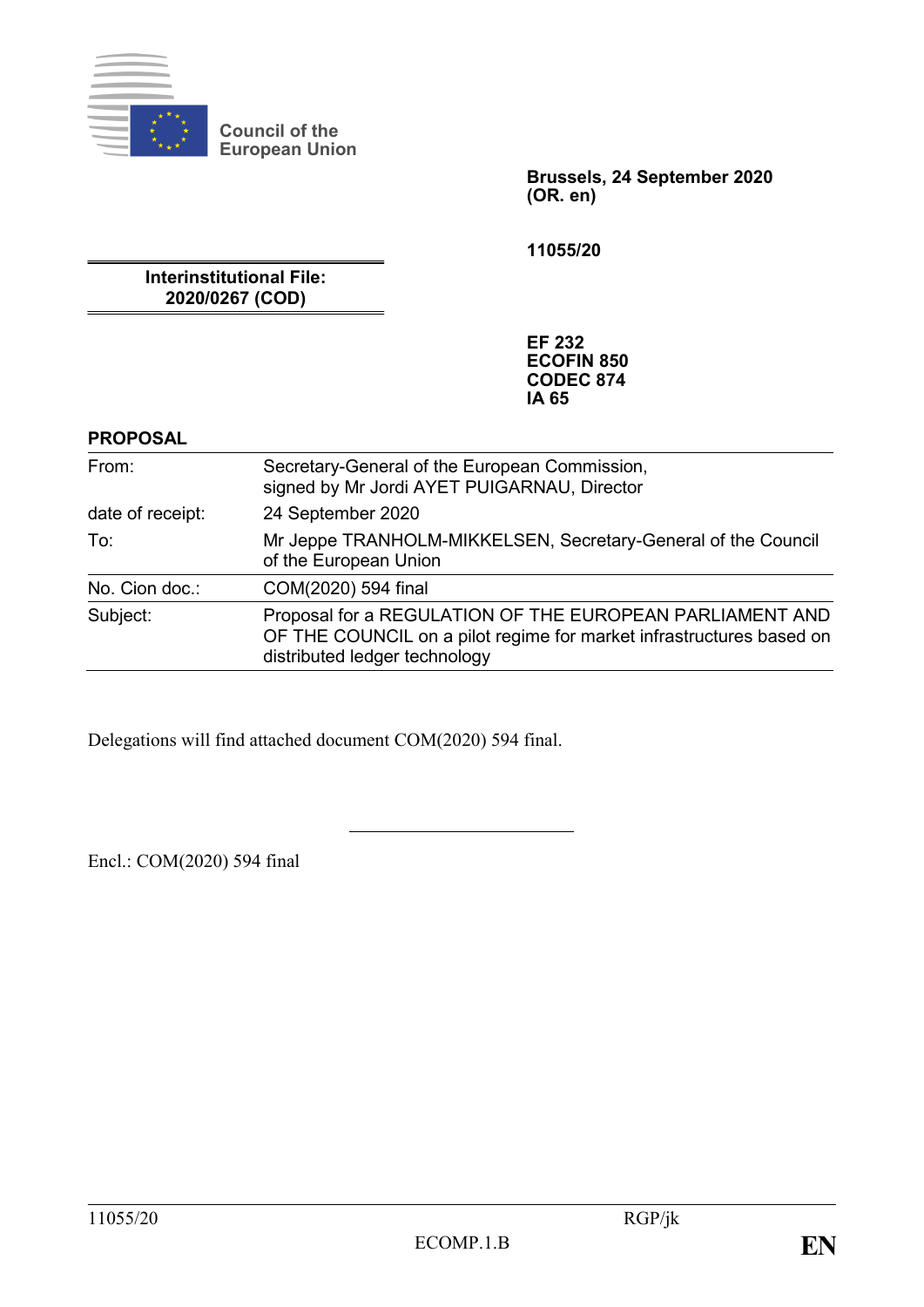

EUROPEAN **COMMISSION** 

> Brussels, 24.9.2020 COM(2020) 594 final

2020/0267 (COD)

Proposal for a

# **REGULATION OF THE EUROPEAN PARLIAMENT AND OF THE COUNCIL**

**on a pilot regime for market infrastructures based on distributed ledger technology**

(Text with EEA relevance)

 ${SEC(2020) 308 final} - {SWD(2020) 201 final} - {SWD(2020) 202 final}$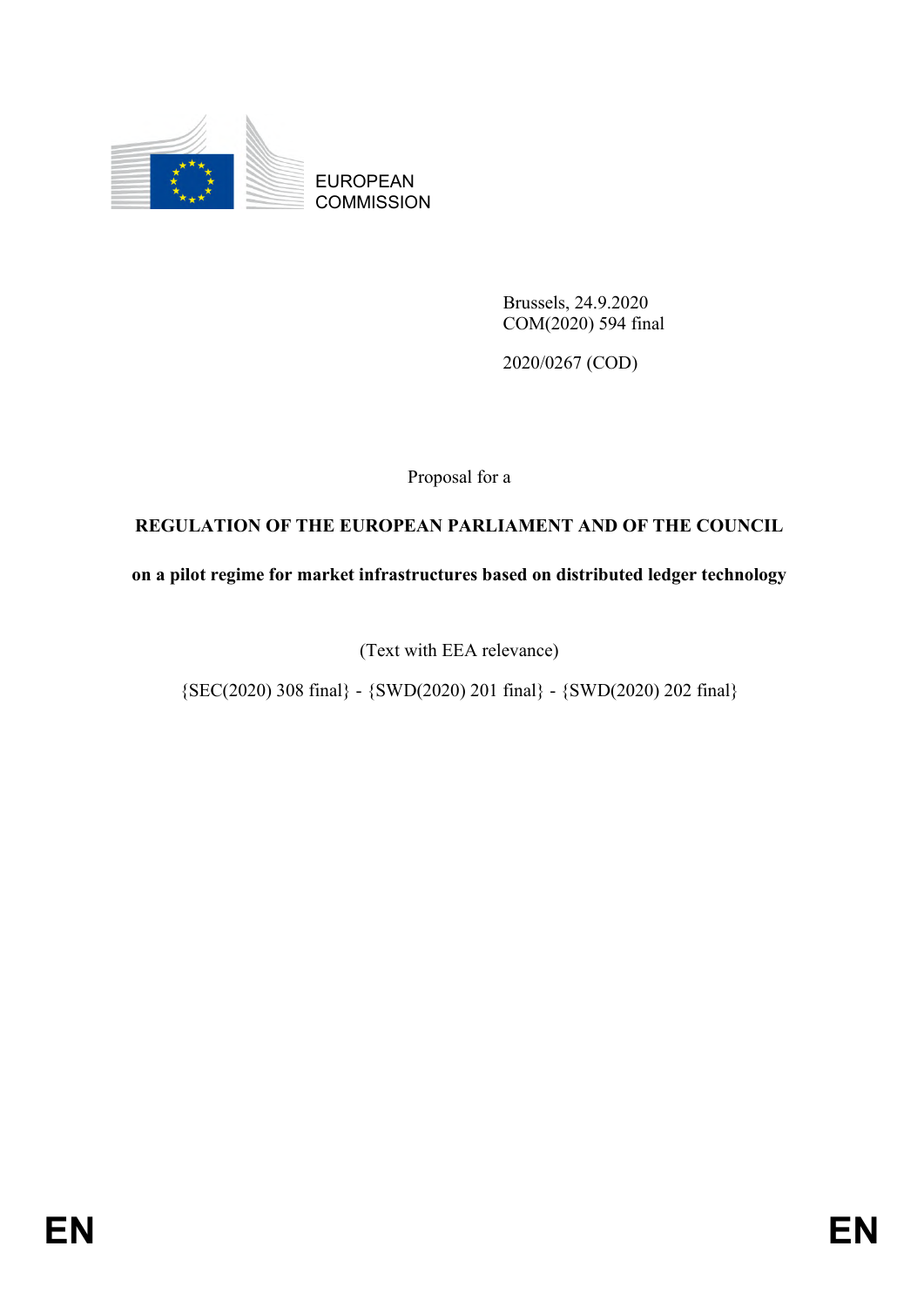## **EXPLANATORY MEMORANDUM**

#### **1. CONTEXT OF THE PROPOSAL**

#### **• Reasons for and objectives of the proposal**

This proposal is part of a package of measures to further enable and support the potential of digital finance in terms of innovation and competition while mitigating the risks. It is in line with the Commission priorities to make Europe fit for the digital age and to build a futureready economy that works for the people. The digital finance package includes a new Strategy on digital finance for the EU financial sector<sup>1</sup> with the aim to ensure that the EU embraces the digital revolution and drives it with innovative European firms in the lead, making the benefits of digital finance available to European consumers and businesses. In addition to this proposal, the package also includes a proposal for a regulation to build markets in cryptoassets<sup>2</sup>, a proposal for digital operational resilience<sup>3</sup>, and a proposal to clarify or amend certain related EU financial services rules<sup>4</sup>.

One of the strategy's identified priority areas is ensuring that the EU financial services regulatory framework is innovation-friendly and does not pose obstacles to the application of new technologies. This proposal, together with the proposal for a bespoke regime for cryptoassets, represents the first concrete actions within this area, seeking to provide appropriate levels of consumer and investor protection, legal certainty for crypto-assets, enable innovative firms to make use of blockchain, distributed ledger technology ('DLT') and crypto-assets and ensure financial stability.

Crypto-assets are one of the major applications of blockchain technology in finance. Since the publication of the Commission's FinTech Action plan<sup>5</sup>, in March 2018, the Commission has been examining the opportunities and challenges raised by crypto-assets. In the 2018 FinTech Action plan, the Commission mandated the European Banking Authority (EBA) and the European Securities and Markets Authority (ESMA) to assess the applicability and suitability of the existing financial services regulatory framework to crypto-assets. The advice<sup>6</sup>, issued in January 2019, argued that while some crypto-assets could fall within the scope of EU legislation, effectively applying it to these assets is not always straightforward. Moreover, the advice noted that provisions in existing EU legislation may inhibit the use of DLT. At the same time, the EBA and ESMA underlined that – beyond EU legislation aimed at combating

<sup>1</sup> <sup>1</sup> Communication from the Commission to the European Parliament, the Council, the European Central Bank, the European Economic and Social Committee and the Committee of the Regions on a Digital Finance Strategy for the EU COM(2020)591

<sup>&</sup>lt;sup>2</sup> Proposal for a Regulation of the European Parliament and of the Council on markets in crypto-assets, and amending Directive (EU) 2019/1937 – COM(2020)593

<sup>&</sup>lt;sup>3</sup> Proposal for a Regulation of the European Parliament and of the Council on digital operational resilience for the financial sector and amending Regulations (EC) No 1060/2009, (EU) No 648/2012, (EU) No 600/2014 and (EU) No 909/2014 - COM(2020)595

<sup>4</sup> Proposal for a Directive of the European Parliament and of The Council amending Directives 2006/43/EC, 2009/65/EC, 2009/138/EU, 2011/61/EU, EU/2013/36, 2014/65/EU, (EU) 2015/2366 and EU/2016/2341 - COM(2020)596

<sup>&</sup>lt;sup>5</sup> Communication from the Commission to the European Parliament, the Council, the European Central Bank, the European Economic and Social Committee and the Committee of the Regions on a , FinTech Action plan, COM/2018/109 final, 08.03.2018

<sup>6</sup> ESMA, Advice on 'Initial Coin Offerings and Crypto-Assets', 2019; EBA report with advice on cryptoassets, 2019.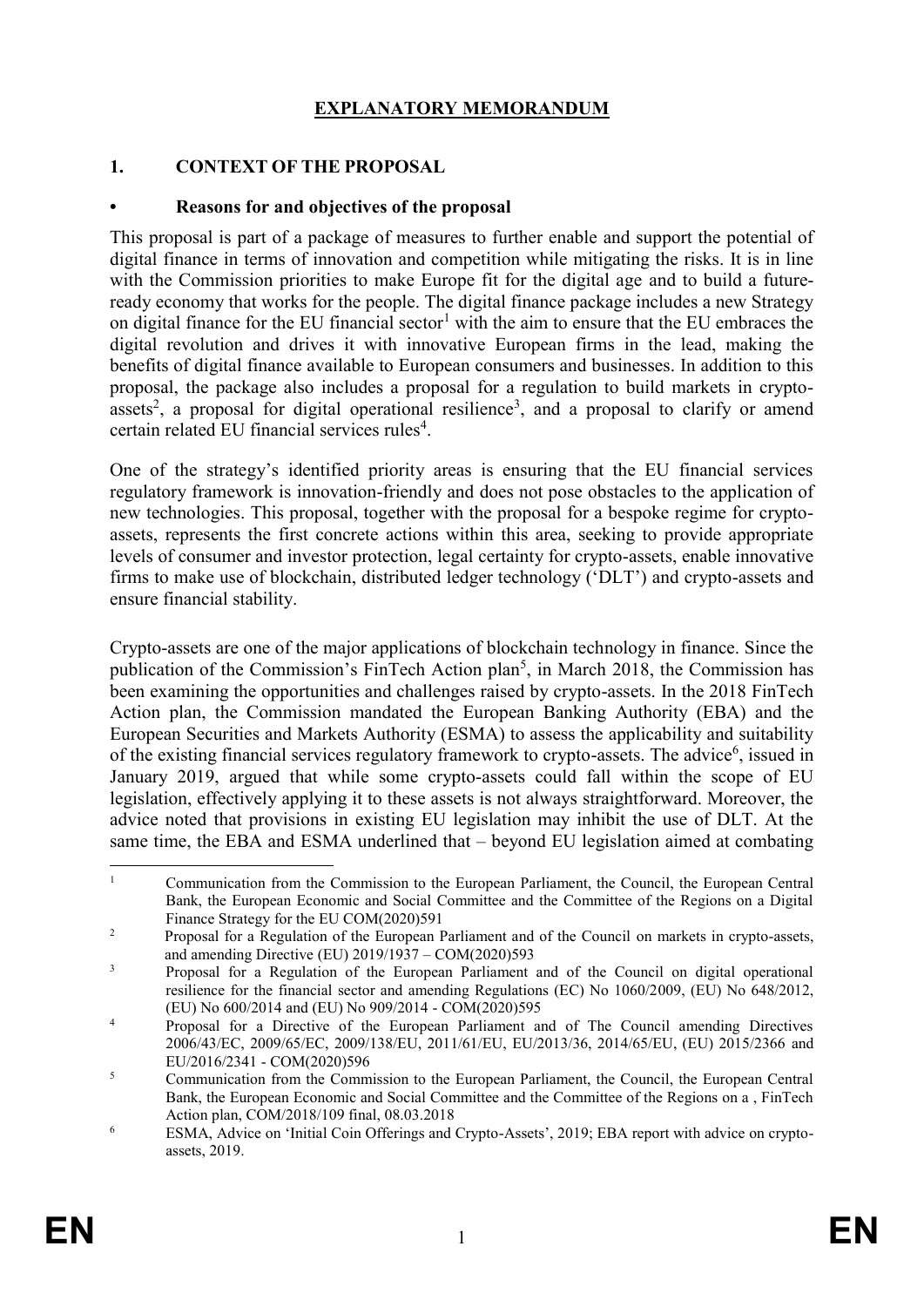money laundering and terrorism financing – most crypto-assets fall outside the scope of EU financial services legislation and therefore are not subject to provisions on consumer and investor protection and market integrity, among others, although they give rise to these risks. In addition, a number of Member States have recently legislated on issues related to cryptoassets leading to market fragmentation.

Given these developments and as part of the Commission's broader digital agenda, President Ursula von der Leyen stressed the need for *"a common approach with Member States on cryptocurrencies to ensure we understand how to make the most of the opportunities they create and address the new risks they may pose"*<sup>7</sup> . While acknowledging the risks they may present, the Commission and the Council also jointly declared in December 2019 that they *"are committed to put in place a framework that will harness the potential opportunities that crypto-assets may offer"* 8 . More recently, the European Parliament is working on a report on digital finance, which has a particular focus on crypto assets.<sup>9</sup>

To respond to all of these issues and create an EU framework that both enables markets in crypto-assets as well as the tokenisation of traditional financial assets and wider use of DLT in financial services, this proposal will be accompanied by other legislative proposals. The Commission is proposing a clarification that the existing definition of 'financial instruments' – which defines the scope of the Markets in Financial Instruments Directive (MiFID II)<sup>10</sup> includes financial instruments based on  $DLT<sub>11</sub><sup>11</sup>$  and a bespoke regime for crypto-assets not covered by existing financial services legislation as well as e-money tokens $^{12}$ .

This proposal, which covers a pilot regime for DLT market infrastructures in the form of a Regulation, has four general and related objectives. The first objective is one of legal certainty. For secondary markets for crypto-assets that qualify as financial instruments to develop within the EU, we need to know exactly where the framework is no longer fit for purpose. The second objective is to support innovation. Removing obstacles to the application of new technologies in the financial sector underpins the Commission's digital finance strategy. To promote the uptake of technology and responsible innovation, a pilot regime is necessary, to ensure that more wide-ranging changes to existing financial services legislation are evidence based. The third objective is to instil consumer and investor protection and market integrity, the fourth is to ensure financial stability. The pilot regime will put in place appropriate safeguards, for example limiting the types of financial instruments that can be traded. Moreover, provisions specifically aimed at ensuring financial stability and consumer and investor protection will not be within scope of the provisions that a DLT market infrastructure could be exempted from.

<sup>1</sup> <sup>7</sup> Mission letter of President-elect Von der Leyen to Vice-President Dombrovskis, 10 September 2019.

<sup>8</sup> Joint Statement of the European Commission and Council on 'stablecoins', 5 December 2019.

<sup>&</sup>lt;sup>9</sup> https://www.europarl.europa.eu/doceo/document/ECON-PR-650539\_EN.pdf.<br><sup>10</sup> Directive 2014/65/EU of the European Parliament and of the Council of 1

Directive 2014/65/EU of the European Parliament and of the Council of 15 May 2014 on markets in financial instruments and amending Directive 2002/92/EC and Directive 2011/61/EU

<sup>&</sup>lt;sup>11</sup> Proposal for a Directive of the European Parliament and of the Council amending Directives 2006/43/EC, 2009/65/EC, 2009/138/EU, 2011/61/EU, EU/2013/36, 2014/65/EU, (EU) 2015/2366 and EU/2016/2341 - COM(2020)596

<sup>&</sup>lt;sup>12</sup> Proposal for a Regulation of the European Parliament and of the Council on markets in crypto assets and amending Directive (EU) 2019/1937 - COM(2020)593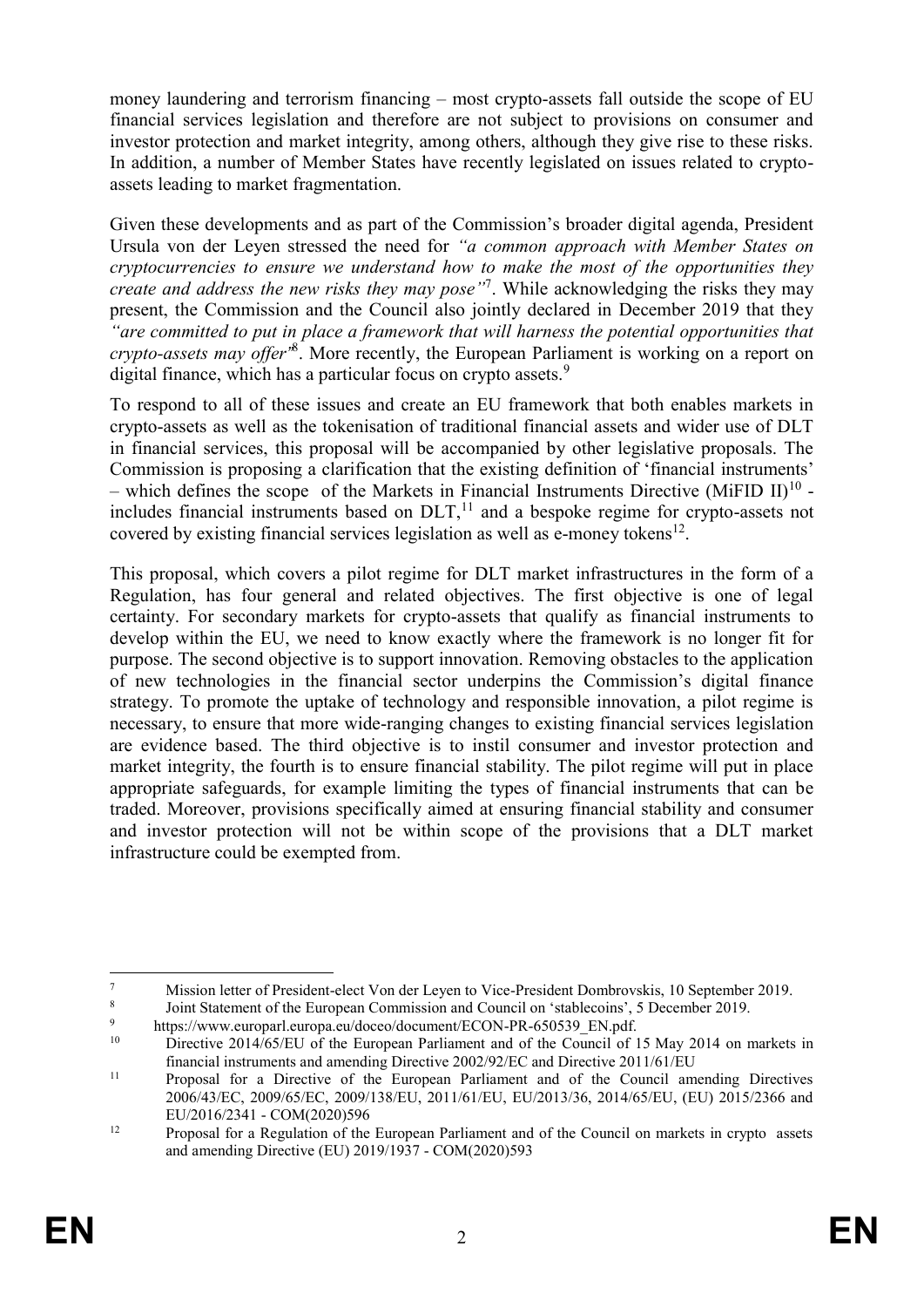## **• Consistency with existing policy provisions in the policy area**

This proposal is part of a broader framework on crypto-assets and distributed ledger technology (DLT), as it is accompanied by proposals seeking to ensure that existing legislations do not present obstacles to the uptake of new technologies while reaching their objectives as well as a bespoke regime for crypto-assets not covered by existing financial services legislation and e-money tokens.

As part of the FinTech Action plan adopted in March  $2018<sup>13</sup>$ , the Commission mandated the ESAs to produce advice on the applicability and suitability of the existing EU financial services regulatory framework on crypto-assets. This proposal takes into account the advice received from EBA and ESMA.<sup>14</sup> It is also aligned with the overarching ambition of the digital finance strategy of ensuring that the EU framework is innovation-friendly.

## **• Consistency with other Union policies**

As stated by President von der Leyen in her Political Guidelines,<sup>15</sup> and set out in the Communication 'Shaping Europe's digital future',<sup>16</sup> it is crucial for Europe to reap all the benefits of the digital age and to strengthen its industry and innovation capacity, within safe and ethical boundaries.

The proposal is also consistent with the Union policies aimed at creating a Capital Markets Union (CMU). It notably responds to the High-level Forum's final report, which stressed the underused potential of crypto-assets and called on the Commission to increase legal certainty and establish clear rules for the use of crypto-assets.<sup>17</sup>

Finally, the proposal is fully in line with the recommendation in the Security Union Strategy for the development of a legislative framework in crypto-assets given the growing effect of these new technologies on how financial assets are issued, exchanged, shared and accessed.<sup>18</sup>

# **2. LEGAL BASIS, SUBSIDIARITY AND PROPORTIONALITY**

## **• Legal basis**

The proposal is based on Article 114 TFEU, which confers to the European institutions the competence to lay down appropriate provisions for the approximation of laws of the Member States that have as their objective the establishment and functioning of the internal market. The proposal aims to allow for experimentation through derogations for the use of DLT in the

 $13$ <sup>13</sup><br>European Commission, FinTech Action plan, COM/2018/109 final<br><sup>14</sup>

<sup>14</sup> ESMA, Advice on 'Initial Coin Offerings and Crypto-Assets', 2019; EBA report with advice on crypto-assets, 2019.

<sup>&</sup>lt;sup>15</sup><br>
16 President Ursula von der Leyen, Political Guidelines for the next European Commission, 2019-2024.<br>
16 Communication from the Commission to the European Parliament, the Council th

<sup>16</sup> Communication from the Commission to the European Parliament, the Council, the European Economic and Social Committee and the Committee of the Region, Shaping Europe's Digital Future, COM(2020) 67 final.

<sup>17</sup> Recommendation 7 of the High-Level forum on the Capital Markets Union's final report. [\(https://ec.europa.eu/info/sites/info/files/business\\_economy\\_euro/growth\\_and\\_investment/documents/200610-cmu](https://ec.europa.eu/info/sites/info/files/business_economy_euro/growth_and_investment/documents/200610-cmu-high-level-forum-final-report_en.pdf)[high-level-forum-final-report\\_en.pdf\)](https://ec.europa.eu/info/sites/info/files/business_economy_euro/growth_and_investment/documents/200610-cmu-high-level-forum-final-report_en.pdf).

<sup>&</sup>lt;sup>18</sup> Communication from the Commission to the European Parliament, the European Council, the Council, the European Economic and Social Committee and the Committee of the Regions on the EU Security Union Strategy - COM(2020)605 final, 24.07.2020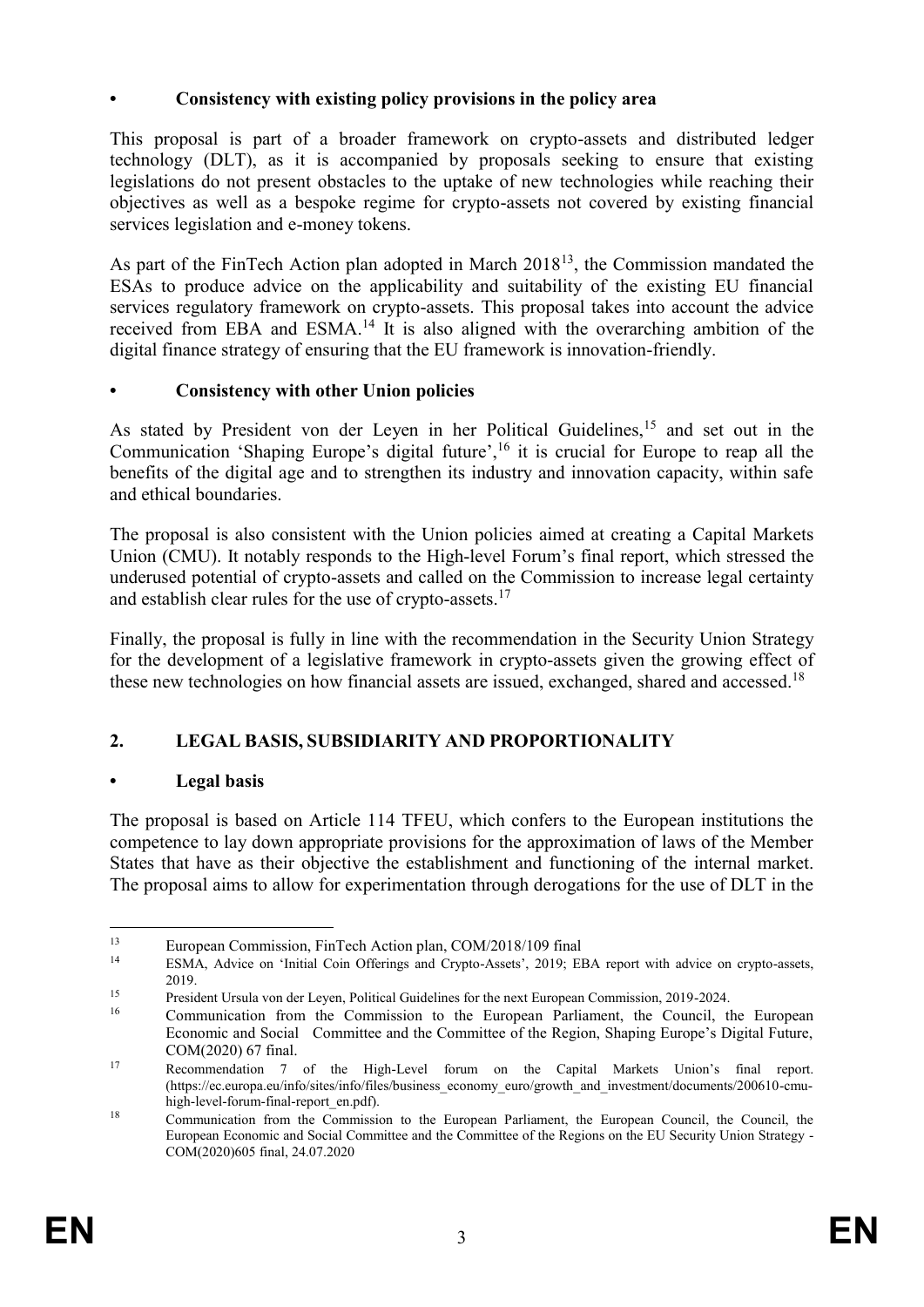trading and post-trading of crypto-assets that qualify as financial instruments, where existing legislation precludes or limits their use.

Today, there is limited use of DLT in financial services, specifically by market infrastructures (trading venues or central securities depositories). Regulatory obstacles and legal certainty are most often cited as the main reasons for the limited uptake of this potentially transformational technology in market infrastructures. The EU follows the principle of technological neutrality, but rules are still created based on market realities, and the existing financial services legislation was not designed with DLT and crypto-assets in mind. This means that there are provisions in it, which sometimes restricts and even prevents the use of DLT. The absence of a DLT-based secondary market, limits the efficiency gains and the sustainable development of a primary market for financial instruments in crypto-asset form.

Through the introduction of a common EU pilot regime for the experimentation of DLT market infrastructures, firms within the EU would be able to exploit the full potential of the existing framework, allowing supervisors and legislators to identify obstacles in the regulation, while regulators and firms themselves gain valuable knowledge about the application of DLT. This could facilitate a more reliable and safe secondary market for crypto-assets qualifying as financial instruments. This would also allow EU financial services firms to retain global competitiveness as other jurisdictions have already implemented measures to allow for experimentation with DLT in financial services. Lastly, the pilot regime would allow for real use cases and help build the necessary experience and evidence on which a permanent EU regulatory regime could be inspired.

# **• Subsidiarity (for non-exclusive competence)**

The rules governing financial services and in particular market infrastructures across the Union are largely set at EU level. That is why any derogations or exemptions from specific provisions must be done at EU level.

Additionally, action at EU level, such as the proposed Regulation, would ensure consistency and a level playing field by granting powers to ESMA to oversee and coordinate experimentations as Member States' competent authorities submit evaluated applications from market participants.

Finally, the long-term objective of gaining experience on the application, and limits of, the existing financial services legislation to DLT market infrastructures, necessitates that this is done at EU level. Thus, the ESMA will evaluate the outcomes on a yearly basis and ESMA, together with the Commission will evaluate and report to the Council and Parliament on the pilot regime at the latest after a five-year period.

# **• Proportionality**

Under the principle of proportionality, the content and form of EU action should not exceed what is necessary to achieve the objectives of the Treaties. The proposed rules will not go beyond what is necessary in order to achieve the objectives of the proposal. It will cover only the aspects that Member States cannot achieve on their own and where the administrative burden and costs are commensurate with the specific and general objectives to be achieved.

The proposed pilot regime will ensure proportionality by allowing adequate flexibility for supervisors to determine which provisions to disregard for a market participant's test, to allow for different tests cases to take place. The pilot regime will enable regulators to remove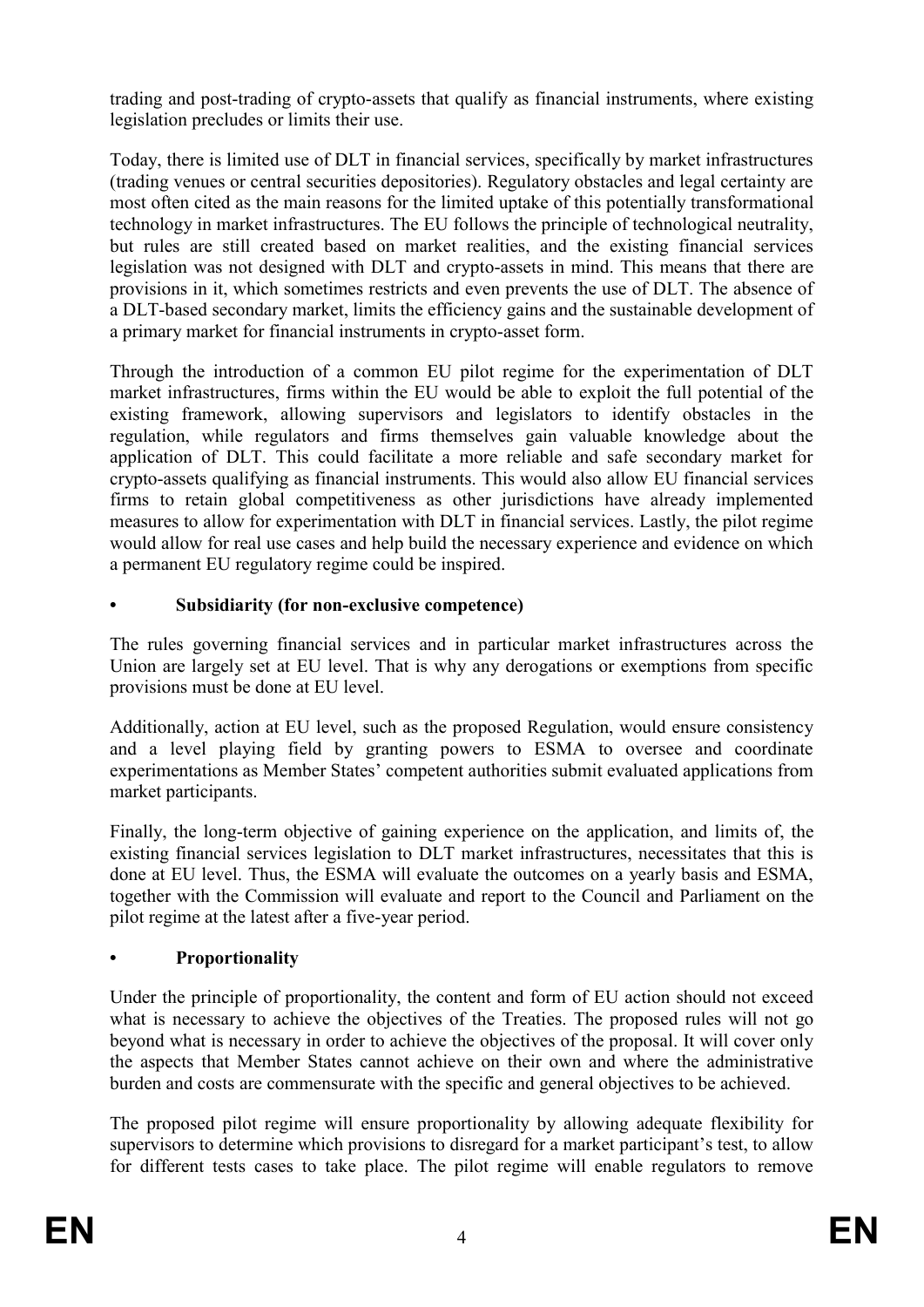regulatory constraints that can inhibit the development of DLT market infrastructures, which could enable the transition to tokenised financial instruments and DLT market infrastructures, enabling innovation and ensuring EU's global competitiveness.

The pilot regime approach is at this stage considered the most proportionate to the objectives as there is presently not sufficient evidence to support more significant and wide-ranging permanent changes to the existing financial services framework in an effort to allow for the use of DLT. This is also detailed in the accompanying impact assessment, for example in chapters 6 and  $7^{19}$ 

## **• Choice of the instrument**

Article 114 TFEU allows the adoption of acts in the form of a Regulation or Directive. For this proposal, a Regulation was chosen in order to lay down a single set of immediately applicable rules throughout the Single Market.

The proposed Regulation establishes harmonised requirements for market participants wishing to apply for a permission to establish a DLT market infrastructure. Such DLT market infrastructures must not be subject to specific national rules. Therefore, a Regulation is more appropriate than a Directive.

#### **3. RESULTS OF EX-POST EVALUATIONS, STAKEHOLDER CONSULTATIONS AND IMPACT ASSESSMENTS**

#### **• Stakeholder consultations**

The Commission has consulted stakeholders throughout the process of preparing this proposal. In particular:

- i) The Commission carried out a dedicated open public consultation (19 December 2019 - 19 March 2020)<sup>20</sup>
- ii) The Commission consulted the public on an inception impact assessment (19 December 2019 - 16 January 2020)<sup>21</sup>
- iii) The Commission services consulted Member State experts in the Expert Group on Banking, Payments and Insurance (EGBPI) on two occasions (18 May 2020 and 16 July 2020)<sup>22</sup>

The purpose of the public consultation was to inform the Commission on the development of a potential EU framework for crypto-assets. It included questions on crypto-assets not covered

<sup>1</sup> <sup>19</sup> Impact Assessment accompanying the document Proposal for a Regulation of the European Parliament and of the Council on Markets in Crypto-assets and amending Directive (EU) 2019/1937 SWD(2020) 380 20

https://ec.europa.eu/info/sites/info/files/business\_economy\_euro/banking\_and\_finance/documents/2019 -crypto-assets-consultation-document\_en.pdf

<sup>&</sup>lt;sup>21</sup> Impact Assessment accompanying the document Proposal for a Regulation of the European Parliament and of the Council on Markets in Crypto-assets and amending Directive (EU) 2019/1937, SWD(2020) 380

<sup>&</sup>lt;sup>22</sup> https://ec.europa.eu/info/publications/egbpi-meetings-2020 en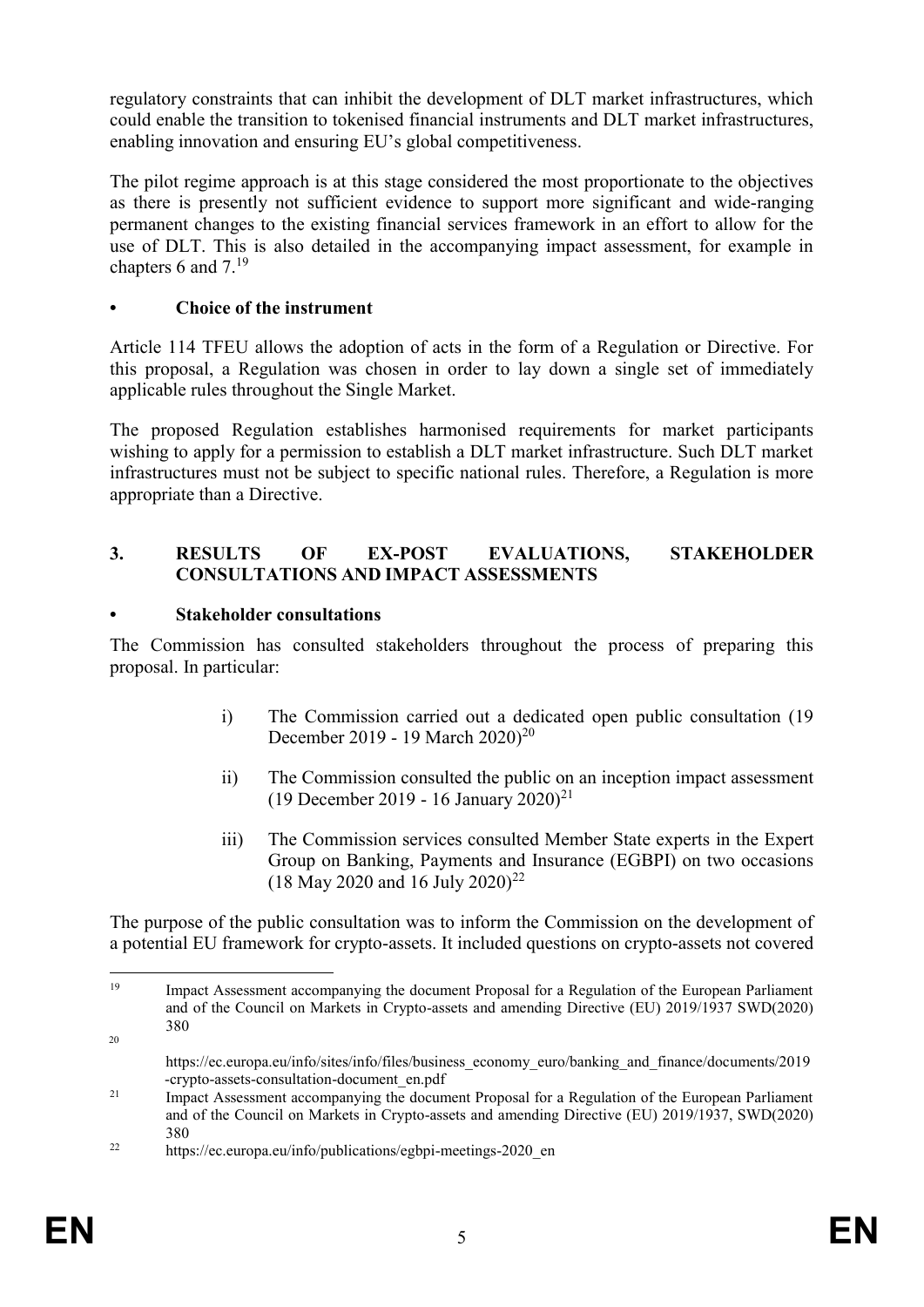by the existing EU financial services legislation, crypto-assets covered by the existing EU financial services legislation (e.g. qualifying as transferable securities or electronic money), specific questions on so-called 'stablecoins' as well as more general questions on the application of DLT in financial services.

Many respondents believe that the application of DLT in financial services in general could lead to efficiency gains and that it could have an impact on current financial market infrastructures. There was also general agreement that when crypto-assets are financial instruments, existing rules governing financial instruments should apply. Lastly, there was wide recognition that the application of existing rules to crypto-assets and DLT-based business models can raise complex legal and supervisory questions.

Member State representatives expressed overall support for the approach chosen to create a pilot regime to allow for experimentation with the application of DLT in financial services. They highlighted it should not be too restrictive, but at the same time cannot lead to market fragmentation or undermine important existing regulatory requirements.

The proposal also integrates feedback received through meetings with stakeholders and EU authorities and institutions.

## **• Collection and use of expertise**

In preparing this proposal, the Commission has relied on qualitative and quantitative evidence collected from recognised sources, including the reports from the EBA and ESMA.<sup>23</sup> This has been complemented with confidential input, and publicly available reports from supervisory authorities, international standard setting bodies and leading research institutes, as well as quantitative and qualitative input from identified stakeholders across the global financial sector.

## **• Impact assessment**

This proposal is accompanied by an impact assessment, which was submitted to the Regulatory Scrutiny Board (RSB) on 29 April 2020 and approved on 29 May 2020.<sup>24</sup> The RSB recommended improvements in some areas with a view to: (i) better put the initiative into context with ongoing EU and international regulatory efforts; (ii) provide more clarity as to how the initiative will mitigate the risks of fraud, hacking and market abuse and also explain the coherence with the upcoming revision of the anti-money laundering legislation; and, (iii) explain concerns of financial stability relating to 'stablecoins' better and also clarify how supervisory bodies will ensure investor and consumer protection. The impact assessment has been amended accordingly, also addressing the more detailed comments made by the RSB.

 $23$ <sup>23</sup> ESMA, Advice on 'Initial Coin Offerings and Crypto-Assets', 2019; EBA report with advice on cryptoassets, 2019.

<sup>&</sup>lt;sup>24</sup> Impact Assessment accompanying the document Proposal for a Regulation of the European Parliament and of the Council on Markets in Crypto-assets and amending Directive (EU) 2019/1937, SWD(2020) 380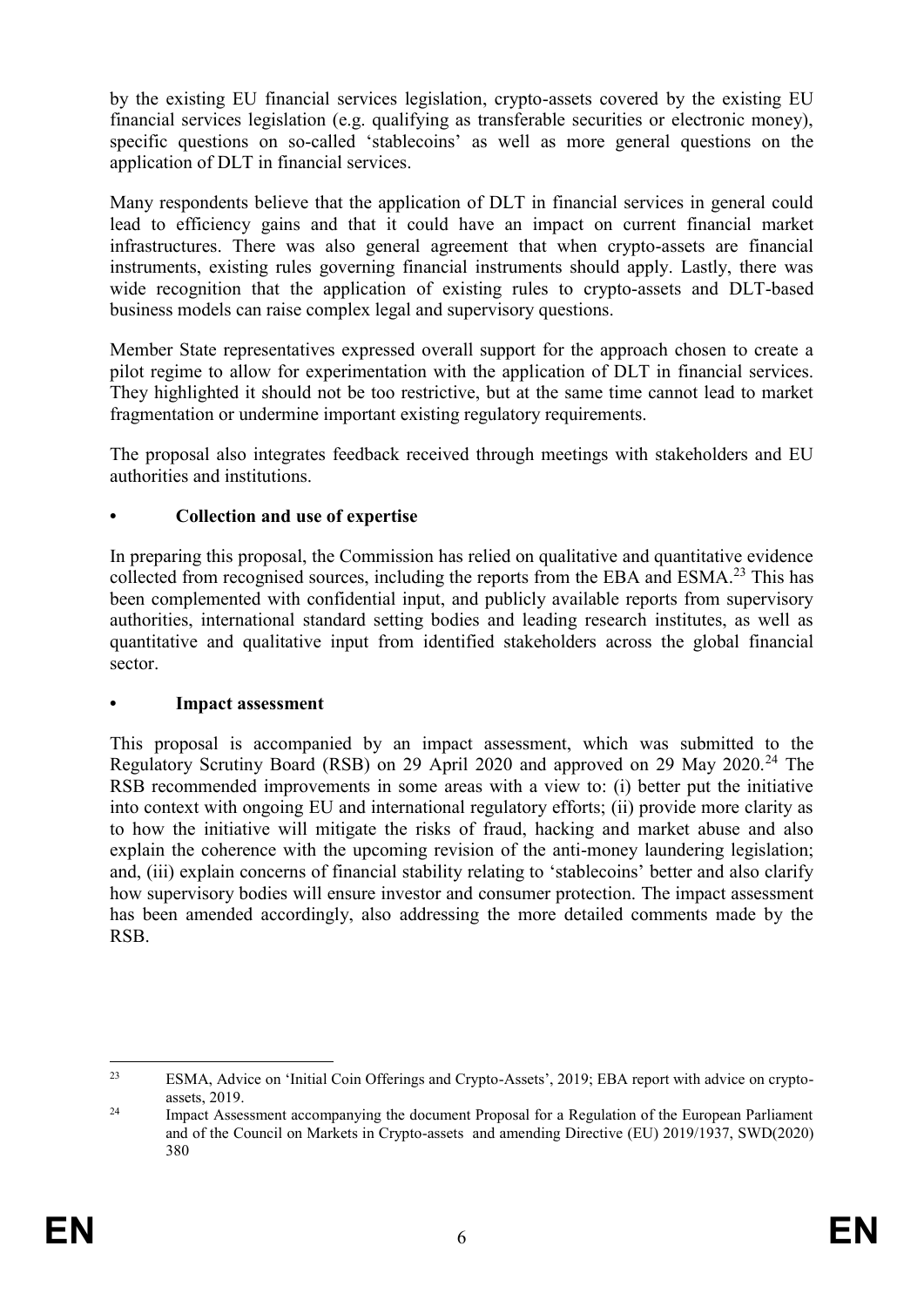The Commission considered a number of policy options for crypto-assets that qualify as financial instruments under the Markets in Financial Instruments Directive (MiFID II)<sup>25</sup>, and more specifically:

- Option 1: Non-legislative measures to provide guidance on the applicability of the EU framework on financial services to crypto-assets that qualify as financial instruments and DLT
- Option 2: Targeted amendments to the EU framework on financial services
- Option 3: Pilot regime the creation of a DLT market infrastructure

Option 1 could provide clarification on when crypto-assets could qualify as financial instruments under MiFID II. Guidance could also support the primary market (e.g. by providing further clarification on how the prospectus regulation could apply to this type of issuances), and to some extent the secondary market (by specifying how a trading platform for crypto-assets could operate under the MiFID II/MiFIR<sup>26</sup> framework) as well as the development of post-trading infrastructures for financial instruments in crypto-asset form. However, non-legislative measures under Option 1 could also have a limited effect. By nature, soft law measures are not binding and one Member State or one national competent authority (NCA) could decide not to apply the guidance. The guidance on which crypto-assets constitute 'financial instruments' under MiFID II could have limited effects due to the differences in the transposition of the notion of 'financial instruments' in national legislations.

Option 2 could provide a high degree of legal certainty for market participants and NCAs on how the EU financial services legislation applies to services related to the issuance, trading and settlement of financial instruments in crypto-asset form and the use of DLT. In principle, targeted amendments in well-defined areas (e.g. the Prospectus Regulation<sup>27</sup>, the Central Securities Depositories Regulation<sup>28</sup> and the Settlement Finality Directive<sup>29</sup>) could be effective to enable the use of DLT by market participants. However, those targeted amendments taken in isolation could have a limited impact to support the uptake of financial instruments in crypto-asset form and DLT in the financial sector. Under Option 2, the number of amendments to existing legislation would be relatively limited. As DLT and financial instruments in crypto-asset form are in nascent stages, it is difficult to identify all regulatory obstacles that would require immediate legislative action.

Lastly, Option 3, could give existing investment firms and market players the possibility to test the use of DLT on a larger scale, by offering trading and settlement services at the same time. DLT can allow for near real-time settlement, thereby reducing the counterparty risk

<sup>25</sup> <sup>25</sup> Directive 2014/65/EU of the European Parliament and of the Council of 15 May 2014 on markets in financial instruments and amending Directive 2002/92/EC and Directive 2011/61/EU

<sup>&</sup>lt;sup>26</sup> Regulation (EU) No 600/2014 of the European Parliament and of the Council of 15 May 2014 on markets in financial instruments and amending Regulation (EU) No 648/2012

<sup>&</sup>lt;sup>27</sup> Regulation (EU) 2017/1129 of the European Parliament and of the Council of 14 June 2017 on the prospectus to be published when securities are offered to the public or admitted to trading on a regulated market, and repealing Directive 2003/71/EC

<sup>&</sup>lt;sup>28</sup> Regulation (EU) No 909/2014 of the European Parliament and of the Council of 23 July 2014 on improving securities settlement in the European Union and on central securities depositories and amending Directives 98/26/EC and 2014/65/EU and Regulation (EU) No 236/2012

<sup>&</sup>lt;sup>29</sup> Directive 98/26/EC of the European Parliament and of the Council of 19 May 1998 on settlement finality in payment and securities settlement systems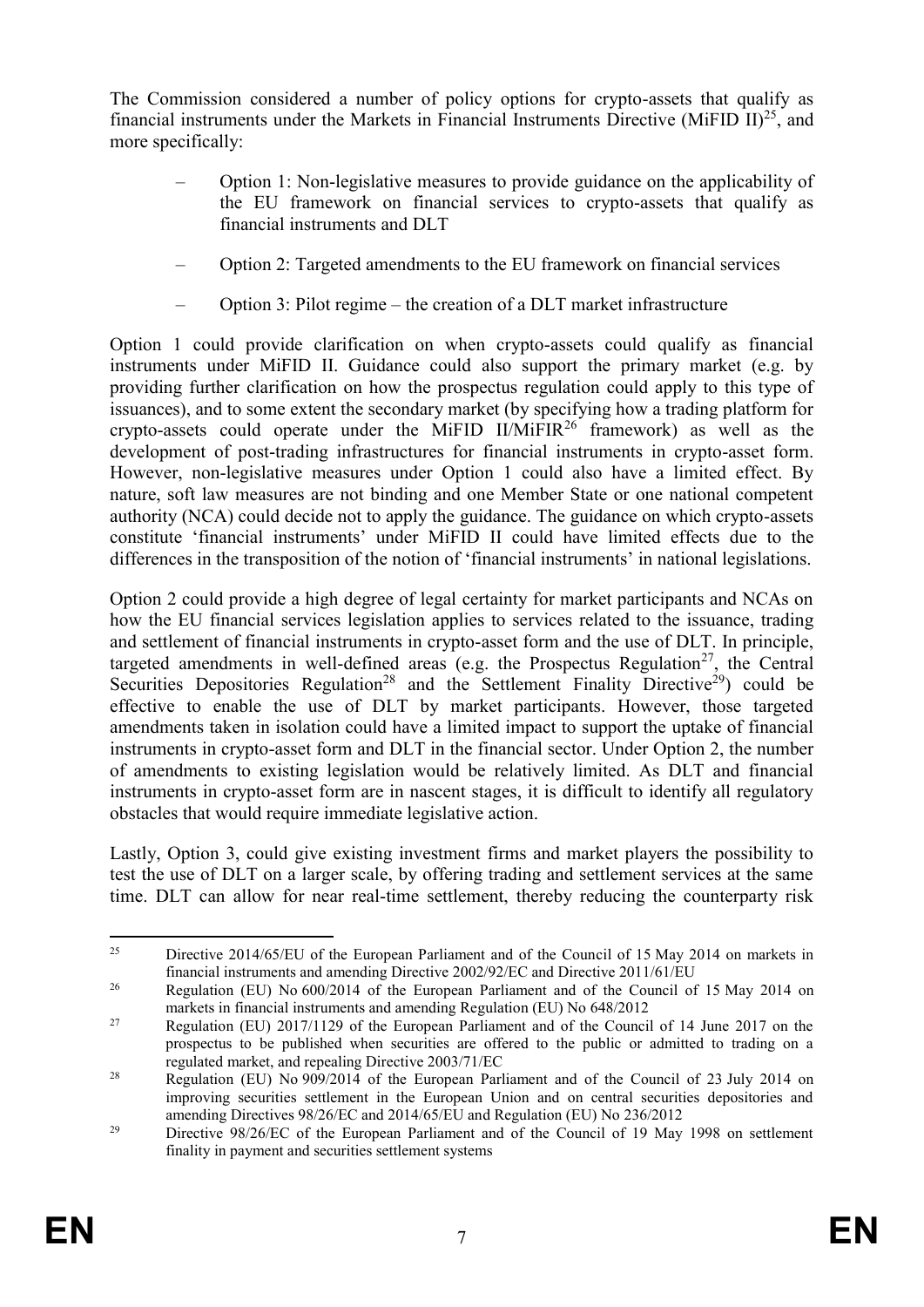during the settlement process. The distributed nature of DLT could also mitigate some cyber risks that centralised market infrastructures raise, such as the single point of failure. The use of DLT could decrease costs by freeing up capital through reduced need for collateral posting and through automated processes (with the use of smart contracts) that could simplify some back office processes (e.g. reconciliation).

The three options were considered coherent with the existing legislation and the Commission's objectives as regards a digital economy and at the same time, they were not considered mutually exclusive and are seen as complementary to a gradual regulatory approach starting with a pilot regime.

## **• Fundamental rights**

The EU is committed to high standards of protection of fundamental rights and is signatory to a broad set of conventions on human rights. In this context, the proposal is not likely to have a direct impact on these rights, as listed in the main UN conventions on human rights, the Charter of Fundamental Rights of the European Union, which is an integral part of the EU Treaties, and the European Convention on Human Rights (ECHR).

# **4. BUDGETARY IMPLICATIONS**

This proposal holds implications in terms of costs and administrative burden for NCAs and ESMA. The magnitude and distribution of these costs will depend on the precise requirements placed on DLT market infrastructures and the related supervisory and monitoring tasks.

The estimated supervisory costs for each Member State (including staff, training, IT infrastructure) can range from €150.000 to €250.000 per year per DLT market infrastructure. However, this would be partially offset by the supervisory fees that NCAs would levy on DLT market infrastructures.

For ESMA, the estimated cost in relation to review and coordination are estimated at  $€150.000-300.000$  in total, not per DLT market infrastructure, as they will have no direct supervision. These costs will be covered by ESMA's operating budget, which will be increased. In addition, ESMA is expected to maintain a register of DLT market infrastructures in operation, the costs related to this are considered to be covered by the costs relating to the maintenance of the register as referred to in the proposal for a Regulation on Markets in Crypto-Assets.

All budgetary implications of this proposal is detailed in the legislative financial statement attached to the proposal for a Regulation on Markets in Crypto-Assets.

# **5. OTHER ELEMENTS**

## **• Detailed explanation of the specific provisions of the proposal**

This proposal seeks to provide legal certainty and flexibility for market participants who wish to operate a DLT market infrastructure by establishing uniform requirements for operating these. Permissions granted under this Regulation would allow market participants to operate a DLT market infrastructure and to provide their services across all Member States.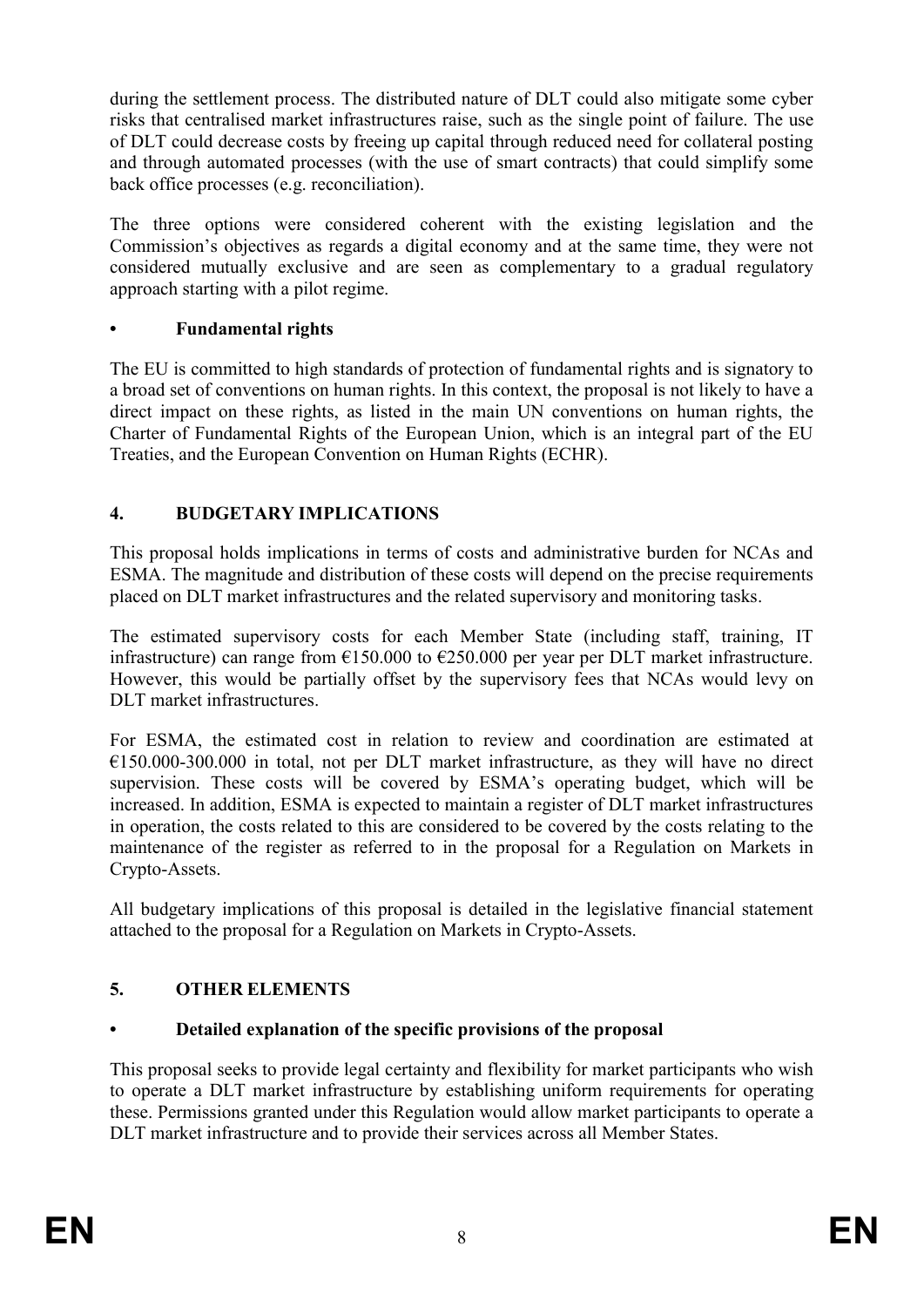Article 1 defines the subject matter and scope. In particular, this Regulation establishes operating conditions for DLT market infrastructures, permissions to make use of them and the supervision and cooperation of competent authorities and ESMA. The Regulation applies to market participants (either investment firms, market operators or central securities depositories, CSDs) permissioned in accordance with Article 7 or Article 8. Article 2 sets out terms and definitions, among others: 'DLT market infrastructure', 'DLT multilateral trading facility' or 'DLT MTF', 'DLT securities settlement system' and 'DLT transferable securities'. Article 3 describes the limitations in terms of DLT transferable securities that can be admitted to trading on, or recorded by, DLT market infrastructures. For shares, the market capitalisation or the tentative market capitalisation of the issuer of DLT transferable securities should be less than EUR 200 million; for public bonds other than sovereign bonds, covered bonds and corporate bonds the limit is EUR 500 million. DLT market infrastructures should not admit to trading or record sovereign bonds. In addition, the total market value of DLT transferable securities recorded by a CSD operating a DLT securities settlement system, or by a DLT MTF where allowed to record such DLT transferable securities, shall not exceed EUR 2.5 billion.

Article 4 sets the requirements for a DLT MTF, which are the same as for an MTF under Directive 2014/65/EU and specifies the exemptions possible under this Regulation. Article 5 sets the requirements for a CSD operating a securities settlement system, which are the same as for a CSD under Regulation (EU) No 909/2014 and specifies the exemptions possible under this Regulation. Article 4 and Article 5 contain a limited list of exemptions that DLT market infrastructures can request and the conditions attached to such exemptions.

Article 6 sets the additional requirements applicable to DLT market infrastructures to address the novel forms of risks raised by the use of DLT. DLT market infrastructures must provide all members, participants, clients and investors with clear and unambiguous information on how they carry out their functions, services and activities and how these are different from a traditional MTF or CSD. DLT market infrastructures must also ensure that overall IT and cyber arrangements related to the use of DLT are adequate. Where the business model of a DLT market infrastructure involves the safekeeping of clients' funds or DLT transferable securities, or the means to access these, they must have adequate arrangements to safeguard such assets.

Article 7 and Article 8 set out the procedure for the specific permission to operate a DLT MTF and a DLT securities settlement system respectively and include details on the information that must be submitted to the competent authority.

Article 9 defines the cooperation between the DLT market infrastructure, competent authorities and ESMA. DLT market infrastructures must inform competent authorities and ESMA of, for example: proposed material changes to their business plan including critical staff, evidence of hacking, fraud or other serious malpractice, material changes in the information contained in the initial application, technical or operational difficulties in delivering activities or services covered under the permission and any risks to investor protection, market integrity or financial stability that may have arisen and were not foreseen at the time the permission was given. Where notified of such information, the competent authority may request the DLT market infrastructure to submit an application for another permission, exemption or take any corrective measure it deems appropriate. The DLT market infrastructure is obliged to provide any requested information to the competent authority which granted the permission and ESMA. The competent authority, after the consultation of ESMA, may recommend corrective measures to the DLT market infrastructure to ensure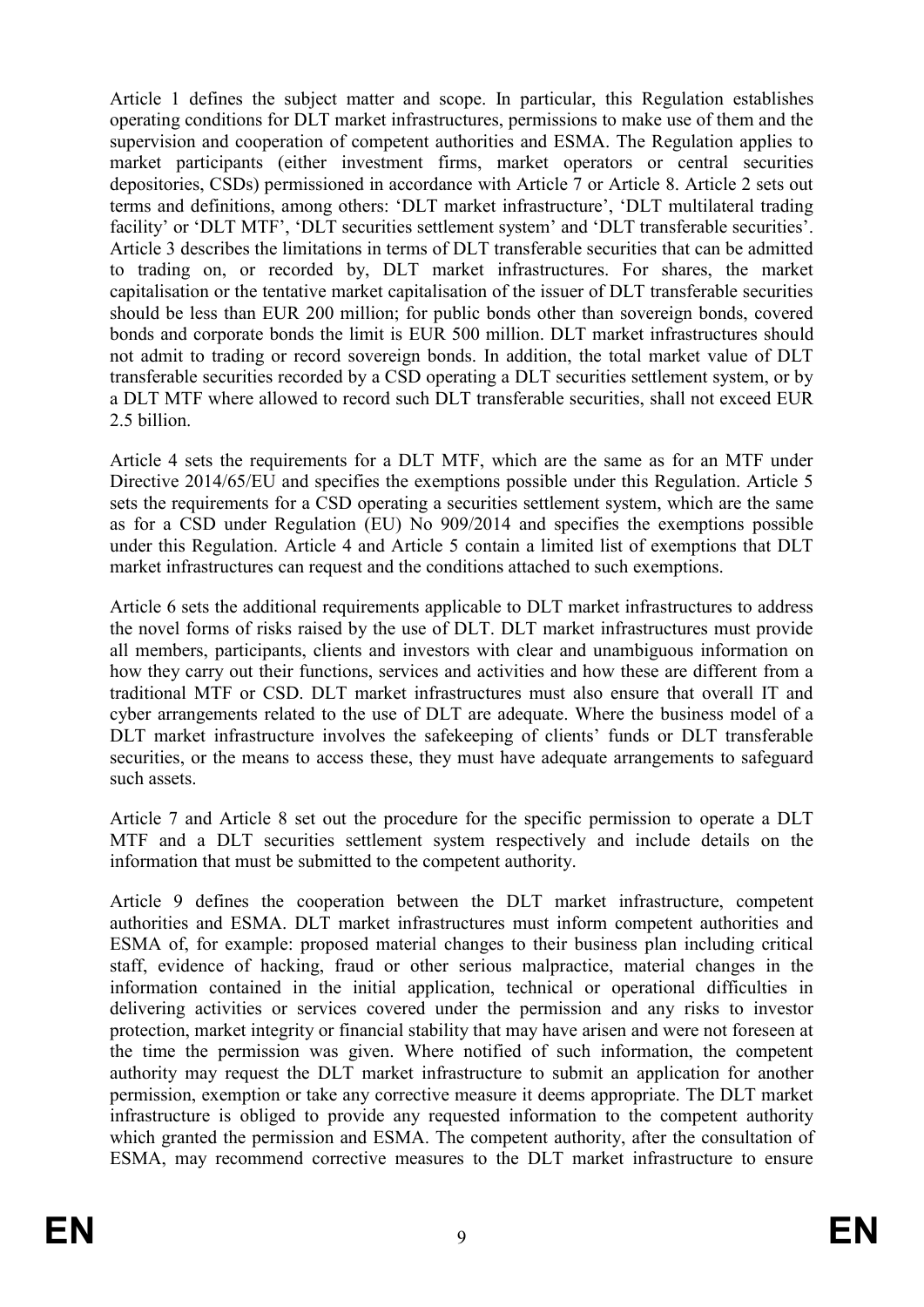investor protection, market integrity or financial stability. The DLT market infrastructure needs to detail how these have been accommodated. In addition, the DLT market infrastructure shall produce and submit a report to the competent authority and ESMA detailing all of the information above including potential difficulties in applying EU financial services legislation. ESMA shall, on a regular basis, inform all competent authorities about the aforementioned reports produced by DLT market infrastructures and exemptions granted in accordance with Article 7 and Article 8, monitor the application of these exemptions and submit an annual report to the Commission on how they are applied in practice.

Article 10 details, that at the latest after a five-year period, ESMA will produce a detailed report on the pilot regime to the Commission. On the basis of ESMA's assessment, the Commission will produce a report including a cost-benefit analysis on whether the pilot regime should be maintained as it is or amended, whether it should be extended to new categories of financial instruments, whether targeted amendments to EU legislation should be considered to enable a widespread use of DLT and whether the pilot regime should be terminated.

Article 11 indicates that the regulation shall enter into application 12 months after its entry into force.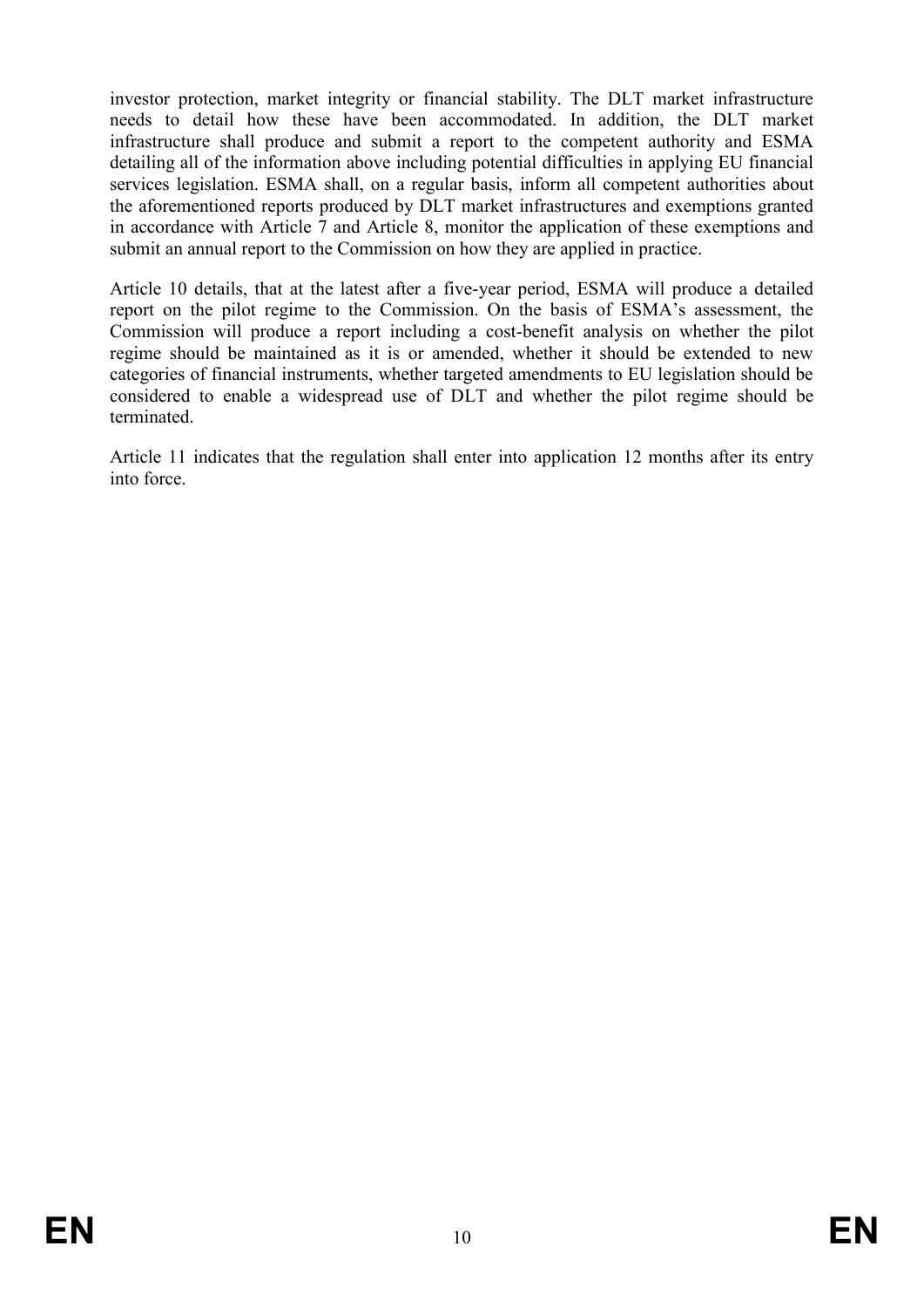## 2020/0267 (COD)

## Proposal for a

# **REGULATION OF THE EUROPEAN PARLIAMENT AND OF THE COUNCIL**

## **on a pilot regime for market infrastructures based on distributed ledger technology**

(Text with EEA relevance)

## THE EUROPEAN PARLIAMENT AND THE COUNCIL OF THE EUROPEAN UNION,

Having regard to the Treaty on the Functioning of the European Union, and in particular Article 114 thereof,

Having regard to the proposal from the European Commission,

After transmission of the draft legislative act to the national parliaments,

Having regard to the opinion of the European Economic and Social Committee<sup>30</sup>,

Having regard to the opinion of the European Central Bank $31$ 

Acting in accordance with the ordinary legislative procedure,

Whereas:

(1) The European Commission's communication on a Digital Finance Strategy<sup>32</sup> aims to ensure that the Union financial services legislation is fit for the digital age and contributes to a future-ready economy that works for the people, including by enabling the use of innovative technologies. The Union has a policy interest in developing and promoting the uptake of transformative technologies in the financial sector, such as blockchain and distributed ledger technology ('DLT'). Crypto-assets are one of the main DLT applications for finance.

 $30$  $^{30}$  OJ C , , p. .

 $^{31}$  OJ C [...], [...], p. [...].

<sup>&</sup>lt;sup>32</sup> Communication from the Commission to the European Parliament, the Council, the European Central Bank, the European Economic and Social Committee and the committee of the Regions on a Digital Finance Strategy for EU COM(2020)591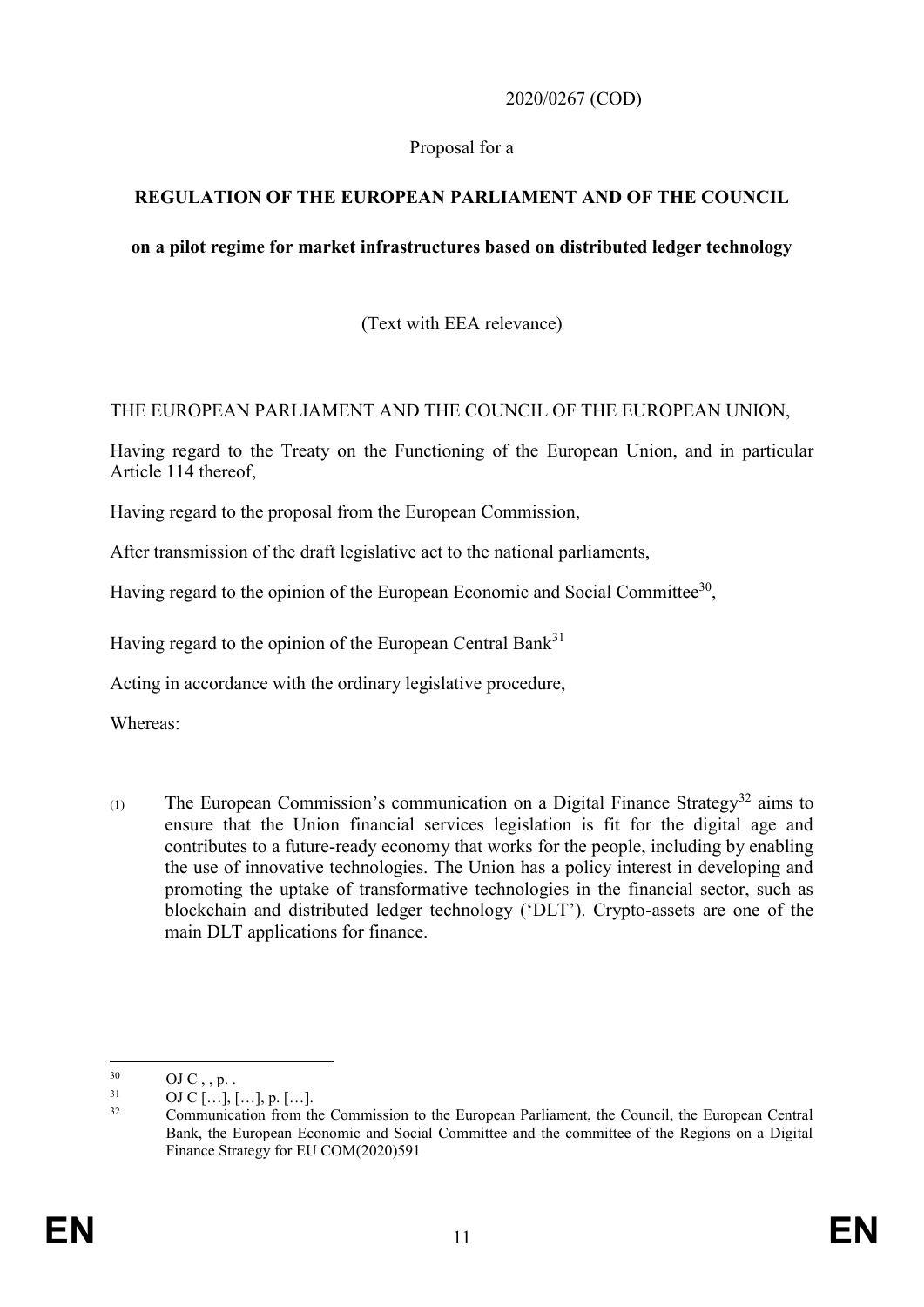(2) The majority of crypto-assets fall outside of the scope of EU legislation and raise, among others, challenges in terms of investor protection, market integrity and financial stability. They therefore require a dedicated regime at Union level. By contrast, other crypto-assets qualify as financial instruments within the meaning of Directive 2014/65/EU of the European Parliament and of the Council (Markets in Financial Instruments Directive, MiFID  $II$ )<sup>33</sup>. In so far as a crypto-asset qualifies as a financial instrument under that Directive, a full set of Union financial rules, including Regulation (EU) 2017/1129 of the European Parliament and of the Council (the Prospectus Regulation)<sup>34</sup>, Directive 2013/50/EU of the European Parliament and of the Council (the Transparency Directive)<sup>35</sup>, Regulation (EU) No 596/2014 of the European Parliament and of the Council (the Market Abuse Regulation)<sup>36</sup>, Regulation (EU) No 236/2012 of the European Parliament and of the Council (the Short Selling Regulation)<sup>37</sup>, Regulation (EU) No  $909/2014$  of the European Parliament and of the Council (the Central Securities Depositories Regulation)<sup>38</sup> and Directive 98/26/EC of the European Parliament and of the Council (the Settlement Finality Directive)<sup>39</sup> may apply to its issuer and firms conducting activities related to it. The so-called tokenisation of financial instruments, that is to say their transformation into cryptoassets to enable them to be issued, stored and transferred on a distributed ledger, is expected to open up opportunities for efficiency improvements in the entire trading and post-trading area.

<sup>33</sup> Directive 2014/65/EU of the European Parliament and of the Council of 15 May 2014 on markets in financial instruments and amending Directive 2002/92/EC and Directive 2011/61/EU (OJ L 173, 12.6.2014, p. 349).

<sup>&</sup>lt;sup>34</sup> Regulation (EU) 2017/1129 of the European Parliament and of the Council of 14 June 2017 on the prospectus to be published when securities are offered to the public or admitted to trading on a regulated market, and repealing Directive 2003/71/EC (OJ L 168, 30.6.2017, p. 12)

<sup>&</sup>lt;sup>35</sup> Directive 2013/50/EU of the European Parliament and of the Council of 22 October 2013 amending Directive 2004/109/EC of the European Parliament and of the Council on the harmonisation of transparency requirements in relation to information about issuers whose securities are admitted to trading on a regulated market, Directive 2003/71/EC of the European Parliament and of the Council on the prospectus to be published when securities are offered to the public or admitted to trading and Commission Directive 2007/14/EC laying down detailed rules for the implementation of certain provisions of Directive 2004/109/EC (OJ L 294, 6.11.2013, p. 13)

<sup>&</sup>lt;sup>36</sup> Regulation (EU) No 596/2014 of the European Parliament and of the Council of 16 April 2014 on market abuse (market abuse regulation) and repealing Directive 2003/6/EC of the European Parliament and of the Council and Commission Directives 2003/124/EC, 2003/125/EC and 2004/72/EC (OJ L 173, 12.6.2014, p. 1)

<sup>&</sup>lt;sup>37</sup> Regulation (EU) No 236/2012 of the European Parliament and of the Council of 14 March 2012 on short selling and certain aspects of credit default swaps (OJ L 86, 24.3.2012, p. 1).

<sup>&</sup>lt;sup>38</sup> Regulation (EU) No 909/2014 of the European Parliament and of the Council of 23 July 2014 on improving securities settlement in the European Union and on central securities depositories and amending Directives 98/26/EC and 2014/65/EU and Regulation (EU) No 236/2012 (OJ L 257, 28.8.2014, p. 1)

<sup>&</sup>lt;sup>39</sup> Directive 98/26/EC of the European Parliament and of the Council of 19 May 1998 on settlement finality in payment and securities settlement systems (OJ L 166, 11.6.1998, p. 45)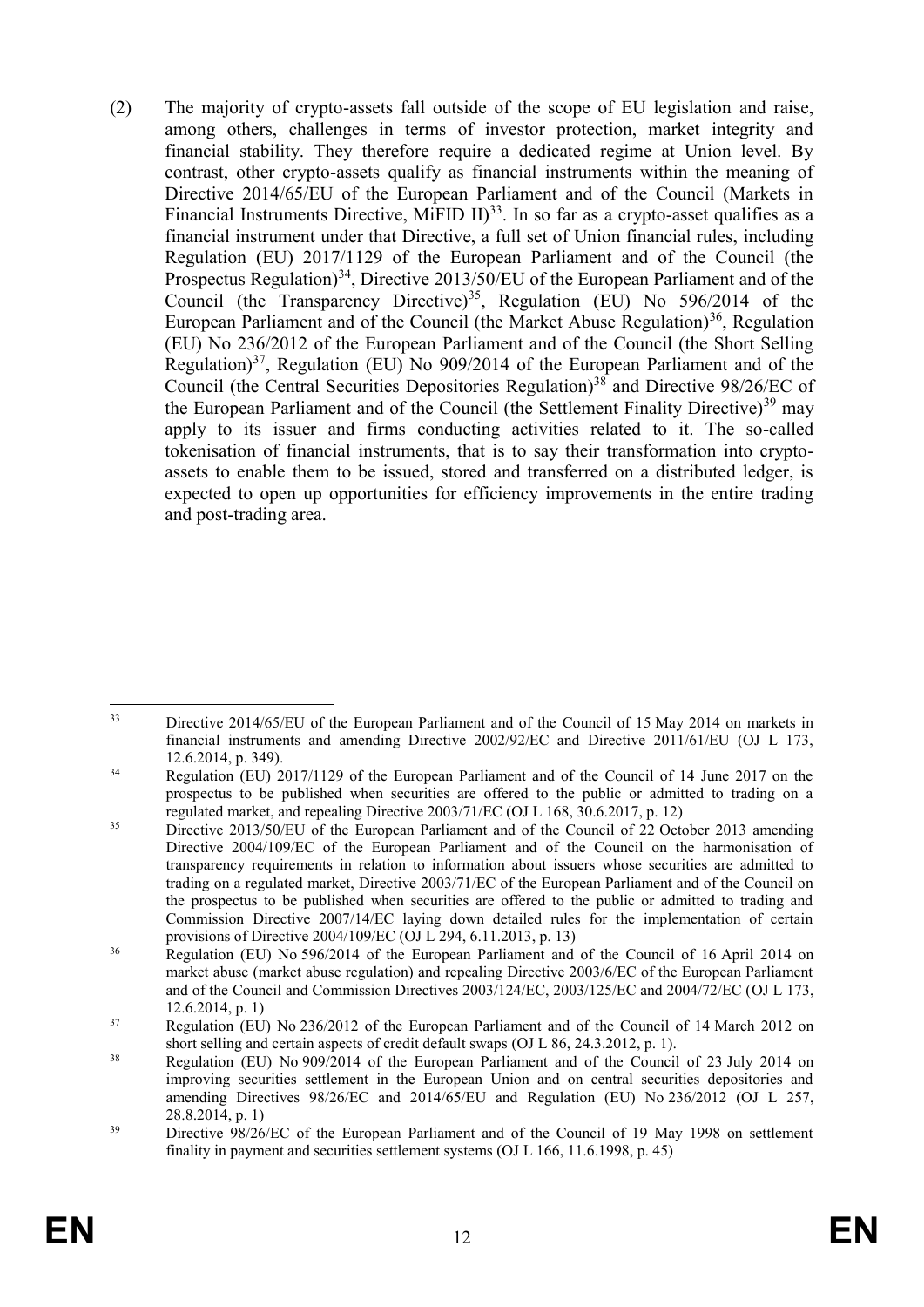- (3) The Union financial services legislation was not designed with DLT and crypto-assets in mind<sup>40</sup>, and there are provisions in existing EU financial services legislation that may preclude or limit the use of DLT in the issuance, trading and settlement of cryptoassets which qualify as financial instruments. There is also currently a lack of market infrastructures using DLT and providing trading and settlement services for cryptoassets that qualify as financial instruments. Without a secondary market able to provide liquidity and to enable investors to buy and sell such assets, the primary market for crypto-assets that qualify as financial instruments will never expand in a sustainable way.
- (4) At the same time, regulatory gaps exist due to legal, technological and operational specificities related to the use of DLT and crypto-assets that qualify as financial instruments. For instance, there are no transparency, reliability and safety requirements imposed on the protocols and smart contracts underpinning crypto-assets that qualify as financial instruments. The underlying technology could also pose some novel forms of cyber risks that are not appropriately addressed by existing rules. Several projects for the trading and post-trading of crypto-assets qualifying as financial instruments have been developed in the Union, but few are already in operation or they have limited scale. Given this limited experience as regards the trading and post-trading of transactions in crypto-assets that qualify as financial instruments, it would currently be premature to bring significant modifications to the Union financial services legislation to enable the full deployment of such crypto-assets and their underlying technology. At the same time, the creation of financial market infrastructures for crypto-assets that qualify as financial instruments is currently constrained by some requirements embedded in the Union's financial services legislation that would not be fully adapted to crypto-assets qualifying as financial instruments and to the use of DLT. For instance, trading platforms for crypto-assets usually give direct access to retail investors, while traditional trading venues usually give access through financial intermediaries.
- (5) In order to allow for the development of crypto-assets that qualify as financial instruments and DLT, while preserving a high level of financial stability, market integrity, transparency and investor protection, it would be useful to create a pilot regime for DLT market infrastructures. A pilot regime for DLT market infrastructures should allow such DLT market infrastructures to be temporarily exempted from some specific requirements under the Union financial services legislation that could otherwise prevent them from developing solutions for the trading and settlement of transactions in crypto-assets that qualify as financial instruments. The pilot regime should also enable the European Securities and Markets Authorities (ESMA) and competent authorities to gain experience on the opportunities and specific risks created by crypto-assets that qualify as financial instruments, and by their underlying technology.

 $40$ <sup>40</sup> European Securities and Markets Authority's, Report with advice on Initial Coin Offerings and Crypto-Assets (ESMA50-157-1391)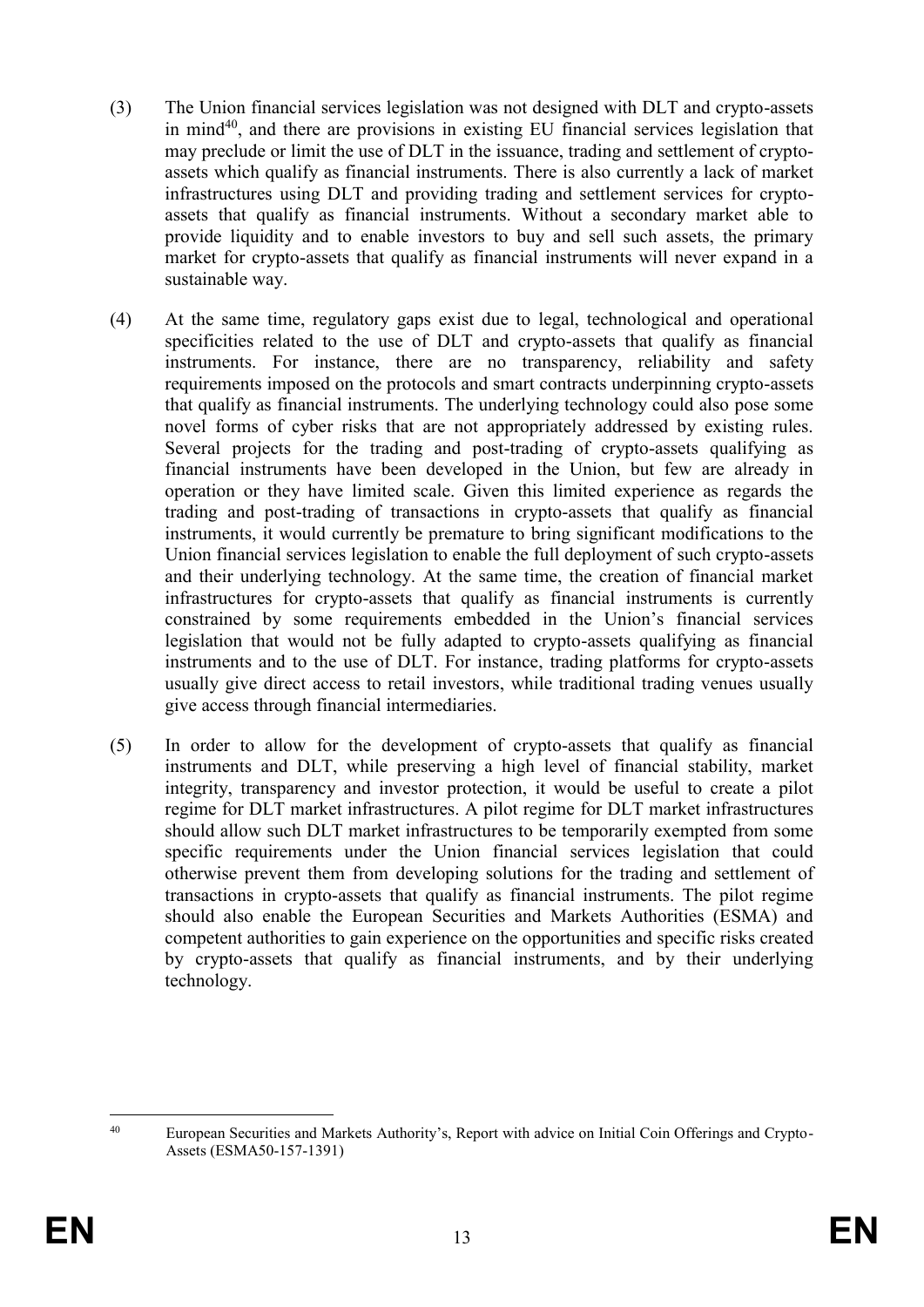- (6) To meet this objective, a new Union status of DLT market infrastructures should be created. This status of DLT market infrastructure should be optional and should not prevent financial market infrastructures, such as trading venues, central securities depositories and central counterparties, from developing trading and post-trading services and activities for crypto-assets which qualify as financial instruments or are based on DLT, under the existing Union financial services legislation.
- (7) A DLT market infrastructure should be defined either as a DLT multilateral trading facility (DLT MTF) or a DLT securities settlement system.
- (8) A DLT MTF should be a multilateral trading facility that is operated by an investment firm or a market operator that operate the business or a regulated market and maybe the regulated market itself, authorised under Directive 2014/65/EU (Markets in Financial Instruments Directive, MiFID II), and that has received a specific permission under this Regulation. Such a DLT MTF should be subject to all the requirements applicable to a multilateral trading facility under the framework of Directive 2014/65/EU (Markets in Financial Instruments Directive, MiFID II), Regulation EU No 600/2014 of the European Parliament and of the Council (the Markets in Financial Instruments Regulation,  $MIFIR$ <sup>41</sup>, or any other EU financial services legislation, except if it has been granted one or several exemptions by its national competent authority, in accordance with this Regulation and Directive (EU) .../... of the European Parliament and of the Council<sup>42</sup>.
- (9) The use of distributed ledger technology, with all transactions recorded in a decentralised ledger, can expedite and condense trading and settlement to nearly realtime and could enable the merger of trading and post-trading activities. However, the current rules envisage the performance of trading and settlement activities by separate market infrastructures. Regulation (EU) No 909/2014 of the European Parliament and of the Council (the Central Securities Depositories Regulation) requires that financial instruments admitted to trading on a trading venue within the meaning of Directive 2014/65/EU (Market in Financial Instruments Directive, MiFID II) be recorded with a central securities depositary ('CSD'), while a distributed ledger could be potentially used as a decentralised version of such a depository. Therefore, it would be justified to allow a DLT MTF to perform some activities normally performed by a CSD. Therefore, when granted the relevant exemption(s), a DLT MTF should be allowed to ensure the initial recording of DLT transferable securities, the settlement of transactions in DLT transferable securities and the safekeeping of DLT transferable securities.

 $\overline{a}$ <sup>41</sup> Regulation (EU) No 600/2014 of the European Parliament and of the Council of 15 May 2014 on markets in financial instruments and amending Regulation (EU) No 648/2012 (OJ L 173, 12.6.2014, p. 84)

<sup>&</sup>lt;sup>42</sup> Proposal for a Directive of the European Parliament and of the Council amending Directives 2006/43/EC, 2009/65/EC, 2009/138/EU, 2011/61/EU, EU/2013/36, 2014/65/EU, (EU) 2015/2366 and EU/2016/2341 - COM(2020)596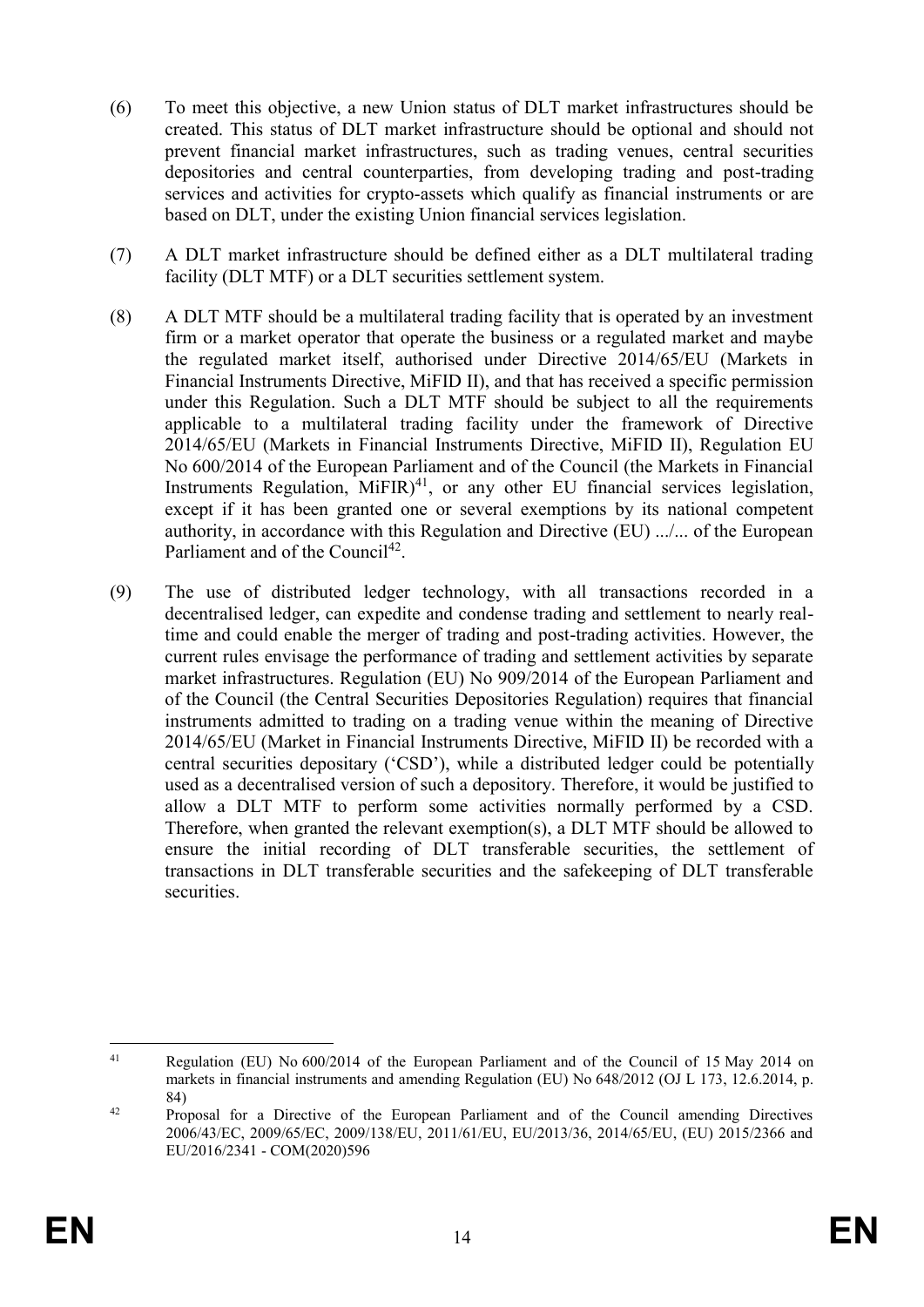- (10) A DLT securities settlement system should be a securities settlement system operated by a CSD authorised under Regulation (EU) No 909/2014 (the Central Securities Depositories Regulation) that has received a specific permission under this Regulation. A DLT securities settlement system, and the CSD operating it, should be subject to the relevant requirements of Regulation (EU) No 909/2014 (the Central Securities Depository Regulation), except where the national competent authority has granted the CSD operating the DLT securities settlement system with one or several exemptions, in accordance with this Regulation.
- (11) A DLT MTF or a CSD operating a DLT securities settlement system should only admit to trading or record DLT transferable securities on their distributed ledger. DLT transferable securities should be crypto-assets that qualify as 'transferable securities' within the meaning of Directive 2014/65/EU (the Market in Financial Instruments Directive, MiFID II) and that are issued, transferred and stored on a distributed ledger.
- (12) In order to allow innovation and experimentation in a sound regulatory environment while preserving financial stability, the type of transferable securities admitted to trading on a DLT MTF or recorded in a CSD operating a DLT securities settlement system should be limited to securities, such as shares and bonds that are not liquid. In order to determine whether a share or bond is liquid or not, this Regulation should set some value thresholds. To avoid the creation of any risk to financial stability, the total market value of DLT transferable securities recorded by a CSD operating a DLT securities settlement system, or admitted to trading by a DLT MTF, should also be limited. DLT market infrastructures should also be prevented from admitting to trading or recording on the distributed ledger sovereign bonds. To verify that the DLT transferable securities traded on or recorded by a DLT market infrastructure meets the conditions imposed under this Regulation, national competent authorities should be allowed to require such DLT market infrastructures to submit reports.
- (13) In order to ensure a level playing field with transferable securities admitted to trading on a traditional trading venue within the meaning of Directive 2014/65/EU (the Market in Financial Instruments Directive, MiFID II) and a high level of market integrity, the DLT transferable securities admitted to trading on a DLT MTF should always be subject to the provisions prohibiting market abuse in Regulation (EU) No 596/2014 (the Market Abuse Regulation).
- (14) A DLT MTF should be able to request one or several exemptions on a temporary basis, as listed under this Regulation, to be granted by the competent authority, if it complies with the conditions attached to such exemptions as well as additional requirements set under this Regulation to address novel forms of risks raised by the use of DLT. The DLT MTF should also comply with any compensatory measure imposed by the competent authority in order to meet the objectives pursued by the provision for which an exemption has been requested.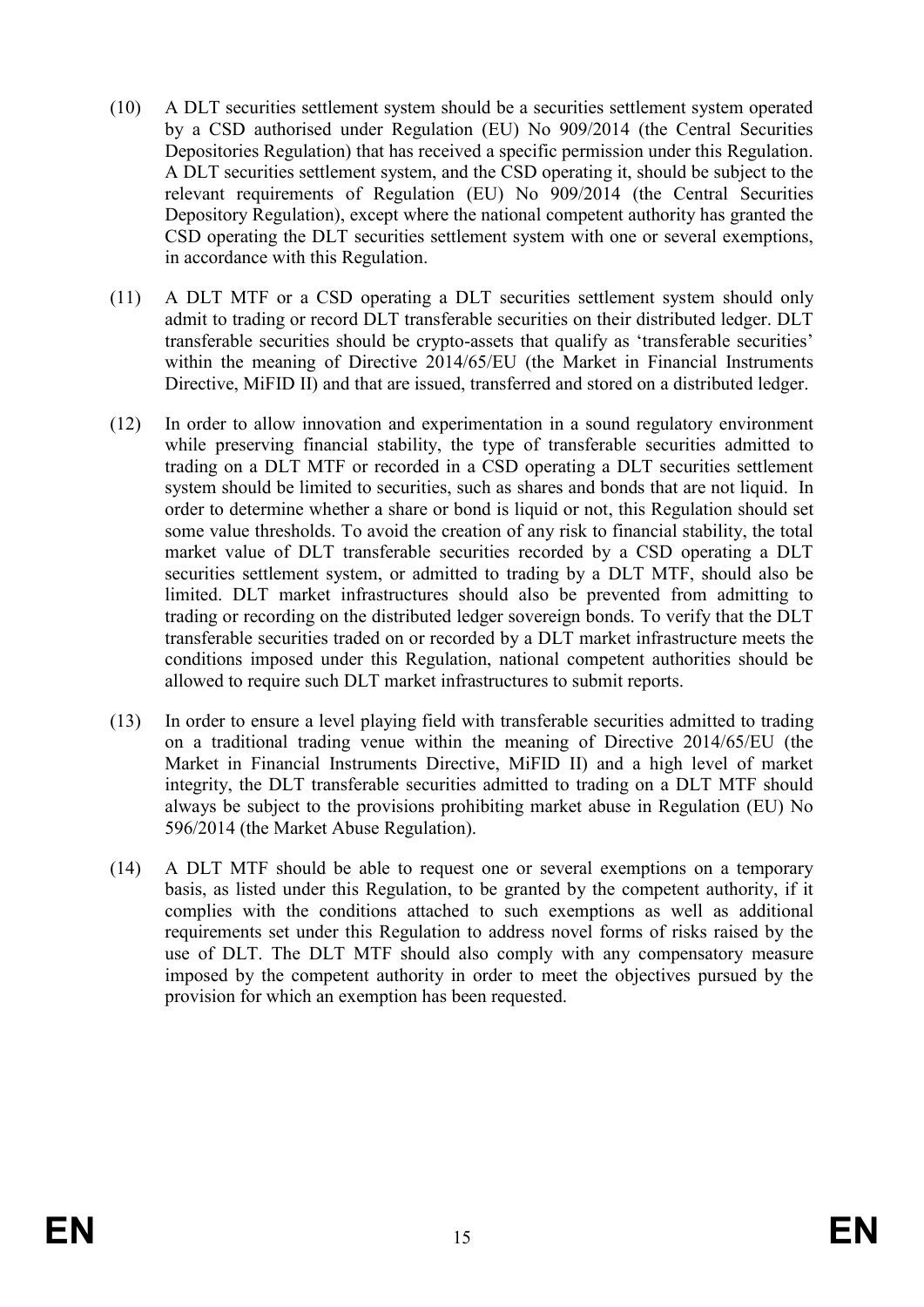- (15) Where a financial instrument is admitted to trading on an MTF, it is to be recorded with an authorised Central Securities Depository in accordance with Regulation (EU) No 909/2014 (the Central Securities Depository Regulation). While the recording of a transferable security and the settlement of related transactions could potentially take place on a distributed ledger, Regulation (EU) No 909/2014 imposes an intermediation by a CSD and would oblige to replicate the recording on the distributed ledger at the CSD level, potentially imposing a functionally redundant overlay to the trade lifecycle of a financial instrument handled by DLT market infrastructures subject to this Regulation. Therefore, a DLT MTF should be able to request an exemption of the book-entry requirement and the recording with a CSD set by Regulation (EU) No 909/2014, where the DLT MTF complies with equivalent requirements to those applying to a CSD. The DLT MTF should record the transferable securities on its distributed ledger, ensure the integrity of the issues on the distributed ledger, establish and maintain procedures to ensure the safekeeping of the DLT transferable securities, complete the settlement of transactions, and prevent settlement fails.
- (16) Where performing the settlement of transactions in DLT transferable securities, the DLT MTF should ensure that the payment for DLT transferable securities from the buyer occurs at the same time as DLT transferable securities are delivered from the seller *(delivery versus payment*). Where practicable and available, the cash payments should be settled through central bank money and, where not practicable or available, through commercial bank money. In order to test innovative solutions and to allow for the cash payments to occur on a distributed ledger, the DLT MTFs should also be allowed to use so-called settlement coins, that is to say commercial bank money in a tokenised form, or e-money tokens as defined in the Regulation No 2021/XX on Markets in Crypto-Assets $43$ . Where using commercial bank money for cash payments, the DLT MTF should limit counterparty risk by establishing and monitoring adherence by the credit institutions used for the settlement of cash payments to strict criteria, such as their regulation and supervision, creditworthiness, capitalisation, access to liquidity and operational reliability.

 $\overline{a}$ <sup>43</sup> Proposal for a Regulation of the European Parliament and of the Council on Markets in Crypto-assets, and amending Directive (EU) 2019/1937– COM(2020)593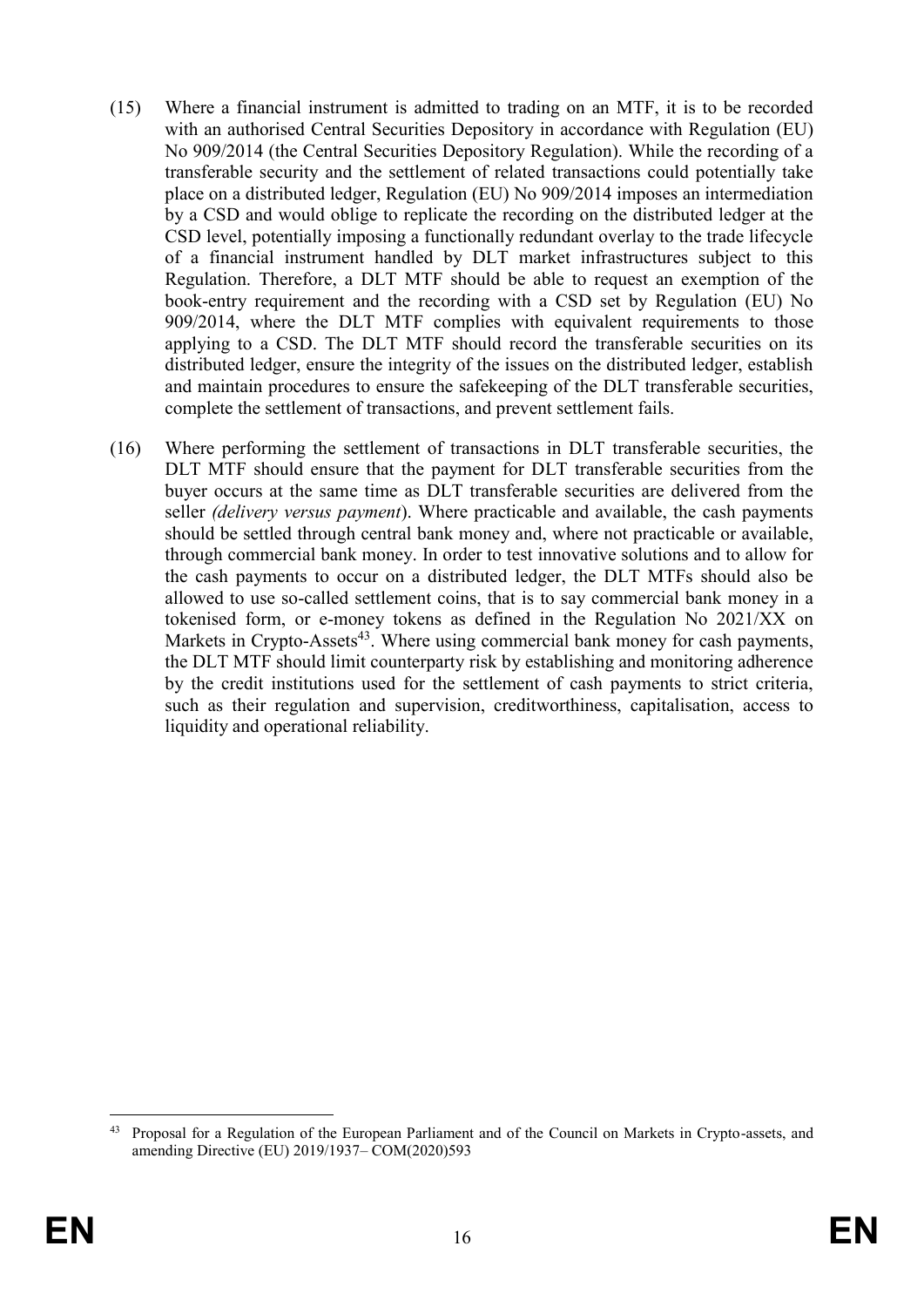- (17) Under Directive (EU) .../...<sup>44</sup>, which amends Directive 2014/65/EU (Markets in Financial Instruments Directive, MiFID II), a DLT MTF is able to request an exemption from the obligation of intermediation. Traditional MTFs may admit as members or participants only investment firms, credit institutions and other persons who have sufficient level of trading ability, competence and with adequate organisational arrangements and resources. By contrast, many trading platforms for crypto-assets offer a disintermediated access and provide direct access to retail clients. One potential regulatory hurdle to the development of MTFs for DLT transferable securities could be the obligation of intermediation embedded in Directive 2014/65/EU (Markets in Financial Instruments Directive, MiFID II). A DLT MTF is allowed to request a temporary derogation to such an obligation of intermediation and to provide access to retail investors, provided that adequate safeguards in terms of investor protection would be in place and that such retail investors are fit and proper for anti-money laundering and combatting the financing of terrorism purpose.
- (18) To be granted an exemption under this Regulation, the DLT MTF should demonstrate that the exemption is proportionate and limited to the use of DLT as described in its business plan and that the exemption requested is limited to the DLT MTF and not extended to any other MTF operated by the same investment firm or market operator.
- (19) A CSD operating a DLT securities settlement system should be able to request one or several exemptions on a temporary basis, as listed under this Regulation, to be granted by the relevant competent authority, if it complied with the conditions to such exemptions as well as additional requirements to address novel forms of risks raised by the use of DLT. The CSD operating the DLT securities settlement system should comply with any compensatory measure imposed by the competent authority in order to meet the objectives pursued by the provision for which an exemption has been requested.

 $44$ <sup>44</sup> Proposal for a Directive of the European Parliament and of the Council amending Directive EU/2013/36, Directive 2014/65/EU, Directive (EU) 2015/2366, Directive 2009/138/EC, Directive EU/2016/2341, Directive 2009/65/EC, Directive 2011/61/EC and Directive 2006/43/EC, - COM(2020)596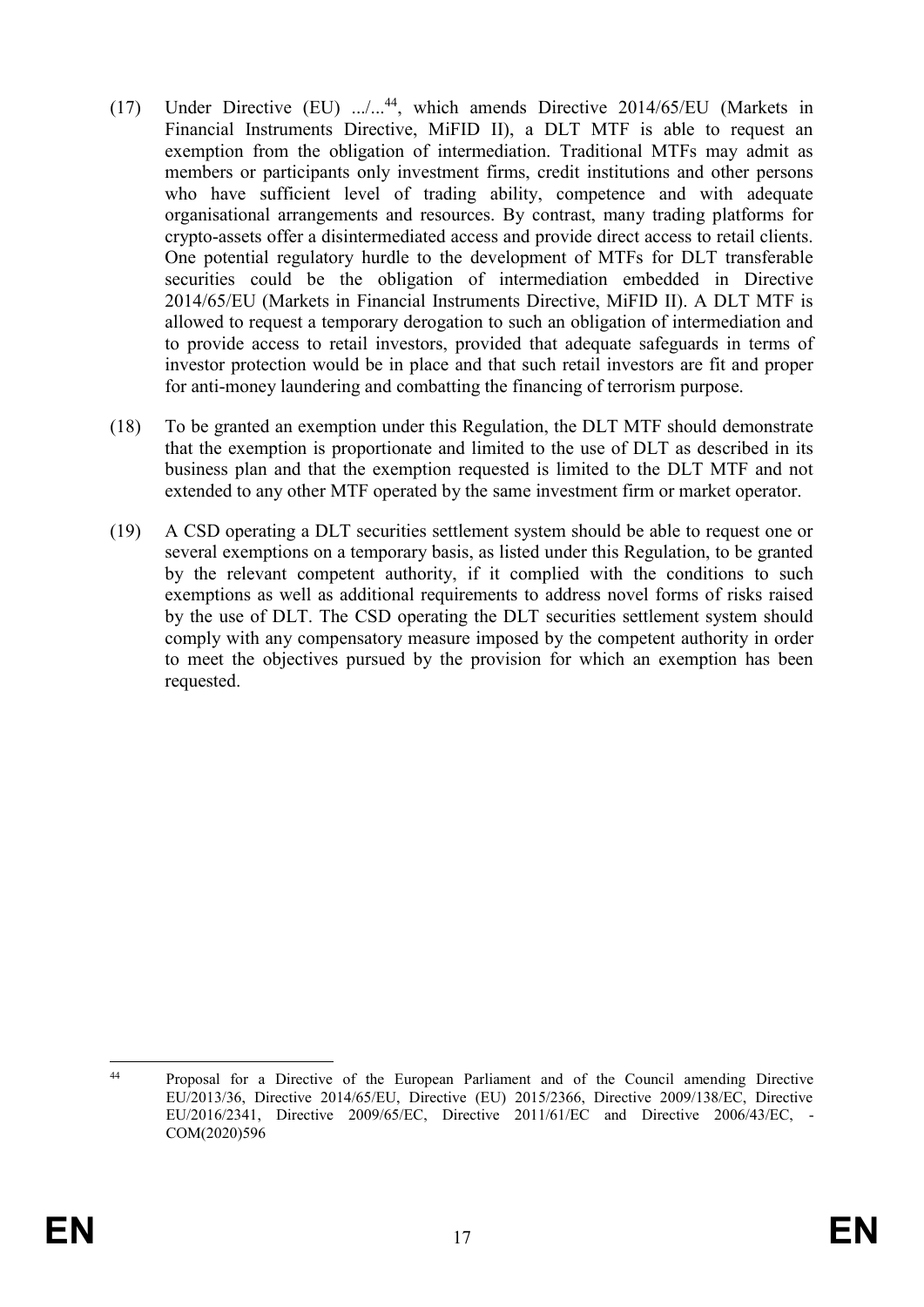- (20) A CSD operating a securities settlement system should be allowed to request exemptions from different provisions that are likely to create regulatory obstacles for the development of settlement securities systems for transferable securities. For instance, a CSD should be able to request an exemption from some definitions of Regulation (EU) 909/2014 (the Central Securities Depositories Regulation), such as the notion of *'dematerialised form'*, '*security account', 'transfer orders'* as well as exemptions from provisions which refers to the notion of '*security account*', such as the rules on the recording of securities, integrity of issue or segregation of accounts. CSDs operate securities settlement system by crediting and debiting the securities accounts of its participants. However, double-entry (or multiple-entry) book keepings securities accounts may not always exist in a DLT system. Therefore, a CSD operating a DLT securities settlements system should be able to request an exemption from the rules referring to the notion of '*securities account*' or '*book-entry form*' should it be necessary to allow the recording of DLT transferable securities on a distributed ledger, to ensure the integrity of the DLT transferable security issue on the distributed ledger and the segregation of the DLT transferable securities belonging to various participants.
- (21) Under Regulation (EU) No 909/2014 (the Central Securities Depositories Regulation), a CSD can only outsource one of its core activities, after receiving an authorisation from the competent authority. The CSD is also required to respect several conditions, so that the outsourcing does not result in a delegation of its responsibility or in a modification of the obligations of the CSD towards its participants or issuers. Depending on its business plan, a CSD operating a DLT securities settlement system could be willing to share the responsibility of running its distributed ledger on which the transferable securities are recorded with other entities, including with its participants. The DLT securities settlement system should be able to request an exemption from the outsourcing requirements to develop such innovative business models. In such a case, they should demonstrate that the provisions on outsourcing are incompatible with the use of DLT as envisaged in their business plan and they should also demonstrate that some minimum requirements on outsourcing are met.
- (22) The obligation of intermediation through a credit institution or an investment firm so that retail investors are not able to obtain direct access to the settlement and delivery systems operated by a CSD could potentially create a regulatory obstacle to the development of alternative models of settlement based on a DLT that allow direct access by retail clients. Therefore, the CSD operating a DLT securities settlement system should be allowed to request an exemption from the notion of participant, as set out by Regulation (EU) No 909/2014 (the Central Securities Depositories Regulation). Where seeking an exemption from the obligation of intermediation under Regulation (EU) No 909/2014 (the Central Securities Depositories Regulation), the CSD operating a securities settlement system should ensure that these persons are of sufficient good repute and fit and proper for the purpose of anti-money laundering and combatting the financing of terrorism. The CSD operating the securities settlement system should also ensure that these participants have sufficient level of ability, competence, experience and knowledge of post-trading and the functioning of DLTs.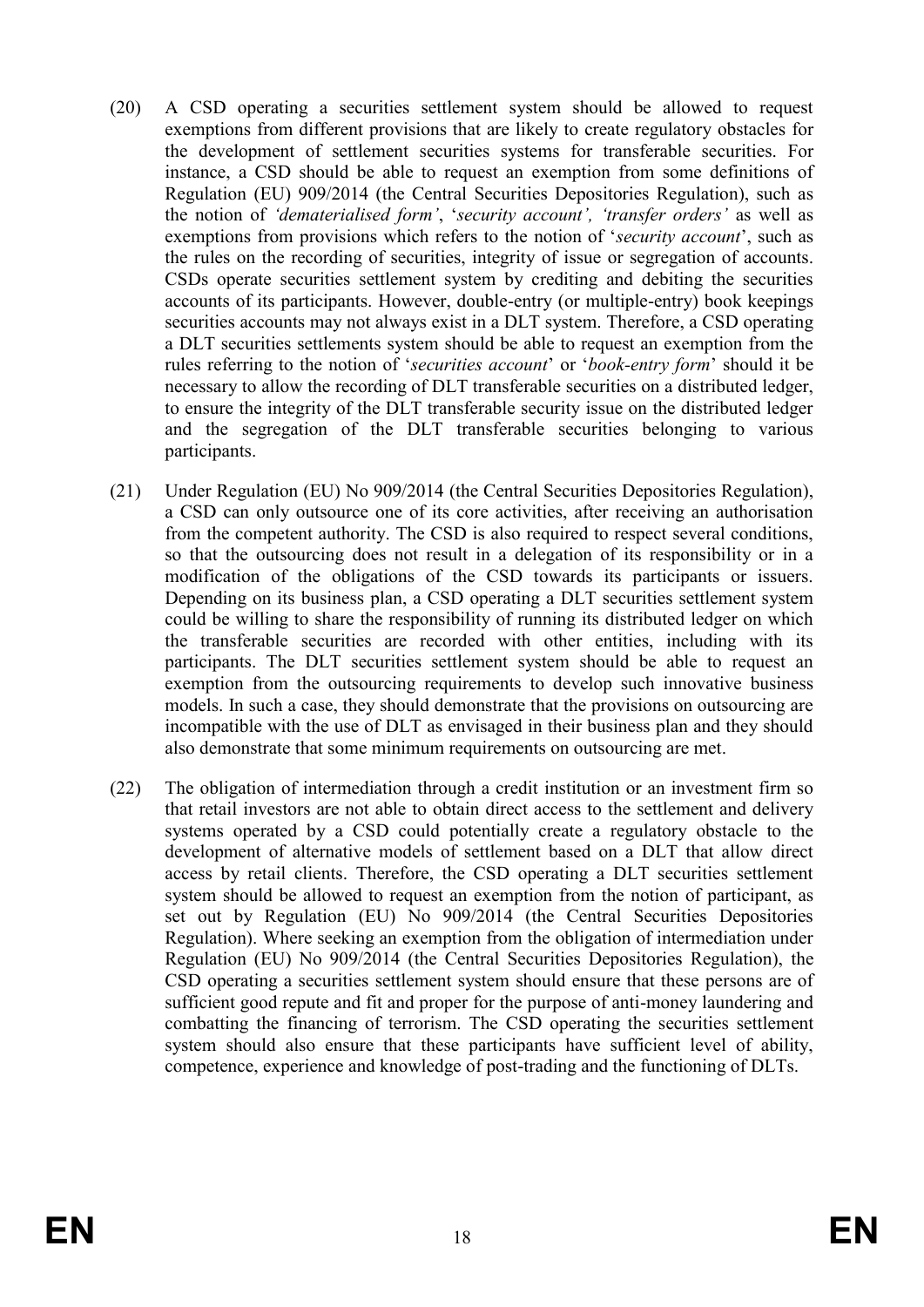- (23) The entities that are eligible to participate in a CSD covered by Regulation (EU) No 909/2014 (the Central Securities Depositories Regulation) are based on the entities that are eligible to participate in a securities settlement system that is designated and notified in accordance with Directive 98/26/EC (the Settlement Finality Directive) because Regulation (EU) No 909/2014 (the Central Securities Depositories Regulation) requires securities settlement systems operated by CSDs to be designated and notified under Directive 98/26/EC. A DLT securities settlement system that applies to be exempted from the participation requirements of Regulation (EU) No 909/2014 (the Central Securities Depositories Regulation) would not be compliant with the participation requirements of Directive 98/26/EC. Consequently, such a DLT securities settlement system could not be designated and notified under that Directive. However, this would not preclude a DLT securities settlement system that complies with all of the requirements of Directive 98/26/EC from being so designated and notified.
- (24) Regulation (EU) No 909/2014 (the Central Securities Depositories Regulation) encourages the settlement of transactions in central bank money. Where the settlement of cash payments in central bank money is not available and practicable, this settlement can take place in commercial bank money. That provision can be difficult to apply for a CSD operating a DLT securities settlement system, as such a CSD would have to effect movements in cash accounts at the same time as the delivery of securities on the DLT. A CSD operating a DLT securities settlement system should be allowed to request an exemption from the rules of Regulation (EU) No 909/2014 (the Central Securities Depositories Regulation) on cash settlement in order to develop innovative solutions, such as the use of settlement coins or 'e-money tokens' as defined in the Regulation No  $2021/XX$  on Markets in Crypto-Assets<sup>45</sup>.
- (25) Regulation (EU) No 909/2014 (the Central Securities Depositories Regulation) requires that a CSD gives access to another CSD or to other market infrastructures. The access to a CSD operating a DLT securities settlement system can be burdensome or difficult to achieve, as the interoperability of legacy systems with DLT has not been tested yet. A DLT securities settlement system should also be able to request an exemption from such rules, if it can demonstrate that the application of such rules are disproportionate to the size of the DLT securities settlement system.
- (26) Irrespective of the rule for which an exemption is requested, a CSD operating a DLT securities settlement system should demonstrate that the exemption requested is proportionate and justified by the use of DLT. The exemption should also be limited to the DLT securities settlement system and not cover other securities settlement systems operated by the same CSD.
- (27) DLT market infrastructures should also be subject to additional requirements, compared to traditional market infrastructures. These requirements are necessary to avoid risks raised by the use of DLT or by the new way the DLT market infrastructure would carry out its activities. Therefore, DLT market infrastructure should establish a clear business plan that details how the DLT would be used and the legal arrangements put in place.

<sup>45</sup> <sup>45</sup> Proposal for a Regulation of the European Parliament and of the Council on markets in crypto-assets, and amending Directive (EU) 2019/1937 – COM(2020)593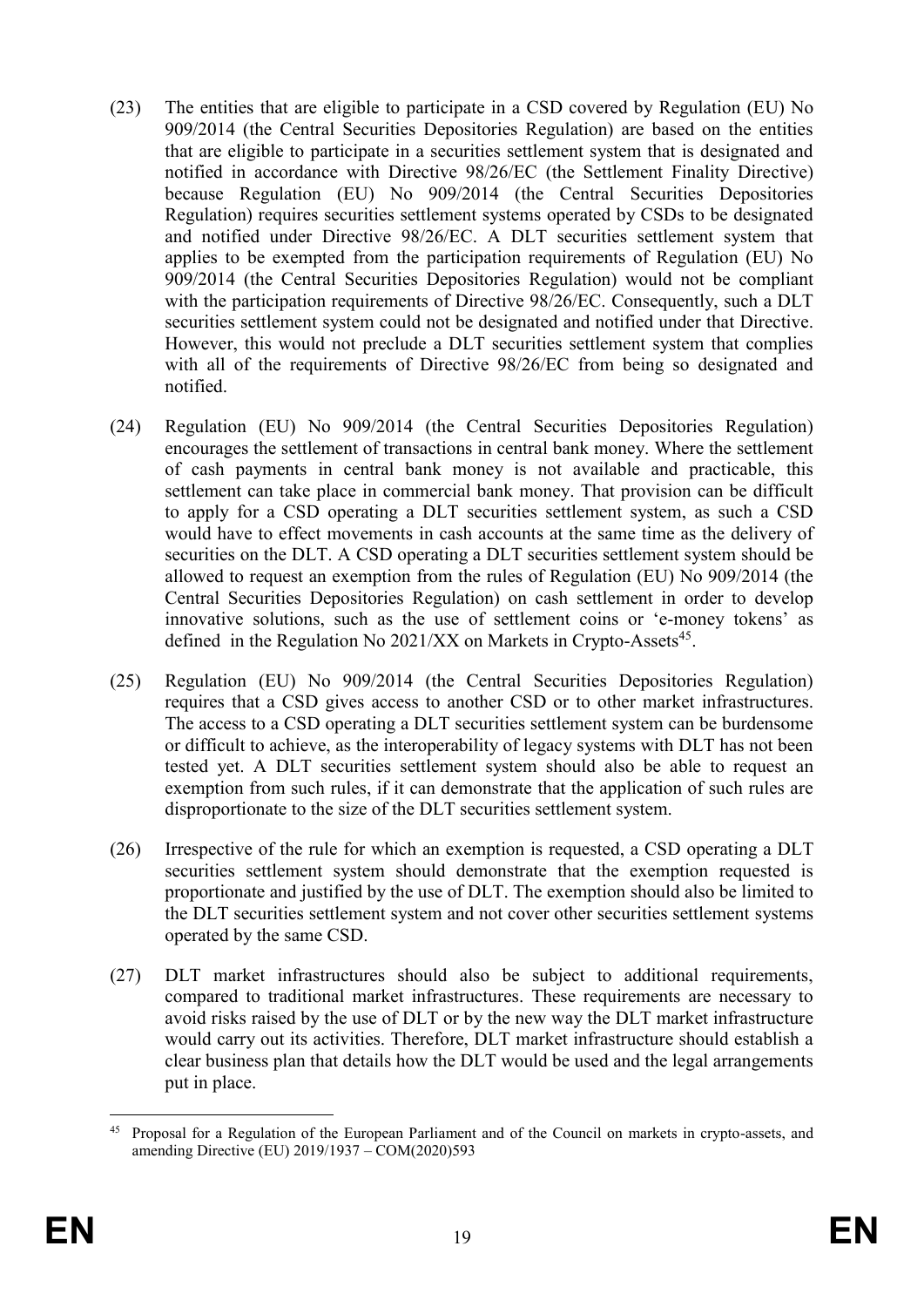- (28) A CSD operating a DLT securities settlement system, or DLT MTF where they are permitted to settle the transactions in DLT transferable securities themselves, should establish the rules on the functioning of the proprietary DLT they operate, including the rules to access and admission on the DLT, the rules for the participating nodes and the rules to address potential conflicts of interest, as well as risk management measures.
- (29) A DLT market infrastructure should be required to inform members, participants, issuers and clients on how they intend to perform their activities and how the use of DLT will create deviations compared to the way the service is normally provided by a traditional MTF or a CSD operating a securities settlement system.
- (30) A DLT market infrastructure should have specific and robust IT and cyber arrangements related to the use of DLT. These arrangements should be proportionate to the nature, scale and complexity of the DLT market infrastructure's business plan. These arrangements should also ensure the continued reliability, continuity and security of the services provided, including the reliability of smart contracts that are potentially used. DLT market infrastructures should also ensure the integrity, security, confidentiality, availability and accessibility of data stored on the DLT. The competent authority of a DLT market infrastructure should be allowed to request an audit to ensure that the overall IT and cyber arrangements are fit for purpose. The costs of such an audit should be borne by the DLT market infrastructure.
- (31) Where the business plan of a DLT market infrastructure would involve the safekeeping of clients' funds, such as cash or cash equivalent, or DLT transferable securities, or the means of access to such DLT transferable securities, including in the form of cryptographic keys, the DLT market infrastructure should have adequate arrangements in place to safeguard their clients' assets. They should not use clients' assets on own account, except with prior express consent from their clients. The DLT market infrastructure should segregate clients' funds or DLT transferable securities, or the means of access to such assets, from its own assets or other clients' assets. The overall IT and cyber arrangements of DLT market infrastructures should ensure that clients' assets are protected against fraud, cyber threats or other malfunctions.
- (32) At the time where the specific permission is granted, DLT market infrastructures should also have a credible exit strategy in place in case the regime on DLT market infrastructures should be discontinued or the specific permission or some of the exemptions granted should be withdrawn.
- (33) The specific permission granted to a DLT market infrastructure should follow the same procedures as the authorisation of a traditional MTF, or a CSD where such a CSD is seeking to operate a new securities settlement system. However, when applying for a permission, the applicant DLT infrastructure should indicate the exemptions it would be seeking. Before granting a permission to a DLT market infrastructure, the competent authority should consult ESMA. ESMA should issue a non-binding opinion and make any recommendations on the application or the exemptions requested. ESMA should also consult the competent authorities of the other Member States. Where issuing its non-binding opinion, ESMA should aim at ensuring financial stability, market integrity and investor protection. In order to ensure the level-playing field and fair competition across the single market, ESMA's non-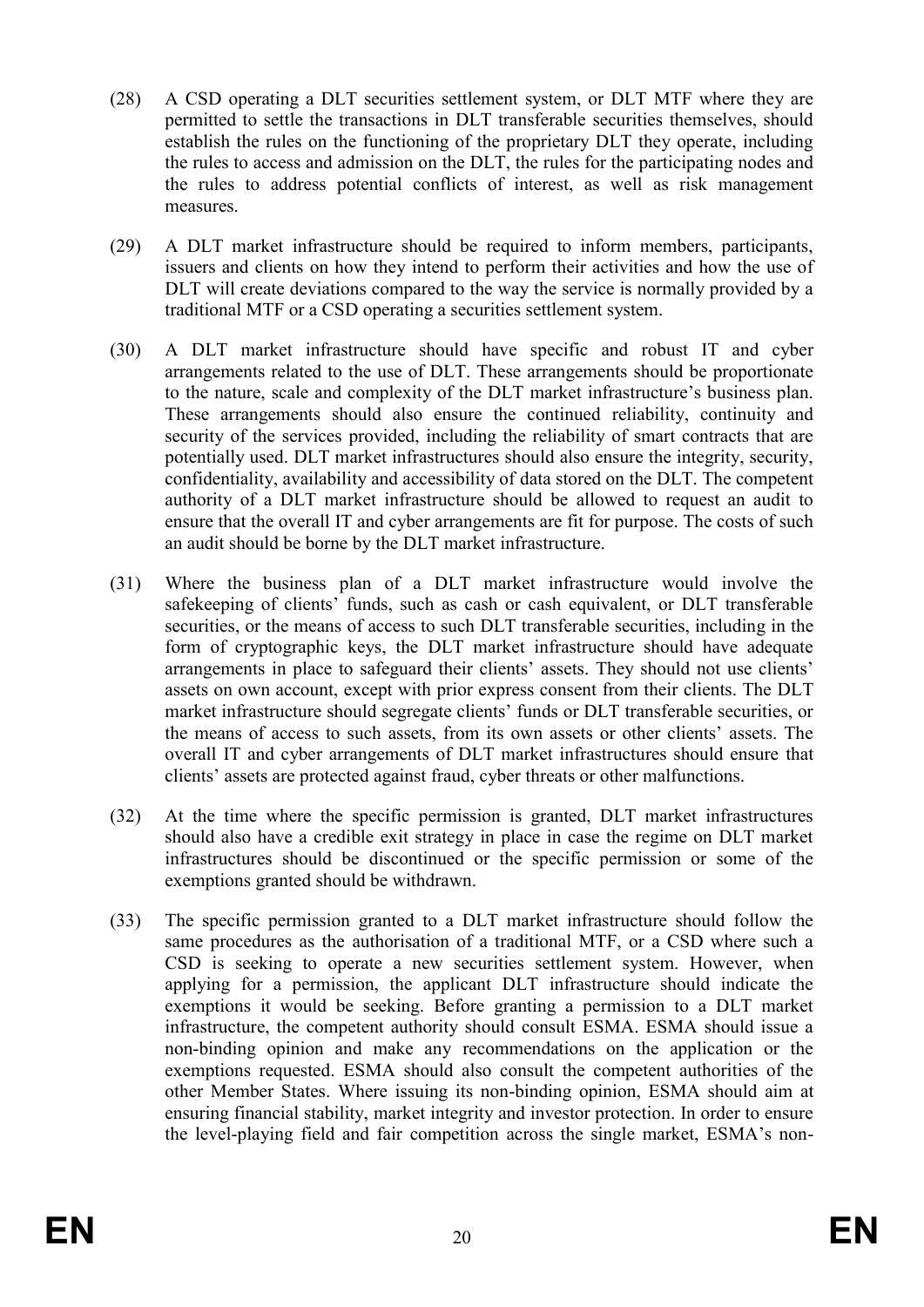binding opinion should also aim at ensuring the consistency and proportionality of the exemptions granted by different competent authorities across the Union.

- (34) The competent authority which would examine the application submitted by a prospective DLT market infrastructure should have the possibility to refuse a permission if there were reasons to believe that the DLT market infrastructure would pose a threat to financial stability, investor protection or market integrity or if the application were an attempt to circumvent existing requirements.
- (35) The specific permission given by a competent authority to a given DLT market infrastructure should indicate the exemptions granted to that DLT market infrastructure. Such a permission should be valid for the Union. ESMA should publish on its website the list of DLT market infrastructures and the list of exemptions granted to each of them.
- (36) The specific permission and the exemptions granted by national competent authorities should be granted on a temporary basis, for a period of up to six years from the date of the specific permission. After a five-year period from the entry into application of the Regulation, ESMA and the Commission would be required to make an assessment of this pilot regime for market infrastructures based on digital ledger technology. The aforementioned six-year period provides DLT market infrastructures sufficient time to adapt their business models to any modifications of this regime and operate under the pilot in a commercially viable manner. It would allow ESMA and the Commission to gather a useful data set encompassing around three calendar years of the operation of the pilot regime following the grant of a critical mass of specific permissions and related exemptions and to report thereon. It would also allow time for DLT market infrastructures to take the necessary steps either to wind down their operations or to transition to a new regulatory framework following ESMA's and the Commission's reports.
- (37) Without prejudice to the relevant provisions of Directive 2014/65/EU (Markets in Financial Instruments Directive, MiFID II) or Regulation (EU) No 909/2014 (the Central Securities Depositories Regulation), the competent authorities should have the power to withdraw the specific permission or any exemptions granted to the DLT market infrastructure, where a flaw has been discovered in the underlying technology or the services or activities provided by the DLT market infrastructure, and provided that this flaw outweighs the benefits provided by the service at stake, or where the DLT market infrastructure has breached any conditions attached to the exemptions imposed by the competent authority at the time of the granting of the specific permission, or where the DLT market infrastructure has recorded financial instruments that do not meet the conditions of DLT transferrable securities under this Regulation. In the course of its activity, a DLT market infrastructure should have the possibility to ask for additional exemptions to those requested at the time of the permission. In such a case, these additional exemptions requested by the DLT market infrastructures should be subject to a specific permission by the competent authorities, in the same way as those requested at the time of the initial permission of the DLT market infrastructure.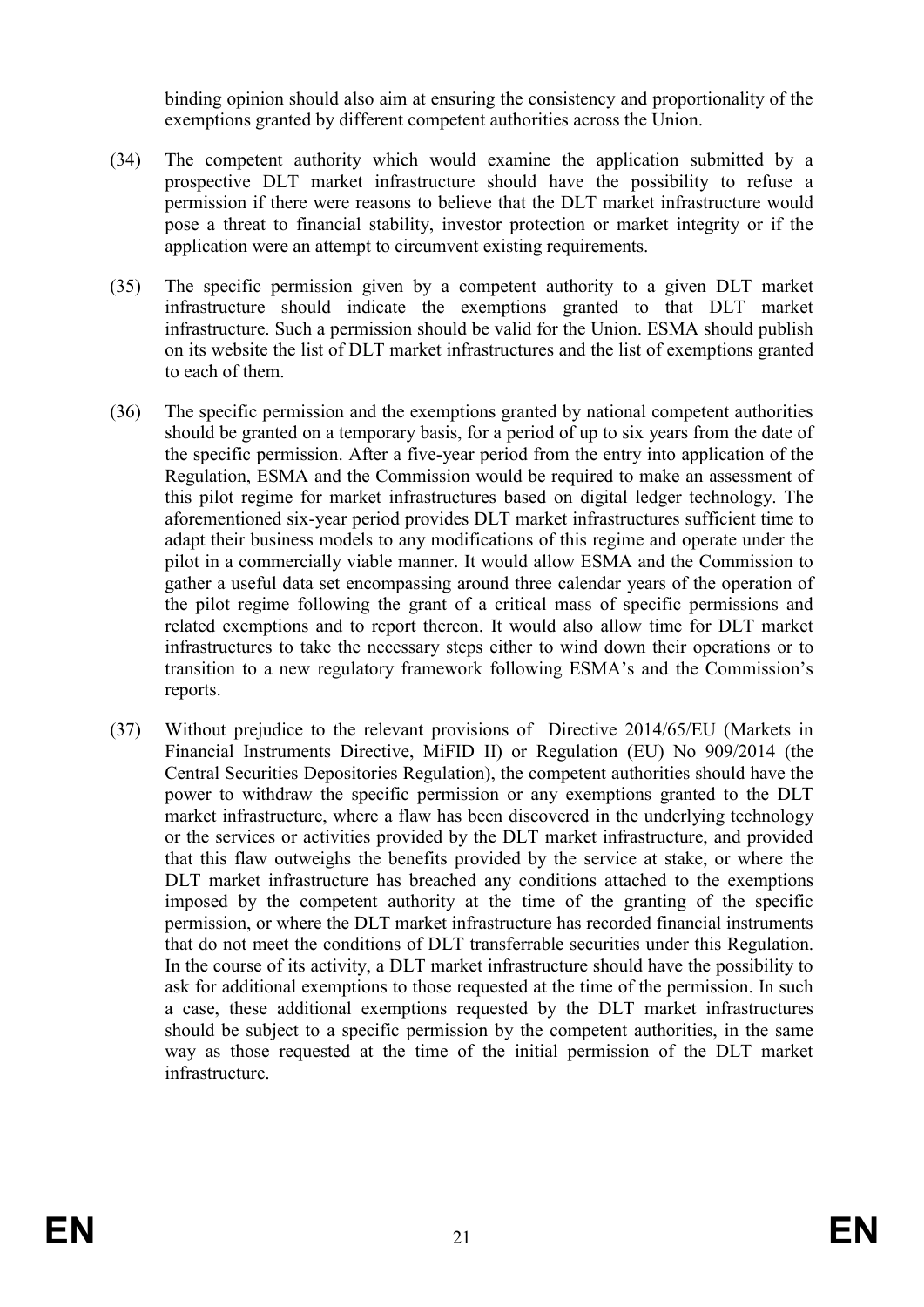- (38) Since DLT market infrastructures could receive temporary exemptions from existing Union legislation, they should closely cooperate with competent authorities and the European Securities and Markets Authority (ESMA) during the time of their specific permission. DLT market infrastructures should inform the competent authorities and ESMA about any material change to its business plan and its critical staff, any evidence of cyber threats or attacks, fraud or serious malpractice, of any change in the information provided at the time of the initial application for permission, of any technical difficulties, and in particular those linked to the use of DLT, and of any new risks to investor protection, market integrity and financial stability that was not envisaged at the time where the specific permission was granted. Where notified of such a material change, the competent authority should request the DLT market infrastructure to apply for a new permission or exemption or it should take any corrective measures it deems appropriate. DLT market infrastructures should also provide any relevant data to competent authorities and ESMA, whenever such data is requested. To ensure investor protection, market integrity and financial stability, the competent authority which granted the specific permission to the DLT market infrastructure should be able to recommend any corrective measures, after consultation with ESMA.
- (39) DLT market infrastructures should also make regular reports to their competent authorities and ESMA. ESMA should organise discussions on these reports to enable all competent authorities across the Union to gain experience on the impact of the use of DLT and on any adaptations to the Union financial services legislation that could be necessary to allow for the use of DLT on a greater scale.
- (40) Five years after the entry into application of this Regulation, ESMA should report to the Commission on this pilot regime for DLT market infrastructures, including on the potential benefits linked to the use of DLT, the risks raised and the technical difficulties. Based on ESMA's report, the Commission should report to the Council and European Parliament. This report should assess the costs and benefits of extending this regime on DLT market infrastructures for another period of time, extending this regime to new type of financial instruments, making this regime permanent with or without modifications, bringing modifications to the Union financial services legislation or terminating this regime.
- (41) Some potential gaps have been identified in the existing EU financial services rules as regards their application to crypto-assets that qualify as financial instruments<sup>46</sup>. In particular, some regulatory technical standards under the Regulation EU No 600/2014 (the Markets in financial instruments Regulative) relative to certain data reporting requirements and pre- and post-trade transparency requirements are not well adapted to financial instruments issued on a distributed ledger technology. Secondary markets in financial instruments issued on distributed ledger technology or similar technology are still nascent and therefore their features may differ from markets in financial instruments using traditional technology. The rules set out in these regulatory technical standards should be capable of being effectively applied to all financial instruments, regardless of the technology used. Therefore, ESMA should be mandated to carry out a comprehensive assessment of these regulatory technical standards adopted in

 $46$ <sup>46</sup> European Securities and Markets Authority's, Report with advice on Initial Coin Offerings and Crypto-Assets (ESMA50-157-1391)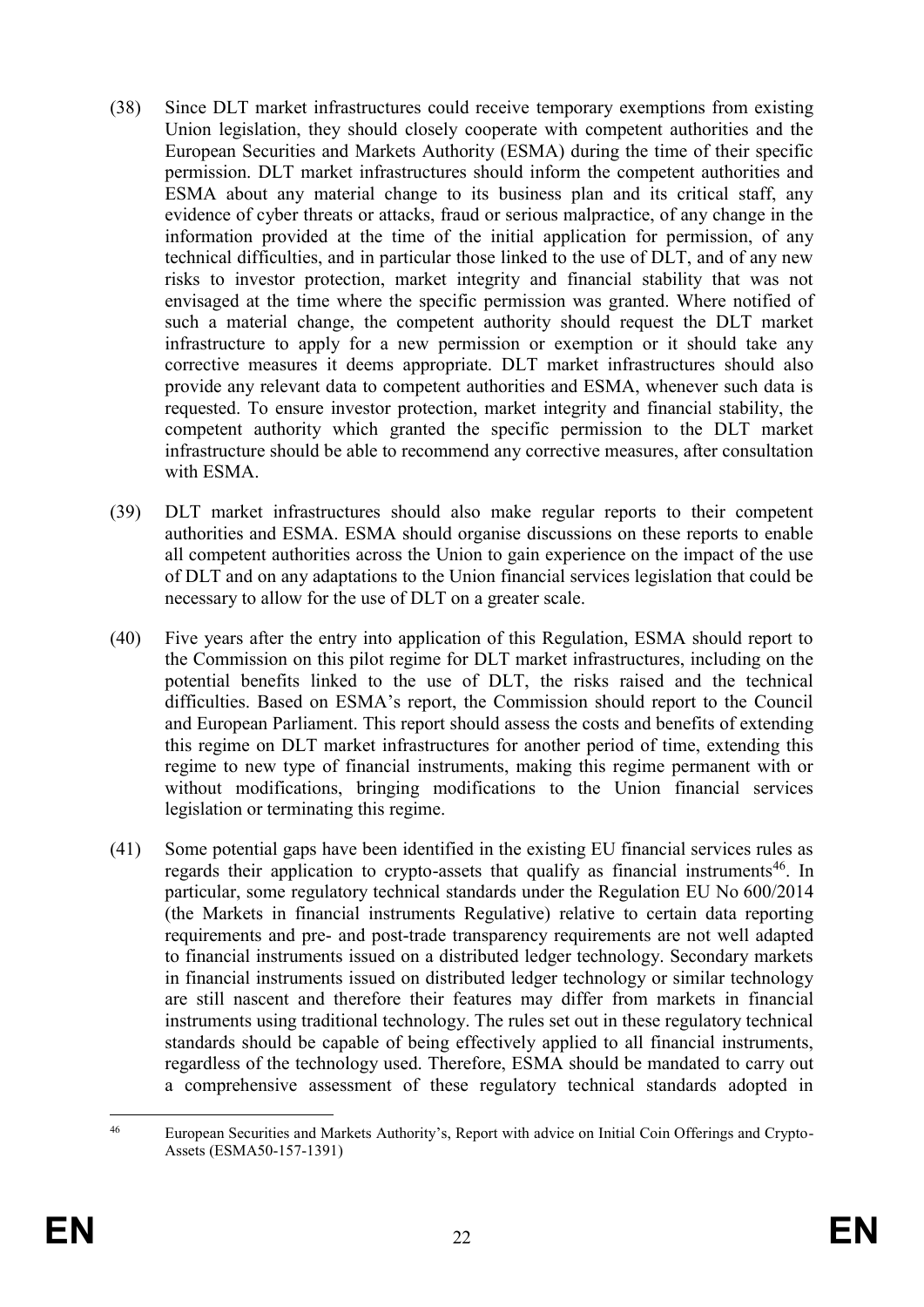application of Regulation EU No 600/2014 and propose any needed amendments aimed at ensuring that the rules set out therein can be effectively applied to financial instruments issued on distributed ledger technology. In carrying out this assessment, ESMA should take into account the specificities of those financial instruments issued on a distributed ledger technology and whether they require adapted standards which would allow for their development without undermining the objectives of the rules laid down in the regulatory technical standards adopted in application of Regulation EU No 600/2014.

- (42) Where the objectives of this Regulation cannot be sufficiently achieved by the Member States, because any regulatory obstacles to the development of DLT market infrastructures for crypto-assets that qualify as financial instruments under Directive 2014/65/EU (Markets in Financial Instruments Directive, MiFID II) are embedded in Union financial services legislation such objectives can rather be better achieved at Union level. Therefore, the Union may adopt measures, in accordance with the principle of subsidiarity as set out in Article 5 of the Treaty on European Union. In accordance with the principle of proportionality as set out in that Article, this Regulation does not go beyond what is necessary in order to achieve those objectives.
- (43) In order for the Union to keep pace with innovation, it is important that the regime of DLT market infrastructures enters into application, as soon as possible, after the transposition by Member States of the Directive (EU) .../... of the European Parliament and of the Council<sup>47</sup>.
- (44) The European Data Protection Supervisor and the European Data Protection Board were consulted in accordance with Article 42(1) of Regulation (EU) 2018/1725(EC) of the European Parliament and of the Council<sup>48</sup>, and delivered their opinion on... [date of the opinion(s)],

HAVE ADOPTED THIS REGULATION:

# *Article 1*

# *Subject matter and scope*

- (1) This Regulation lays down requirements on multilateral trading facilities and securities settlement systems using distributed ledger technology 'DLT market infrastructures', which are granted with a specific permissions to operate in accordance with Article 7 and Article 8.
- (2) This Regulation establishes the requirements for:

 $\overline{a}$ <sup>47</sup> Proposal for a Directive of the European Parliament and of the Council amending Directives 2006/43/EC, 2009/65/EC, 2009/138/EU, 2011/61/EU, EU/2013/36, 2014/65/EU, (EU) 2015/2366 and EU/2016/2341 - COM(2020)596

<sup>&</sup>lt;sup>48</sup> Regulation (EU) 2018/1725 of the European Parliament and of the Council of 23 October 2018 on the protection of natural persons with regard to the processing of personal data by the Union institutions, bodies, offices and agencies and on the free movement of such data, and repealing Regulation (EC) No 45/2001 and Decision No 1247/2002/EC (OJ L 295, 21.11.2018, p. 39).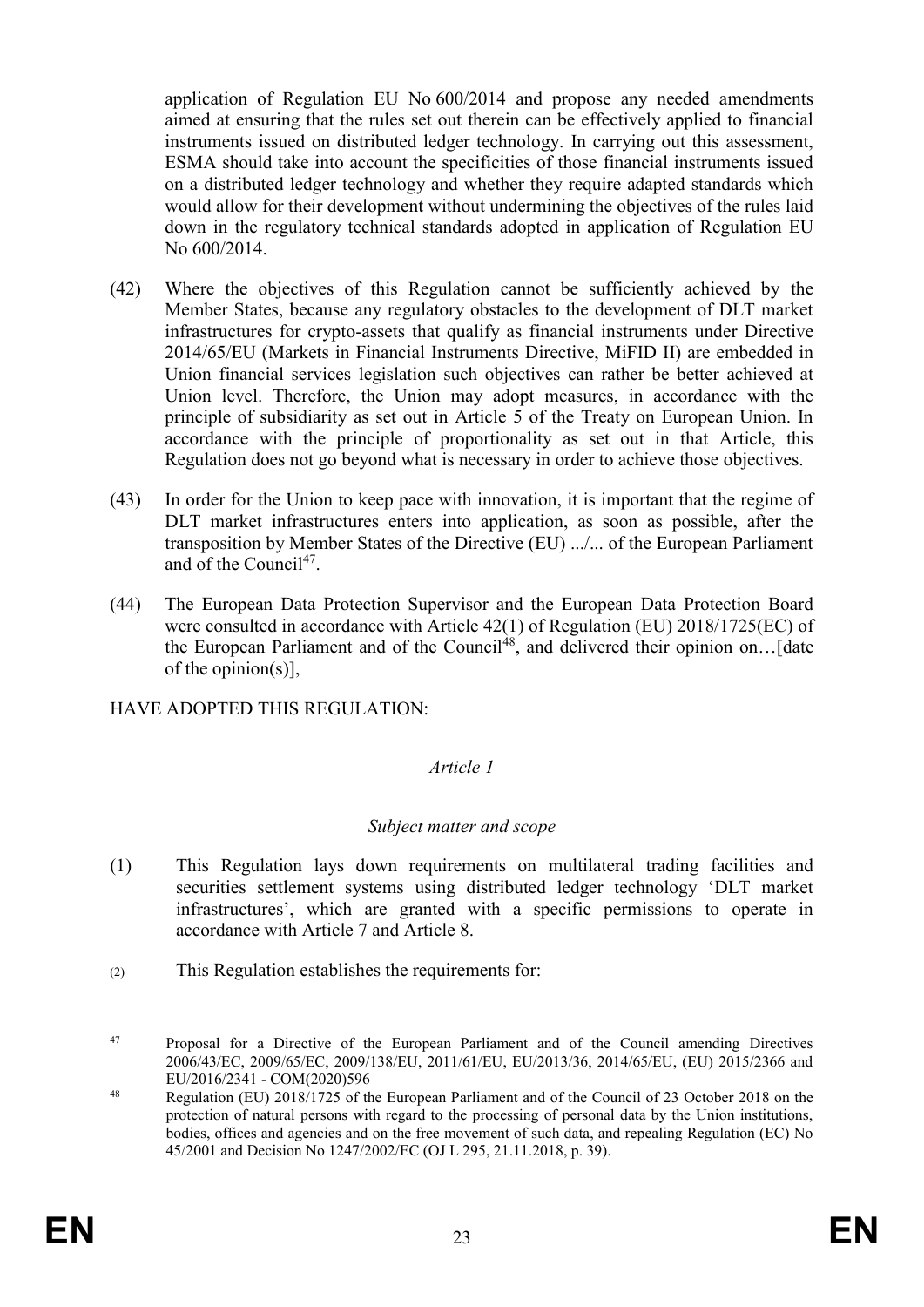- (a) granting and withdrawing such specific permissions;
- (b) granting, modifying and withdrawing related exemptions;
- (c) mandating, modifying and withdrawing attached conditions, compensatory or corrective measures;
- (d) operating such DLT market infrastructures;
- (e) supervising such DLT market infrastructures; and
- (f) cooperation between operators of DLT market infrastructures, competent authorities and ESMA.

## *Article 2*

#### *Definitions*

For the purposes of this Regulation, the following definitions apply:

- (1) 'distributed ledger technology' or 'DLT' means a class of technologies which support the distributed recording of encrypted data;
- (2) 'DLT market infrastructure' means either a 'DLT multilateral trading facility' or a 'DLT securities settlement system';
- (3) 'DLT multilateral trading facility' or 'DLT MTF' means a 'multilateral trading facility', operated by an investment firm or a market operator, that only admits to trading DLT transferable securities and that may be permitted, on the basis of transparent, non-discretionary, uniform rules and procedures, to:
	- (a) ensure the initial recording of DLT transferable securities;
	- (b) settle transactions in DLT transferable securities against payment; and
	- (c) provide safekeeping services in relation to DLT transferable securities, or where applicable, to related payments and collateral, provided using the DLT MTF:
- (4) 'DLT securities settlement system' means a securities settlement system, operated by a 'central securities depository', that settles transactions in DLT transferable securities against payment;
- (5) 'DLT transferable securities' means 'transferable securities' within the meaning of Article 4(1)(44) (a) and (b) of Directive 2014/65/EU that are issued, recorded, transferred and stored using a DLT;
- (6) 'multilateral trading facility' means a 'multilateral trading facility' as defined in Article 4(1)(22) of Directive 2014/65/EU;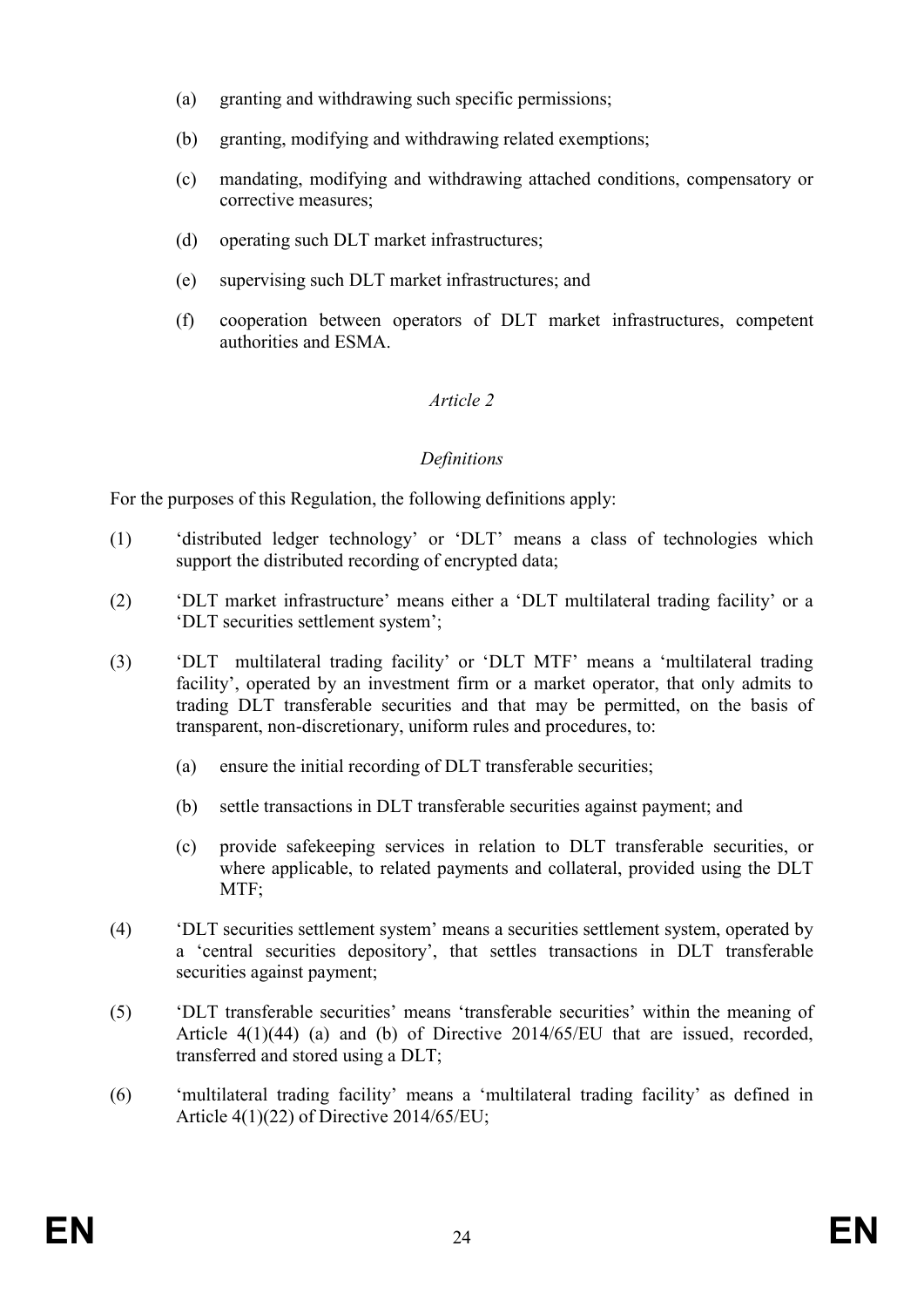- (7) 'central securities depository' or 'CSD' means a 'central securities depository' as defined in Article 2(1) of Regulation (EU) No 909/2014;
- (8) 'financial instrument' means a 'financial instrument' as defined in Article 4(1)(15) of Directive 2014/65/EU;
- (9) 'settlement' means 'settlement' as defined in Article 2(7) of Regulation (EU) No 909/2014;
- (10) 'business day' means 'business day' as defined in Article 2(14) of Regulation (EU) No 909/2014;
- (11) 'delivery versus payment mean' or 'DVP' means 'delivery versus payment' as defined in Article 2(27) of Regulation (EU) No 909/2014;
- (12) 'settlement fail' means a 'settlement fail' as defined in Article 2(1)(15) of Regulation (EU) No 909/2014;
- (13) 'sovereign bond' means a bond issued by a sovereign issuer which is either:
	- (a) the Union;
	- (b) a Member State including a government department, an agency or a special purpose vehicle of a Member State or another sovereign entity;
	- (c) a sovereign entity which is not listed under points (a) and (b);
- (14) 'other public bond' means a bond issued by any of the following public issuers:
	- (a) in the case of a federal Member State, a member of that federation;
	- (b) a special purpose vehicle for several Member States;
	- (c) an international financial institution established by two or more Member States which has the purpose of mobilising funding and providing financial assistance to the benefit of its members to safeguard the stability of the euro area as a whole.;
	- (d) the European Investment Bank;
	- (e) a public entity which is not an issuer of a sovereign bond as specified in point (13).
- (15) 'convertible bond' means an instrument consisting of a bond or a securitised debt instrument with an embedded derivative, such as an option to buy the underlying equity;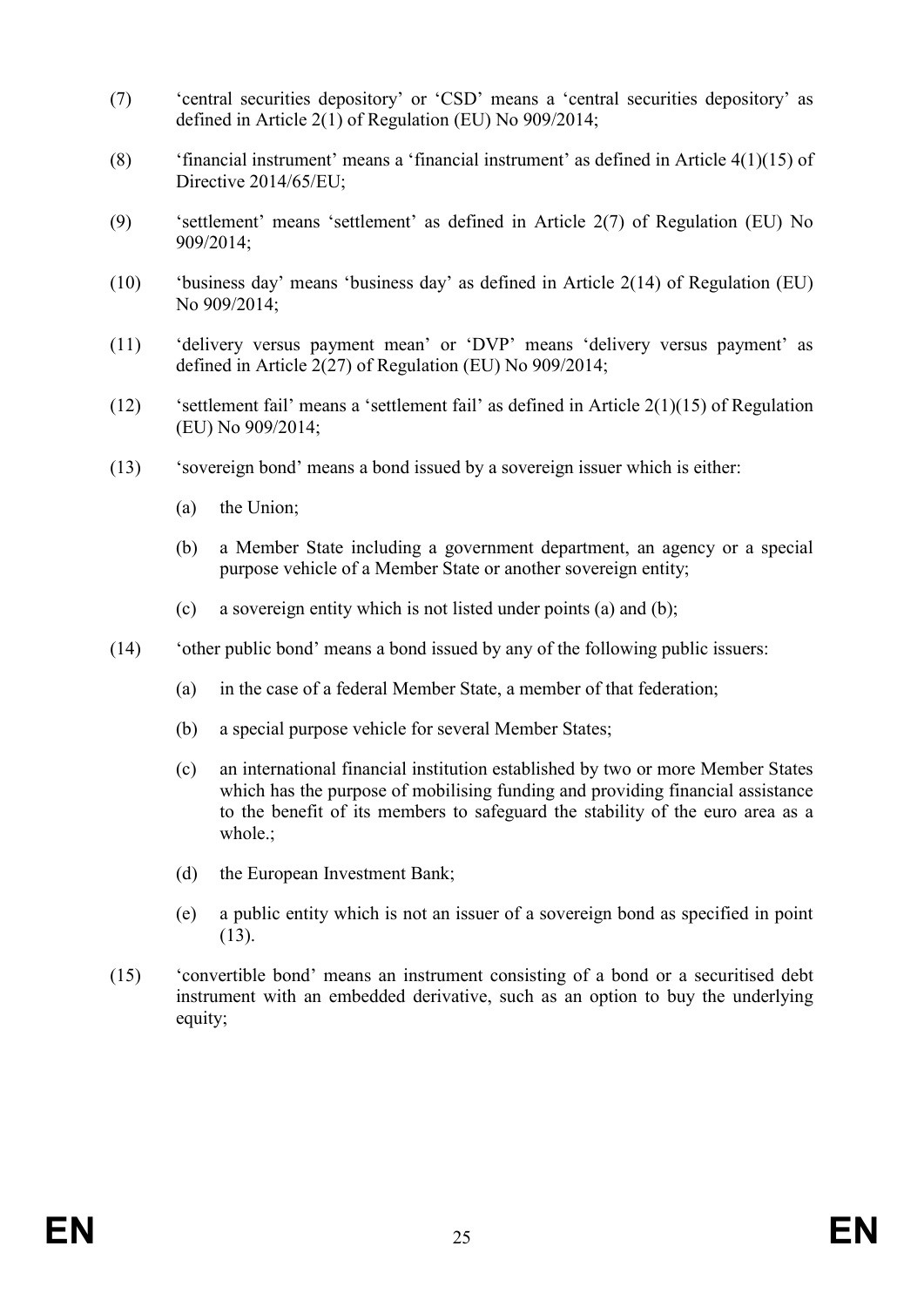- (16) 'covered bond' means bonds as referred to in Article 52(4) of Directive 2009/65/EC of the European Parliament and of the Council<sup>49</sup>;
- (17) 'corporate bond' means a bond that is issued by a Societas Europaea established in accordance with Council Regulation (EC) No  $2157/2001^{50}$  or a type of company listed in Annex I of Directive 2017/1132/EC<sup>51</sup> of the European Parliament and of the Council or equivalent in third countries;
- (18) 'other bond' means a bond that does not belong to any of the types of bonds specified in points  $(13)$  to  $(17)$ ;
- (19) 'investment firm' means an 'investment firm' as defined in Article 4(1)(1) of Directive 2014/65/EU;
- (20) 'market operator' means a 'market operator' as defined in Article 4(1)(18) of Directive 2014/65/EU;
- (21) 'competent authority' means one or more competent authorities designated either in accordance with:
	- (a) Article 67 of Directive 2014/65/EU for investment firms and market operators operating a DLT MTF;
	- (b) Article 11 of Regulation (EU) No 909/2014 for a CSD operating a DLT securities settlement system; or
	- (c) otherwise designated by the Member States for the purposes of overseeing the application of this Regulation.
- (22) 'home Member State' means in the case of:
	- (a) an investment firm operating a DLT MTF, the Member State determined in accordance with Article 4(55)(a) (ii) and (iii) of Directive 2014/65/EU;
	- (b) a market operator operating a DLT MTF, the Member State in which the market operator of the DLT MTF is registered or, if under the law of that Member State it has no registered office, the Member State in which the head office of the marker operator of the DLT MTF is situated;
	- (c) a CSD operating a DLT securities settlement system, the Member State determined in accordance with Article 2(23) of Regulation (EU) No 909/2014/EU.

 $\overline{a}$ <sup>49</sup> Directive 2009/65/EC of the European Parliament and of the Council of 13 July 2009 on the coordination of laws, regulations and administrative provisions relating to undertakings for collective investment in transferable securities (UCITS) (OJ L 302 17.11.2009, p. 32).

<sup>50</sup> Council Regulation (EC) No 2157/2001 of 8 October 2001 on the Statute for a European company (SE) OJ L 294, 10.11.2001, p. 1–21

<sup>&</sup>lt;sup>51</sup> Directive (EU) 2017/1132 of the European Parliament and of the Council of 14 June 2017 relating to certain aspects of company law (OJ L 169, 30.6.2017, p. 46)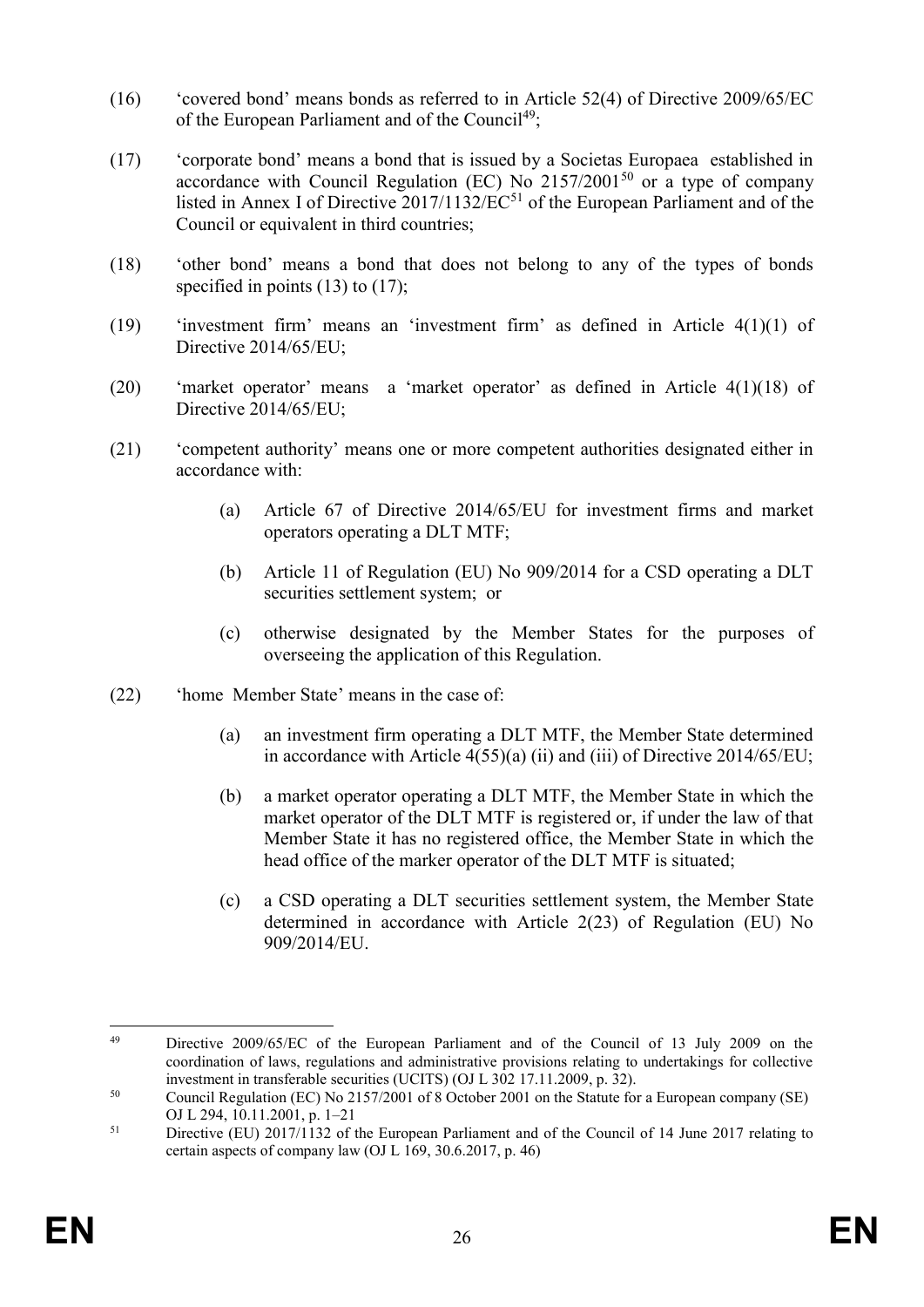(23) 'e-money tokens' means 'e-money tokens' as defined in Article XX of Regulation No 2021/XX on Markets in Crypto-Assets<sup>52</sup>.

## *Article 3*

## *Limitations on the transferable securities admitted to trading on or settled by a DLT market infrastructure*

- 1. Only DLT transferable securities that meet the following conditions may be admitted to trading on a DLT MTF and recorded on a distributed ledger by a CSD operating a DLT securities settlement system
	- (a) shares, the issuer of which has a market capitalisation or a tentative market capitalisation of less than EUR 200 million; or
	- (b) convertible bonds, covered bonds, corporate bonds, other public bonds and other bonds, with an issuance size of less than EUR 500 million.
- 2. An investment firm or market operator operating a DLT MTF shall not admit to trading sovereign bonds under this Regulation. A CSD operating a DLT securities settlement system, or an investment firm or market operator that is permitted to record DLT transferable securities on a DLT MTF, in accordance with paragraphs 2 and 3 of Article 4, shall not record sovereign bonds under this Regulation.
- 3. The total market value of DLT transferable securities recorded in a CSD operating a DLT securities settlement system shall not exceed EUR 2.5 billion. Where a DLT MTF records the DLT transferable securities instead of a CSD, in accordance with paragraphs 2 and 3 of Article 4, the total market value of the DLT transferable securities recorded by the investment firm or market operator operating the DLT MTF shall not exceed EUR 2.5 billion.
- 4. For the purposes of determining and monitoring the total market value of DLT transferable securities under paragraph 1, the total market value of the DLT transferable securities shall be:
	- (a) determined daily, either by the CSD or the investment firm or market operator concerned; and
	- (b) equal to the sum of: the daily closing price of each DLT transferable security admitted for trading on a DLT MTF, multiplied by the number of DLT transferable securities with the same ISIN that are settled on the DLT securities settlement system or DLT MTF concerned on that day, whether in full or in part.

 $52$ <sup>52</sup> Proposal for a Regulation of the European parliament and of the Council on Markets in Crypto-assets and amending Directive (EU) 2019/1937 – COM(2020)593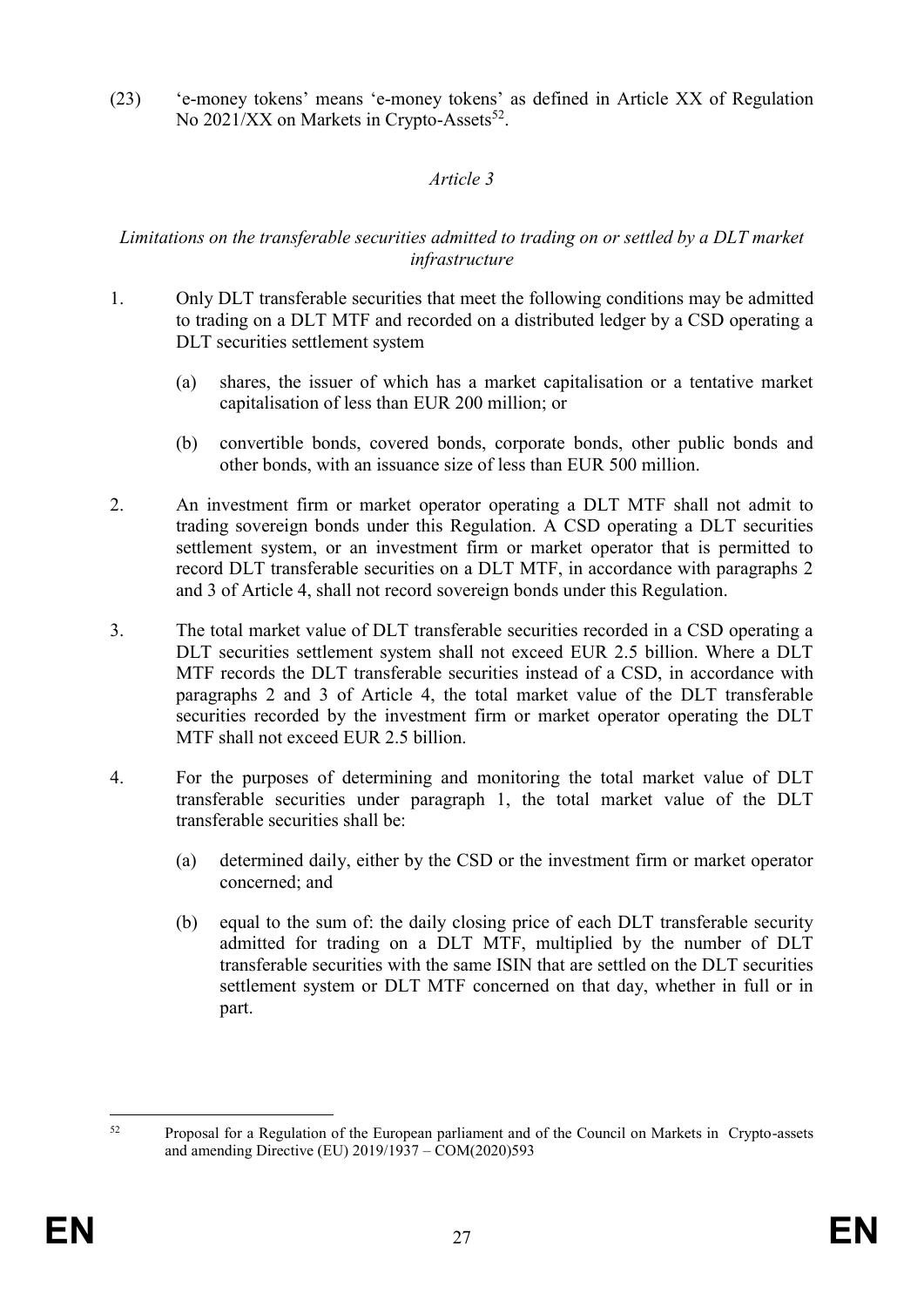5. The operator of a DLT market infrastructure shall submit to the competent authority that granted the specific permission, in accordance with Article 7 or Article 8, monthly reports, demonstrating that all the DLT transferable securities that are recorded and settled on a DLT MTF permitted to do so, in accordance with paragraphs 2 and 3 of Article 4, or by a CSD on a DLT securities settlement system, fulfil the conditions under paragraphs 1 to 3.

Where the total market value of the DLT transferable securities reported under paragraph 1, has reached EUR 2.25 billion, the investment firm or market operator operating the DLT MTF concerned, or the CSD operating the DLT securities settlement system concerned shall activate the transition strategy, referred to in Article 6(6). They shall notify the competent authority of the activation of their transition strategy, in their monthly report and of the time-horizon for such transition.

The competent authority concerned may permit the DLT market infrastructure concerned to continue to operate until the total market value of the DLT transferable securities reported under paragraph 1 reaches EUR 2.75 billion provided that such leeway is requested by the operator of the DLT market infrastructure concerned and that it is objectively necessary for the orderly implementation of the transition strategy.

6. Regulation (EU) No 596/2014 shall apply to DLT transferable securities admitted to trading on a DLT MTF.

## *Article 4*

*Requirements and exemptions regarding DLT multilateral trading facilities*

- 1. A DLT MTF shall be subject to all the requirements applicable to an MTF under Directive 2014/65/EU and Regulation (EU) No 2014/600, except if the investment firm or the market operator operating the DLT MTF:
	- (a) has requested an exemption as specified in paragraph 2 or under Directive (EU)  $\ldots$ ...<sup>53</sup> and has been granted such an exemption by the competent authority that granted the specific permission in accordance with Article 7; and
	- (b) complies with the obligations set out in Article 6; and
	- (c) complies with the conditions set out in paragraphs 2 to 4 and with any additional compensatory measures that the competent authority which granted the specific permission may deem appropriate in order to meet the objectives pursued by the provisions from which an exemption is requested or to ensure investor protection, market integrity and/or financial stability.

<sup>53</sup> <sup>53</sup> Proposal for a Directive of the European Parliament and of the Council amending Directives 2006/43/EC, 2009/65/EC, 2009/138/EU, 2011/61/EU, EU/2013/36, 2014/65/EU, (EU) 2015/2366 and EU/2016/2341 - COM(2020)596 - - COM(2020)596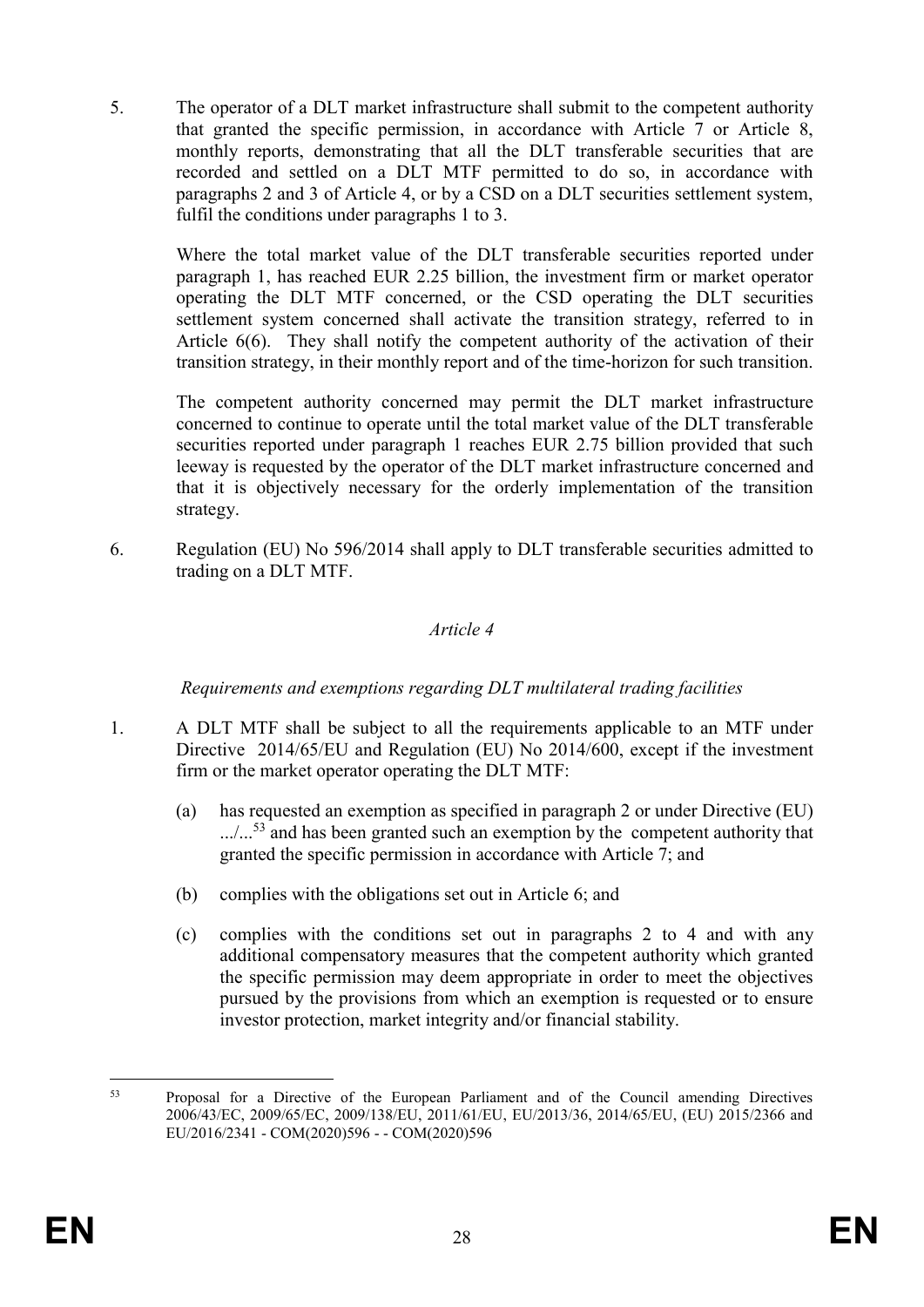2. At its request, an investment firm or a market operator operating a DLT MTF may be permitted to admit to trading DLT transferable securities that are not recorded in a CSD in accordance with Article 3(2) of Regulation (EU) 909/2014 but instead recorded on the DLT MTF's distributed ledger.

An investment firm or market operator requesting an exemption pursuant to paragraph 1 shall propose compensatory measures to meet the objectives pursued by the provisions from which an exemption is requested, and ensure at a minimum:

- (a) the recording of the DLT transferable securities on the digital ledger technology;
- (b) that the number of DLT transferable securities recorded on the DLT MTF equals the total number of such DLT transferable securities in circulation on the digital ledger technology at any given time;
- (c) that the DLT MTF keeps records which enable the investment firm or market operator operating the DLT MTF, without delay at any given time, to segregate the DLT transferable securities of a member, participant, issuer or client from those of any other member, participant, issuer or client.

Where no request for an exemption has been made by the DLT MTF in accordance with the first subparagraph, the DLT transferable securities shall either be recorded in book-entry form in a CSD or on the distributed ledger technology of a CSD operating a DLT securities settlement system.

- 3. Where an investment firm or a market operator operating a DLT MTF has requested an exemption under paragraph 2, it shall ensure, by means of robust procedures and arrangements that, the DLT MTF:
	- (a) guarantees that the number of DLT transferable securities in an issue or in part of an issue admitted by the investment firm or market operator operating the DLT MTF, is equal to the sum of DLT transferable securities making up such an issue or part of an issue, recorded on the DLT, at any given time;
	- (b) guarantees the safekeeping of any DLT transferable securities, as well as any funds to effect payments for such securities or any collateral provided in respect of such transactions using the DLT MTF;
	- (c) enables clear, accurate and timely confirmation of the details of transactions in DLT transferable securities including any payments made in respect thereof as well as the discharge of or calling for any collateral in respect of the same;
	- (d) provides clear, accurate and timely information in relation to the settlement of transactions, including settlement finality, by defining the moment from which transfer orders or other pre-identified instructions may not be revoked by a member, participant, issuer or client;
	- (e) settles transactions in DLT transferable securities close to real time or intraday, and in any case, no later than on the second business day after the conclusion of the trade;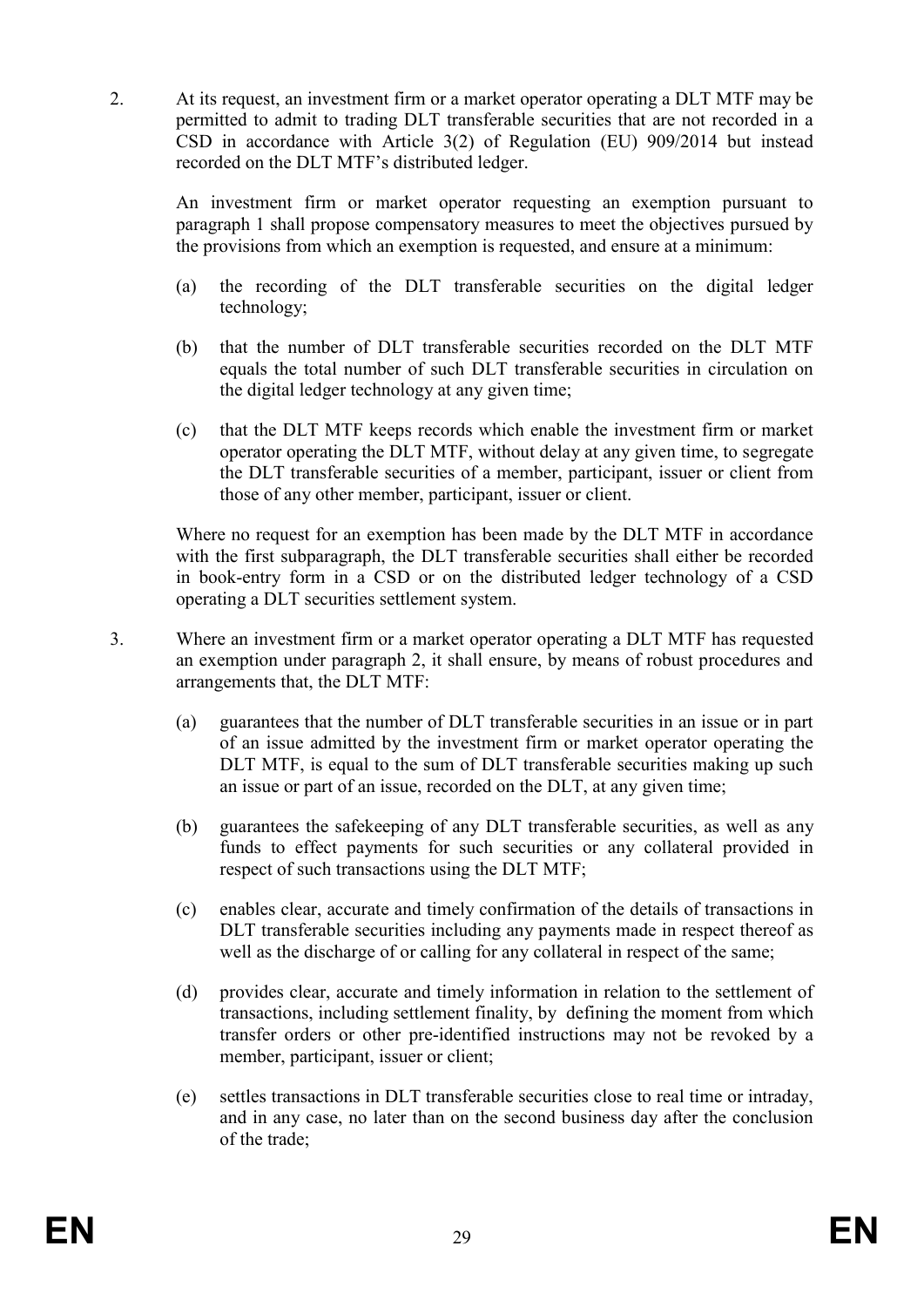(f) ensures delivery versus payment.

The settlement of payments may be carried out through central bank money where practicable and available, or where not practicable and available, through commercial bank money, including commercial bank money in a token-based form, or in e-money tokens.

Where settlement occurs through commercial bank money or e-money tokens, the investment firm or market operator operating the DLT MTF shall identify, measure, monitor, manage, and minimise any counterparty risk arising from the use of such money; and

- (g) either prevents or, if not possible, addresses settlement fails.
- 4. Where an investment firm or a market operator operating a DLT MTF requests an exemption in accordance with paragraph 2 or with Directive (EU)  $\ldots$ ,  $^{54}$ , it shall in any case demonstrate that the exemption requested is:
	- (a) proportionate to and justified by the use of a DLT; and
	- (b) limited to the DLT MTF and does not extended to any other MTF operated by the said investment firm or market operator.

# *Article 5*

*Requirements and exemptions regarding DLT securities settlement system*

- 1. A CSD operating a DLT securities settlement system shall be subject to the requirements applicable to a CSD under Regulation (EU) No 909/2014, except if such a CSD:
	- (a) has requested exemptions as specified in paragraphs 2 to 6 and has been granted such exemptions by the competent authority that granted the specific permission in accordance with Article 8;
	- (b) complies with the obligations set out in Article 6; and
	- (c) complies with the conditions set out in paragraphs 2 to 7 and with any additional compensatory measures that the competent authority which granted the specific permission may deem appropriate in order to meet the objectives pursued by the provisions from which an exemption is requested or to ensure investor protection, market integrity and/or financial stability.

<sup>54</sup> <sup>54</sup> Proposal for a Directive of the European Parliament and of the Council amending Directives 2006/43/EC, 2009/65/EC, 2009/138/EU, 2011/61/EU, EU/2013/36, 2014/65/EU, (EU) 2015/2366 and EU/2016/2341 - - COM(2020)596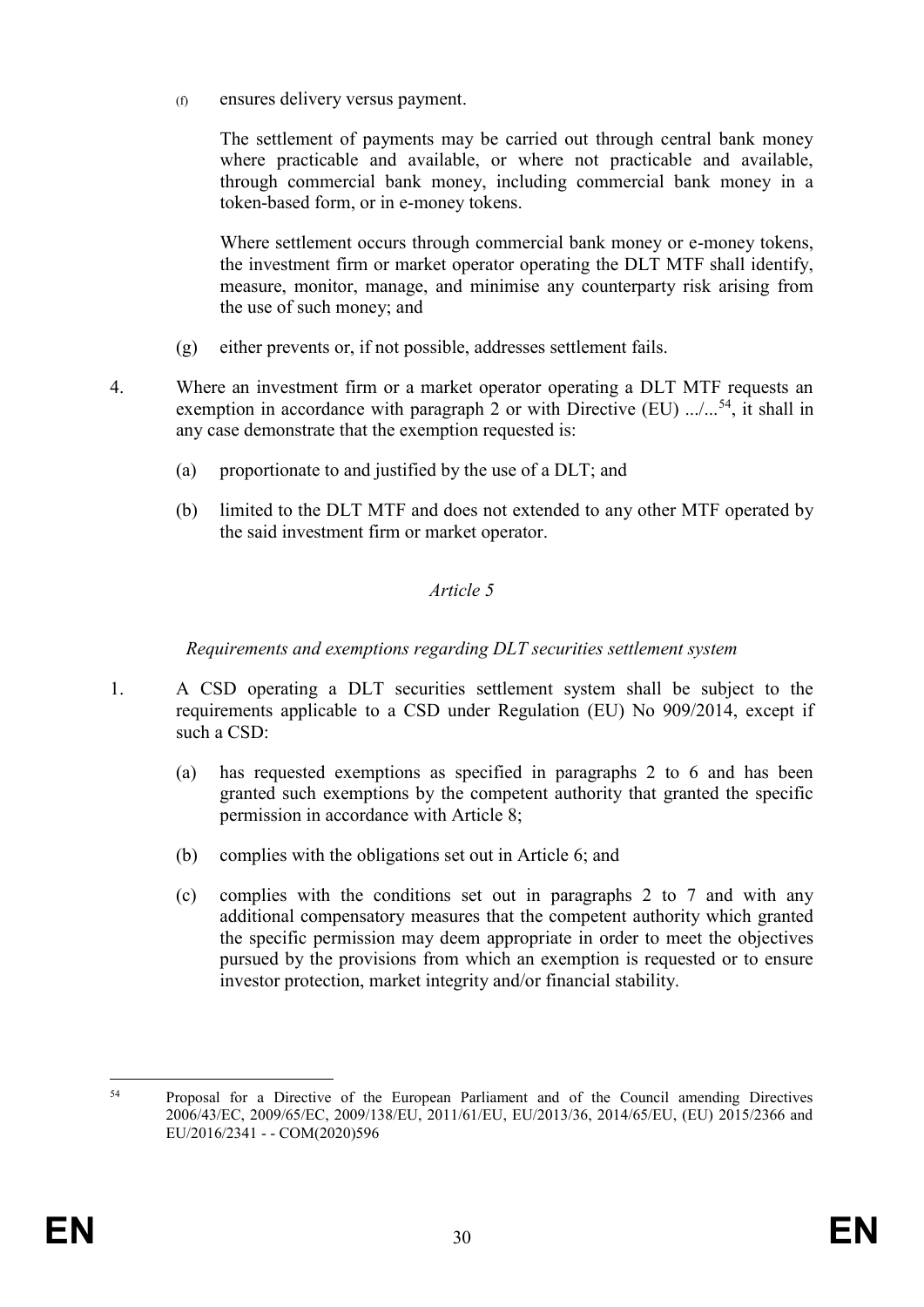- 2. At its request, a CSD operating a DLT securities settlement system may be exempted by the competent authority from the application of Article 2(4) on dematerialised form, Article 2(9) on transfer of orders, Article 2(28) on securities accounts, Article 3 on the recording of securities, Article 37 on the integrity of issue, Article 38 on the segregation of assets of Regulation (EU) No 909/2014, provided that the CSD operating the DLT securities settlement system:
- (a) demonstrates that the use of a 'securities account' as defined under Article 2(28) of Regulation (EU) No 909/2014 or the use of book-entry form are incompatible with the use of its particular DLT;
- (b) proposes compensatory measures to meet the objectives pursued by the provisions from which an exemption is requested, and ensures at minimum that:
- (c) the recording of the DLT transferable securities on the distributed ledger;
- (d) the number of DLT transferable securities in an issue or in part of an issue admitted by the CSD operating the DLT settlement securities system, is equal to the sum of DLT transferable securities making up such issue or part of an issue, recorded on the distributed ledger at any given time; and
- (e) it keeps records which enable the CSD, without delay at any given time, to segregate the DLT transferable securities of a member, participant, issuer or client from those of any other member, participant, issuer or client.
- 3. At its request, a CSD operating a DLT securities settlement system may be exempted by the competent authority from the application of Article 19 and Article 30 of Regulation (EU) No 909/2014, provided that:
	- (a) such provisions are incompatible with the use of a DLT as envisaged by the particular DLT operated by the CSD concerned; and
	- (b) the CSD operating the DLT securities settlement system ensures that the conditions set out in points (c) to (i) of Article 30(1) and in Article 30(2) of Regulation (EU) No 909/2014 are complied with.
- 4. At its request, a CSD operating a DLT securities settlement system may be exempted by the competent authority from the application of Article 2(19) of Regulation (EU) No 909/2014 on participants and may be permitted to admit as participants natural and legal persons other than those referred to in Article 2(19), provided that such persons:
	- (a) are of sufficient good repute and are fit and proper; and
	- (b) have sufficient level of ability, competence, experience and knowledge of the post-trading and the functioning of DLT.
- 5. At its request, a CSD operating a DLT securities settlement system may be exempted by the competent authority from the application of Article 40 of Regulation (EU) No 909/2014 on cash settlement, provided that the CSD ensures delivery versus payment.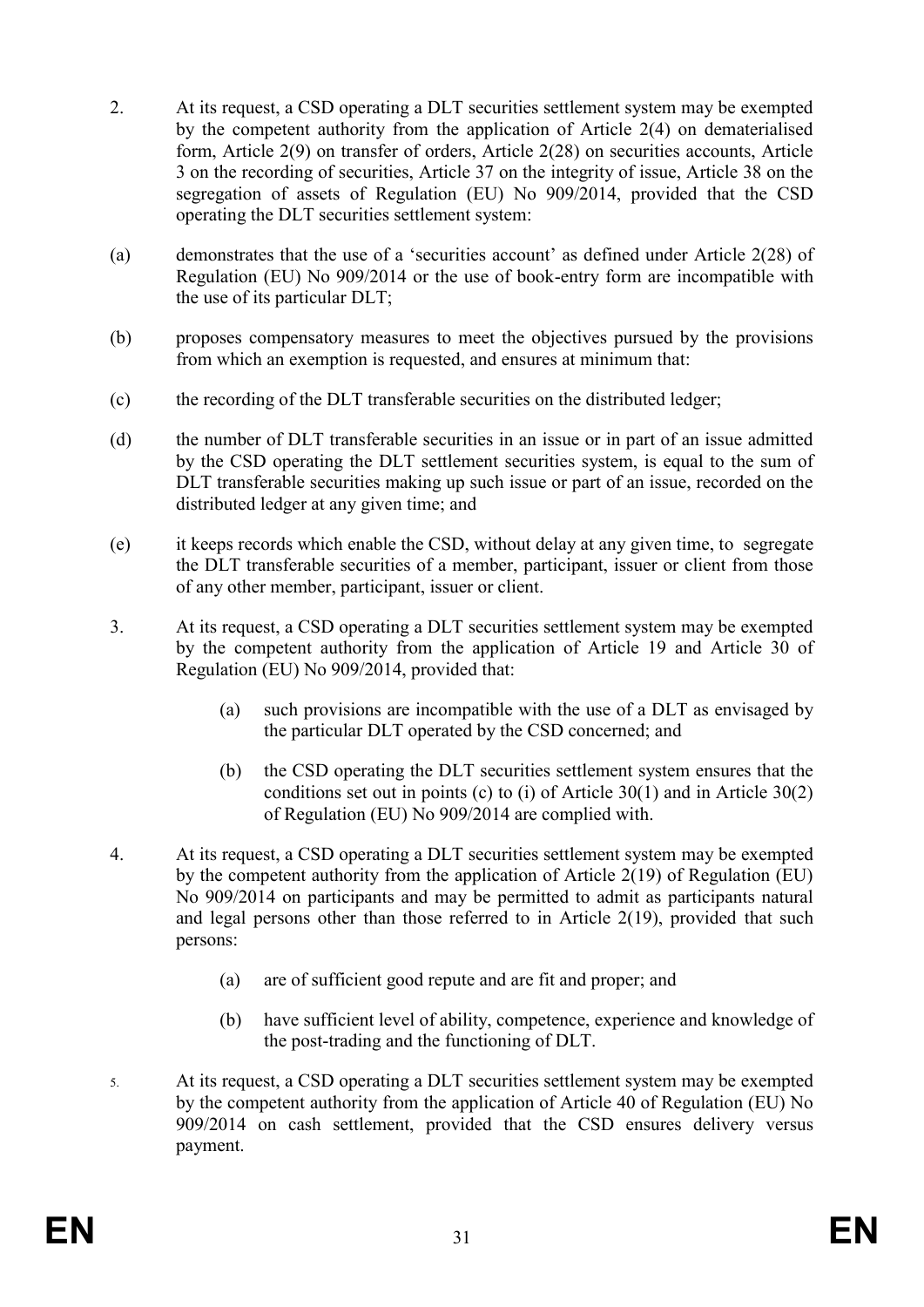The settlement of payments may be carried out through central bank money, where practicable and available, or where not practicable and available, through commercial bank money, including commercial bank money in a token-based form, or in e-money tokens.

Where settlement occurs through commercial bank money or e-money tokens, the investment firm or market operator operating the DLT MTF shall identify, measure, monitor, manage, and minimise any counterparty risk arising from the use of such money.

- 6. At its request, a CSD operating a DLT securities settlement system may be exempted by the competent authority from the application of Articles 50 and/or Article 53 on standard link access and access between a CSD and another market infrastructure of Regulation (EU) No 909/2014, provided that it demonstrates that the use of a DLT is incompatible with legacy systems of other CSDs or other market infrastructures or that granting such access to another CSD or another market infrastructure using legacy systems would trigger disproportionate costs, given the size of the DLT securities settlement system.
- 7. Where a CSD operating a DLT securities settlement system has requested an exemption in accordance with the first sub-paragraph, it shall give access to other CSDs operating a DLT securities settlement system or to DLT MTFs.

Where a CSD operating a DLT securities settlement system requests an exemption in accordance with paragraphs 2 to 6, it shall in any case demonstrate that:

- (a) the exemption requested is proportionate to and justified by the use of its DLT, and;
- (b) the exemption requested is limited to the DLT securities settlement system and does not extend to any other securities settlement system as defined in Article 2(10) of Regulation (EU) No 909/2014 operated by the same CSD.
- 8. Where a CSD has requested and been granted an exemption under paragraph 3, the requirement in Article 39(1) of Regulation (EU) No 909/2014/EU for Member States to designate and notify the securities settlement system operated by the CSD in accordance with Directive 98/26/EC shall not apply to the DLT securities settlement system. The foregoing shall not preclude Member States from designating and notifying a DLT securities settlement system in accordance with Directive 98/26/EC where the DLT securities settlement system fulfils all of the requirements of that Directive.

#### *Article 6*

## *Additional requirements on DLT market infrastructures*

1. The operators of DLT market infrastructures shall establish a clear and detailed business plan describing how they intend to carry out their services and activities, including a description of critical staff, technical aspects, the use of the DLT and the information required in paragraph 3.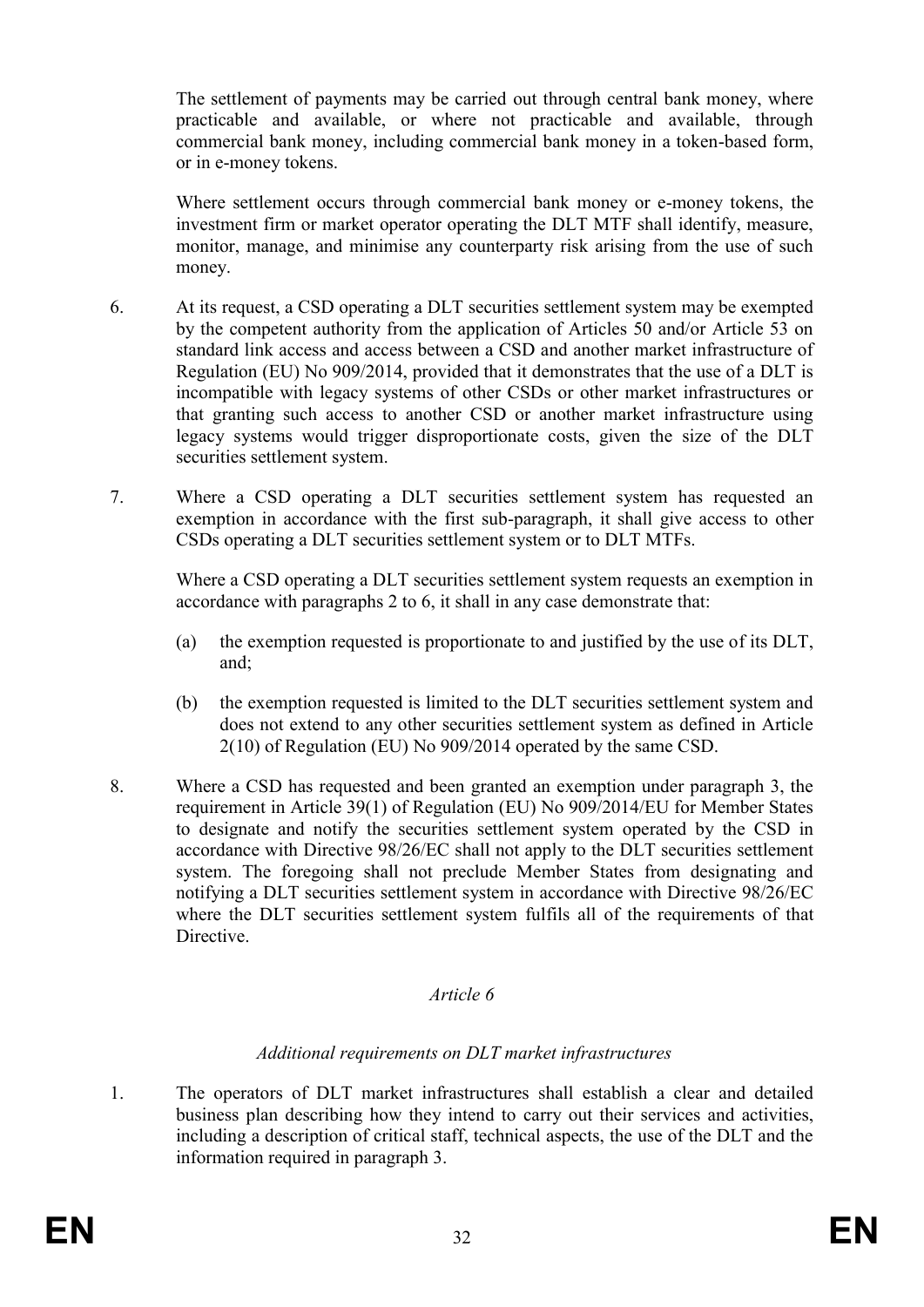They shall also have up-to-date, clear and detailed publically available written documentation, which may be made available by electronic means, defining the rules under which the DLT market infrastructure shall operate, including the agreed upon associated legal terms defining the rights, obligations, responsibilities and liabilities of the operator of the DLT market infrastructure, as well as that of the members, participants, issuers and/or clients using the DLT market infrastructure concerned. Such legal arrangements shall specify the governing law, the pre-litigation dispute settlement mechanism and the jurisdiction for bringing legal action.

- 2. A CSD operating a DLT securities settlement system, and an investment firm or a market operator operating a DLT MTF requesting an exemption from Article 3(2) of Regulation (EU) No 909/2014, shall establish rules on the functioning of the DLT they operate, including the rules for accessing the distributed ledger technology, the participation of the validating nodes, addressing potential conflicts of interest, and risk management including any mitigation measures.
- 3. The operators of DLT market infrastructures shall provide their members, participants, issuers and clients with clear and unambiguous information on their website on how they carry out their functions, services and activities and how this performance of functions, services and activities deviates from an MTF or a securities settlement system. This information shall include the type of DLT used.
- 4. The operators of DLT market infrastructures shall ensure that the overall IT and cyber arrangements related to the use of their DLT are proportionate to the nature, scale and complexity of their business. These arrangements shall ensure the continued transparency, availability, reliability and security of their services and activities, including the reliability of smart contracts used on the DLT. These arrangements shall also ensure the integrity, security and confidentiality of any data stored, and the availability and accessibility of such data.

The operators of DLT market infrastructures shall have a specific operational risk procedure for the risks posed by the use of a DLT and crypto-assets and on how these risks would be addressed if they materialised.

To assess the reliability of the overall IT and cyber arrangements of a DLT market infrastructure, the competent authority may require an audit. The competent authority shall appoint an independent auditor to carry out the audit. The DLT market infrastructure shall bear the costs of such an audit.

5. Where the operator of a DLT market infrastructure ensures the safekeeping of participants', members', participants', issuers' or clients' funds, collateral and DLT transferable securities, as well as the means of access to such DLT transferable securities, including in the form of cryptographic keys, the operators of such DLT market infrastructures shall have adequate arrangements in place to prevent the use of the said funds, collateral or DLT transferable securities on their own account other than with the express consent, evidenced in writing, which may be made through electronic means, of the participant, member, issuer, or client concerned.

The operator of a DLT market infrastructure shall maintain safe, accurate, reliable and retrievable records of the funds, collateral and DLT transferable securities held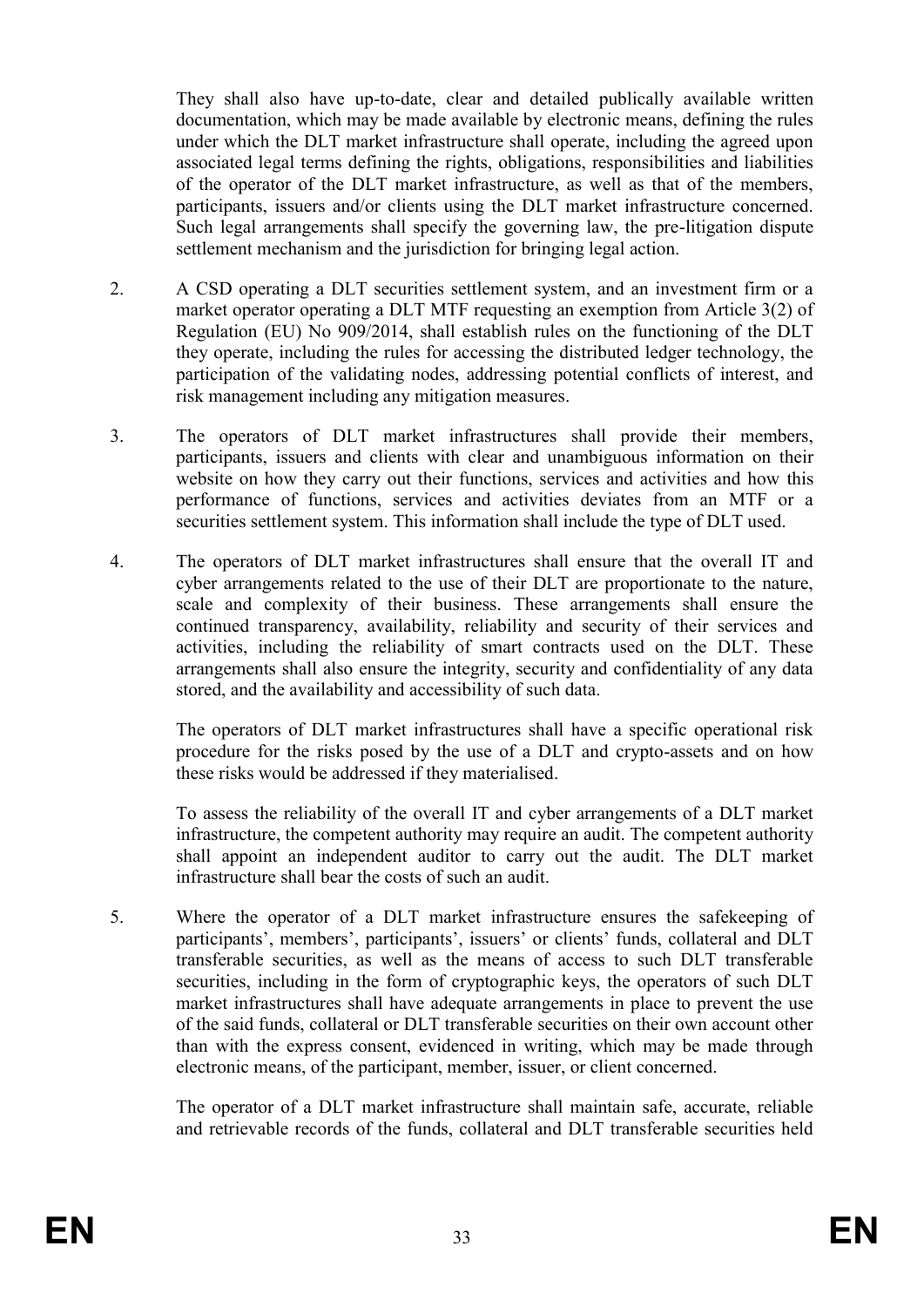by its DLT market infrastructure for members, participants, issuers or clients as well as of the means of access to such assets.

The operator of a DLT market infrastructure shall segregate the funds, collateral and DLT transferable securities as well as the means of access to such assets, of the members, participants, issuers or clients using its DLT market infrastructure from its own assets as well as from the same assets of other members, participants, issuers or clients.

The overall IT and cyber arrangements, referred to in paragraph 4, shall ensure that the said funds, collateral and DLT transferable securities, as well as the means of access to such assets, are protected from the risks of unauthorised access, hacking, degradation, loss, cyber-attack or theft.

6. The operator of a DLT market infrastructure shall establish a clear, detailed and publically available strategy for transitioning out of or winding down a particular DLT market infrastructure (referred to herein as the 'transition strategy'), ready to be deployed in a timely manner, in the event that the permission or some of the exemptions granted in accordance with Article 4 or Article 5 have to be withdrawn or otherwise discontinued, or in the event of any voluntary or involuntary cessation of the business of the DLT MTF or DLT securities settlement system. The transition strategy shall set out how members, participants, issuers and clients shall be treated, in the event of such withdrawal, discontinuation or cessation. The transition strategy shall be updated on an ongoing basis subject to the prior consent of the competent authority which granted the permission to operate and related exemptions under Article 4 and Article 5.

## *Article 7*

## *Specific permission to operate a DLT multilateral trading facility*

- 1. A legal person authorised either as an investment firm or to operate a regulated market, under Directive 2014/65/EU, may apply for a specific permission to operate a DLT MTF under this Regulation.
- 2. Applications for a specific permission to operate a DLT MTF under this Regulation shall be accompanied by the following information:
- (a) the information required under Article 7(4) of Directive  $2014/65/EU$ ;
- (b) the business plan, rules of the DLT MTF and associated legal arrangements as referred to in Article 6(1) as well the information regarding the functioning, services and activities of the DLT MTF as referred to in Article 6(3);
- (c) where applicable, the functioning of its proprietary DLT as referred to in Article  $6(2);$
- (d) its overall IT and cyber arrangements as referred to in Article  $6(4)$ ;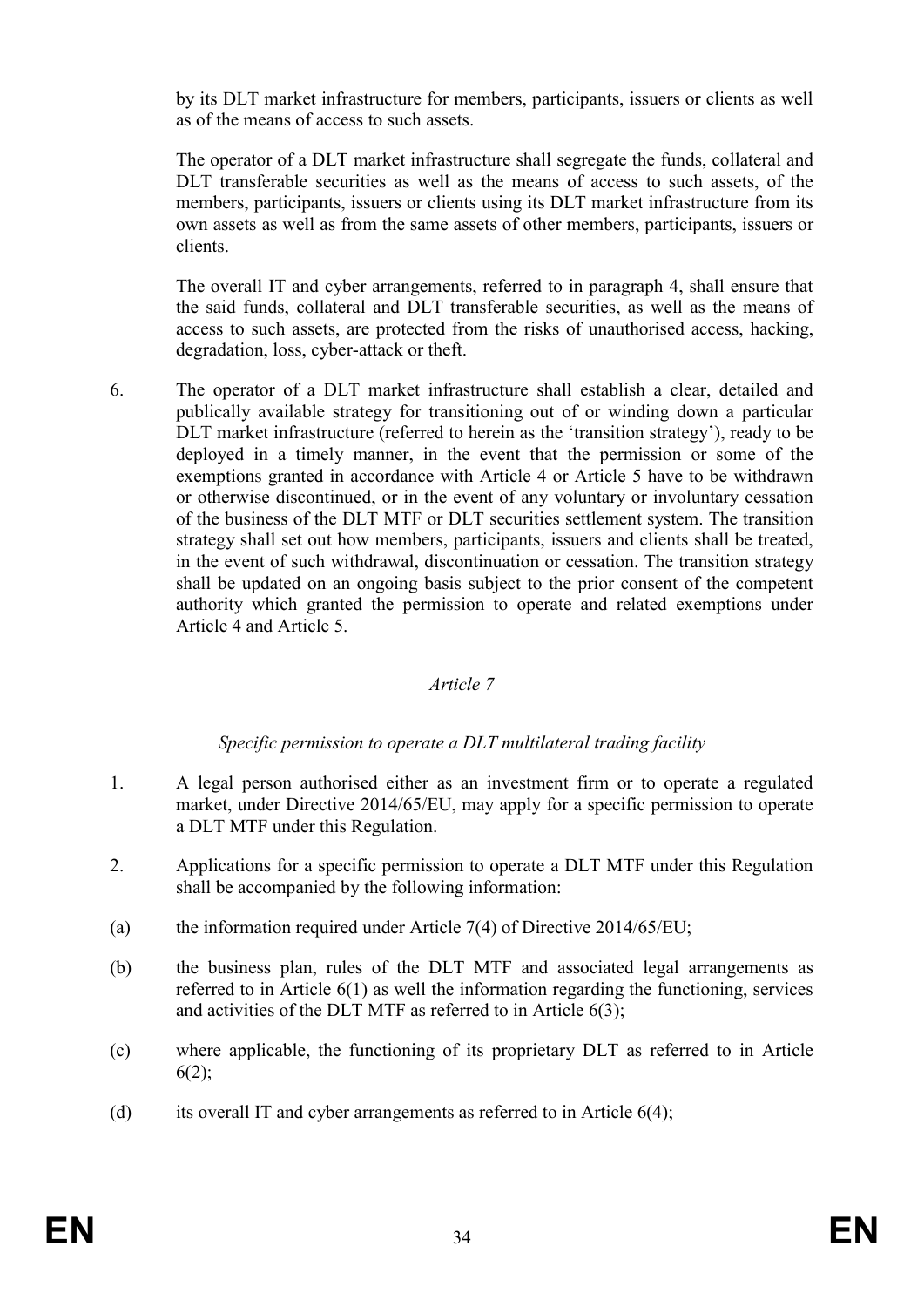- (e) where applicable, a description of the safekeeping arrangements of clients' DLT transferable securities as referred to in Article 6(5);
- (f) its transition strategy, as referred to in Article  $6(6)$ ; and
- (g) the exemptions it is requesting in accordance with Article 4, the justification for each exemption sought, any compensatory measures proposed as well as the means envisaged to comply with the conditions attached to such exemptions under Article 4.
- 3. Before deciding on an application for a specific permission to operate a DLT MTF under this Regulation, the competent authority of the home Member State shall notify and provide all relevant information on the DLT MTF to ESMA, an explanation of the exemptions requested, their justifications and any compensatory measures proposed by the applicant or required by the competent authority.

Within three months of receipt of the notification, ESMA shall provide the competent authority with a non-binding opinion on the application and shall make any recommendations on the exemptions requested by the applicant, that are necessary to ensure investor protection, market integrity and financial stability. ESMA shall also promote the consistency and proportionality of exemptions granted by competent authorities to investment firms or market operators operating DLT MTFs across the Union. In order to do so, ESMA, shall consult the competent authorities of the other Member States in a timely manner and take the utmost account of their views in its opinion.

- 4. Without prejudice to Article 7 and Article 44 of Directive 2014/65/EU, the competent authority shall refuse to grant the applicant a permission to operate a DLT MTF under this Regulation if there are objective grounds for believing any of the following:
	- (a) significant risks to investor protection, market integrity or financial stability are not properly addressed and mitigated by the applicant; or
	- (b) the specific permission to operate a DLT MTF under this Regulation and the exemptions requested are sought to circumvent legal and/or regulatory requirements.
- 5. The specific permission granted to either an investment firm or a market operator to operate a DLT MTF shall be valid throughout the Union for up to six years from the date of the specific permission. It shall specify the exemptions that are granted, in accordance with Article 4.

ESMA shall publish on its website the list of DLT MTFs, the start and end dates of their specific permissions and the list of exemptions granted to each of them.

6. Without prejudice to Article 8 and Article 44 of Directive 2014/65/EU, the competent authority which granted a specific permission under this Regulation shall withdraw such permission or any of the exemptions granted, after consultation with ESMA, in accordance with paragraph 3, if any of the following has occurred: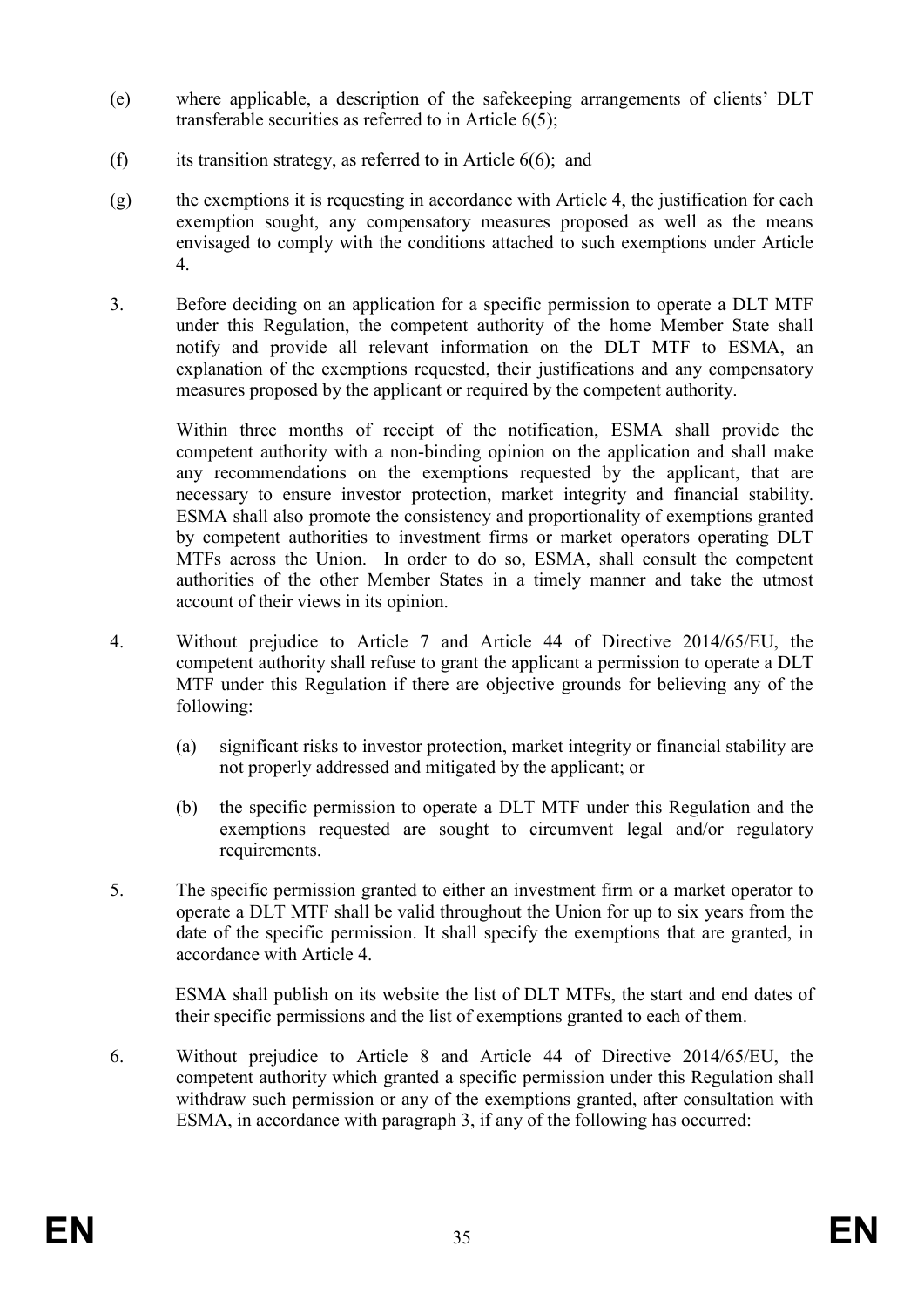- (a) a flaw has been discovered in the functioning of the DLT or in the services and activities provided by the operator of the DLT MTF that poses a risk to investor protection, market integrity or financial stability, which outweighs the benefits of the services and activities under experimentation;
- (b) the investment firm or market operator operating the DLT MTF has breached the conditions attached to the exemptions granted by the competent authority;
- (c) the investment firm or market operator, operating a DLT MTF has admitted to trading financial instruments that do not fulfil the conditions laid down in Article  $3(1)$  and  $3(2)$ ;
- (d) the investment firm or market operator, operating a DLT MTF, that has requested an exemption from Article 3(2) of Regulation (EU) No 909/2014, has recorded DLT transferable securities that do not fulfil the conditions laid down in Article 3(1) and 3(2);
- (e) the investment firm or market operator, operating a DLT MTF, that has requested specific permission to be exempted from Article 3(2) of Regulation (EU) No 909/2014, has exceeded the thresholds referred to in Article 3(3) or (5), third subparagraph; or
- (f) the competent authority becomes aware that the investment firm or market operator that applied for a specific permission to operate a DLT MTF, obtained such permission or related exemptions on the basis of misleading information including any material omission.
- 7. Where in the course of its activity, an investment firm or a market operator operating a DLT MTF proposes to introduces a material change to the functioning of the DLT, or to its services or activities, which requires a new permission, a new exemption, or the modification of one or more of its existing exemptions or of any conditions attached to it, it shall request such permission, exemption or modification in accordance with Article 4. Such permission, exemption or modification shall be processed by the competent authority, in accordance with paragraphs 2 to 5.

Where in the course of its activity, an investment firm or a market operator operating a DLT MTF requests a new permission or exemption, it shall do so in accordance with Article 4. Such permission or exemption shall be processed by the competent authority, in accordance with paragraphs 2 to 5.

## *Article 8*

## *Specific permission to operate a DLT securities settlement system*

1. A legal person authorised as a CSD under Regulation (EU) No 909/2014, may apply for a specific permission to operate a DLT securities settlement system under this Regulation.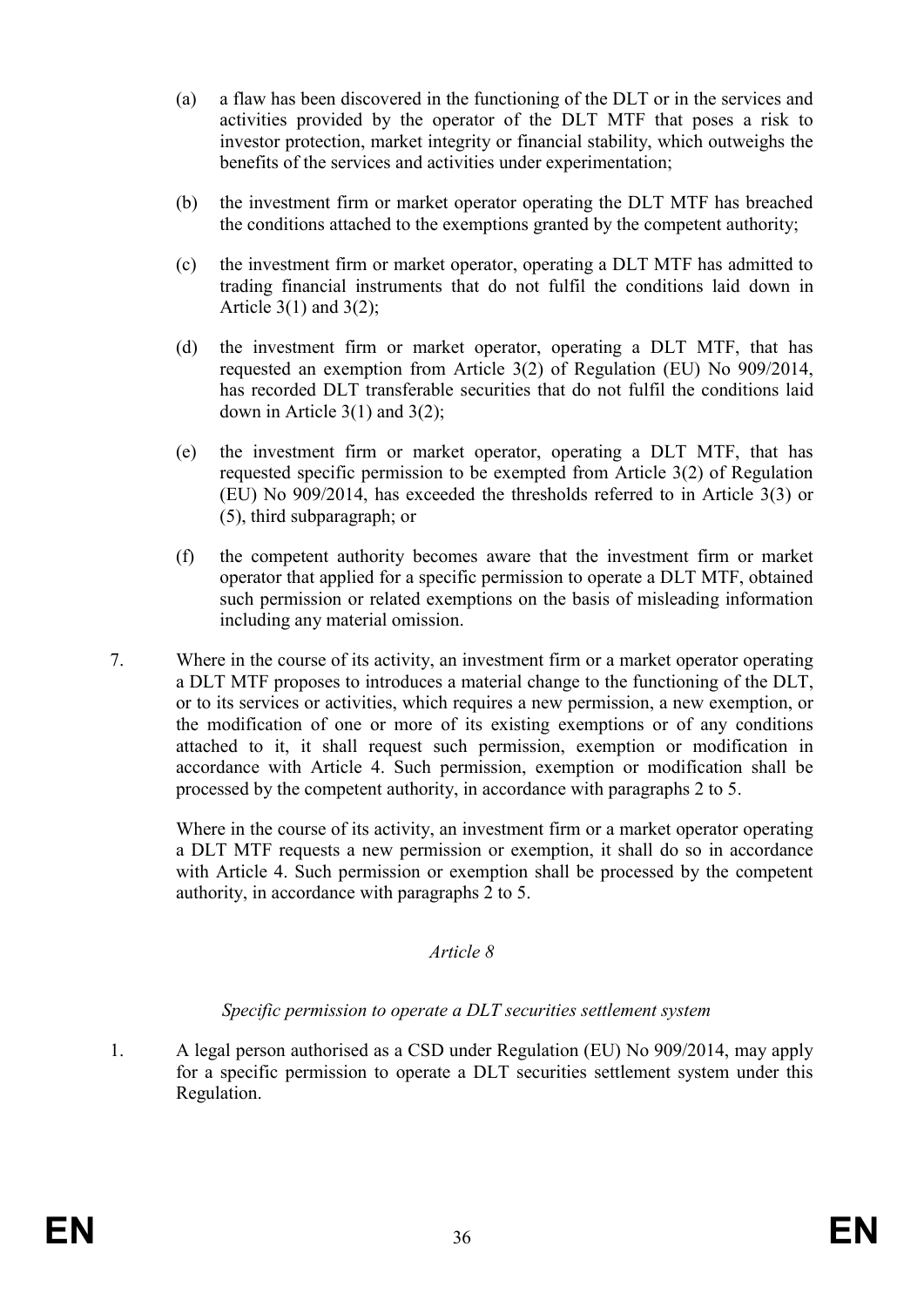- 2. Applications for a specific permission to operate a DLT securities settlement system under this Regulation shall be accompanied by the following information:
	- (a) the information required under Article 7(9) of Regulation (EU) No 909/2014;
	- (b) the business plan, rules of the DLT securities settlement system and associated legal arrangements as referred to in Article 6(1) as well as information regarding the functioning, services and activities of the DLT securities settlement system as referred to in Article 6(3);
	- (c) the functioning of its proprietary DLT as referred to in Article  $6(2)$ ;
	- (d) its overall IT and cyber arrangements as referred to in Article  $6(4)$ ;
	- (e) the safekeeping arrangements as referred to in Article 6(5);
	- (f) the transition strategy as referred to in Article  $6(6)$ ;
	- (g) the exemptions it is requesting, in accordance with Article 5, the justifications for each exemption sought, any compensatory measures proposed as well as the measures envisaged to comply with the conditions attached to such exemptions under Article 5.
- 3. Before deciding on an application for a specific permission to operate a DLT MTF under this Regulation, the competent authority shall notify and provide all relevant information on the DLT securities settlement system to ESMA and an explanation of the exemptions requested, their justification and any compensatory measures proposed by the applicant or required by the competent authority.

Within three months of receipt of the notification, ESMA shall provide the competent authority with a non-binding opinion on the application and shall make any recommendations on the exemptions requested by the applicant, that are necessary to ensure investor protection, market integrity and financial stability. ESMA shall also promote the consistency and proportionality of exemptions granted by competent authorities to CSDs operating DLT securities settlement systems, across the Union. In order to do so, ESMA, shall consult the competent authorities of the other Member States in a timely manner and take the utmost account of their views in its opinion.

- 4. Without prejudice to Article 17 of Regulation (EU) No 909/2014, a competent authority shall refuse to grant a specific permission under this Regulation, if there are grounds for believing any of the following:
	- (a) significant risks to investor protection, market integrity or financial stability are not properly addressed and mitigated by the applicant; or
	- (b) the specific permission to operate a DLT securities settlement system and the exemptions requested are sought to circumvent legal and/or regulatory requirements.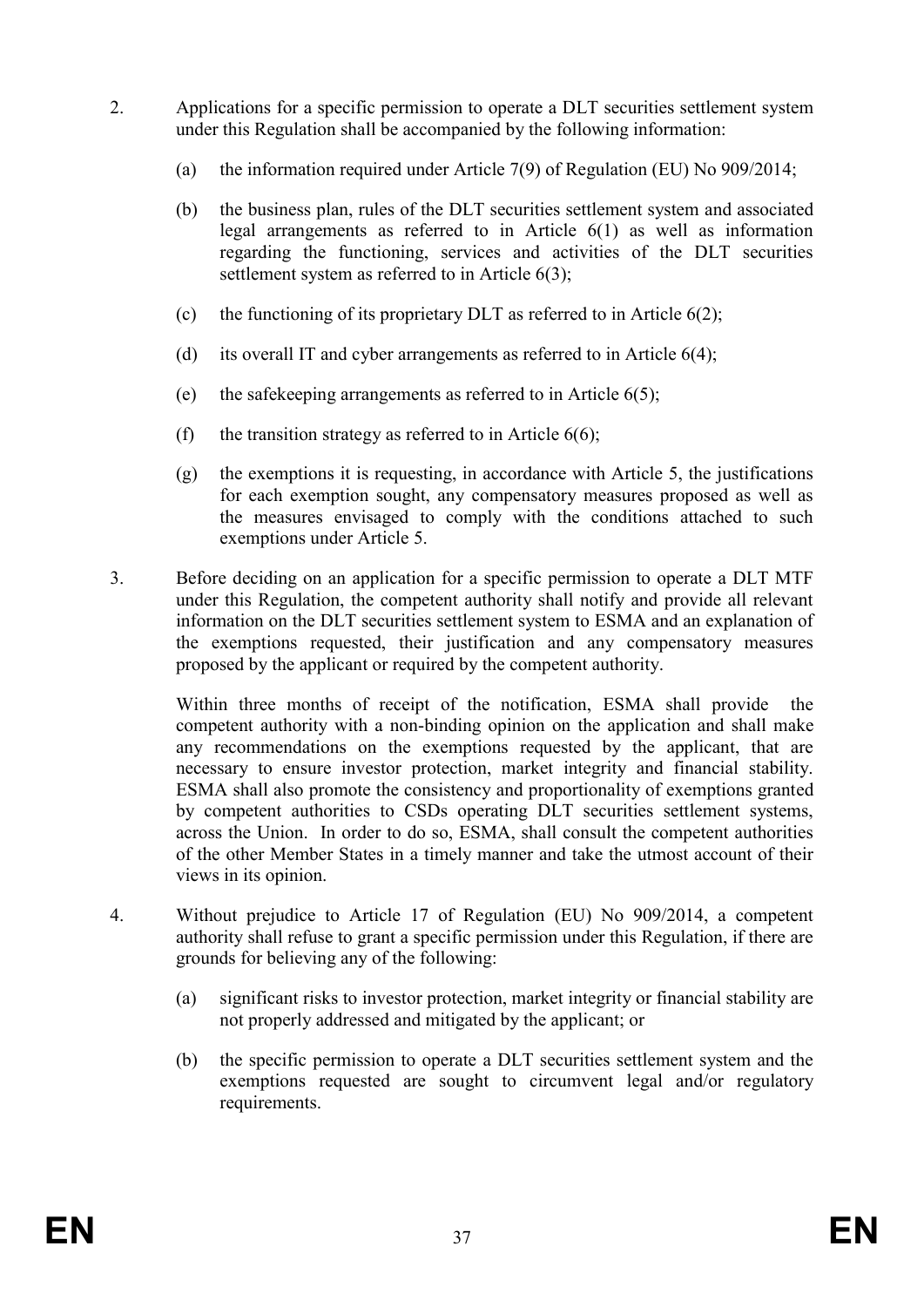5. The specific permission granted to operate a DLT securities settlement system shall be valid throughout the Union for up to six years from the date of the specific permission. It shall specify the exemptions that are granted, in accordance with Article 5.

ESMA shall publish on its website the list of DLT securities settlement systems, the start and end dates of their specific permissions and the list of exemptions granted to each of them.

- 6. Without prejudice to the application of Article 20 of Regulation (EU) No 909/2014, the competent authority which granted the specific permission, under this Regulation shall withdraw such permission or any of the exemptions granted, after consultation with ESMA, in accordance with paragraph 3, if any of the following has occurred:
	- (a) a flaw has been discovered in the functioning of the DLT or in the services and activities provided by the CSD operating a DLT securities settlement system that poses a risk to market integrity, investor protection or financial stability, which outweighs the benefits of the services and activities under experimentation; or
	- (b) the CSD operating the DLT securities settlement system has breached the conditions attached to the exemptions granted by the competent authority; or
	- (c) the CSD operating the DLT securities settlements system has recorded financial instruments that do not fulfil the conditions laid down Article 3(1) and  $(2)$ ; or
	- (d) the CSD operating the DLT securities settlements system has exceeded the thresholds referred to in Article 3(3) and (5), third subparagraph; or
	- (e) the competent authority becomes aware that the CSD operating the DLT securities settlement system that applied for a specific permission to operate a DLT securities settlement system, obtained such permission or related exemptions on the basis of misleading information including any material omission.
- 7. Where in the course of its activity, a CSD operating a DLT securities settlement system proposes to introduces a material change to the functioning of the DLT, or to its services or activities, which require a new permission, a new exemption or the modification of one or more of its existing exemptions or of any attached conditions, it shall request such permission, exemption or modification, in accordance with Article 5. Such permission, exemption or modification, shall be processed by the competent authority, in accordance with paragraphs 2 to 5.

Where in the course of its activity, a CSD operating a DLT securities settlement system requests a new permission or exemption, it shall request such permission or exemption, in accordance with Article 5. Such permission or exemption or modification shall be processed by the competent authority, in accordance with paragraphs 2 to 5.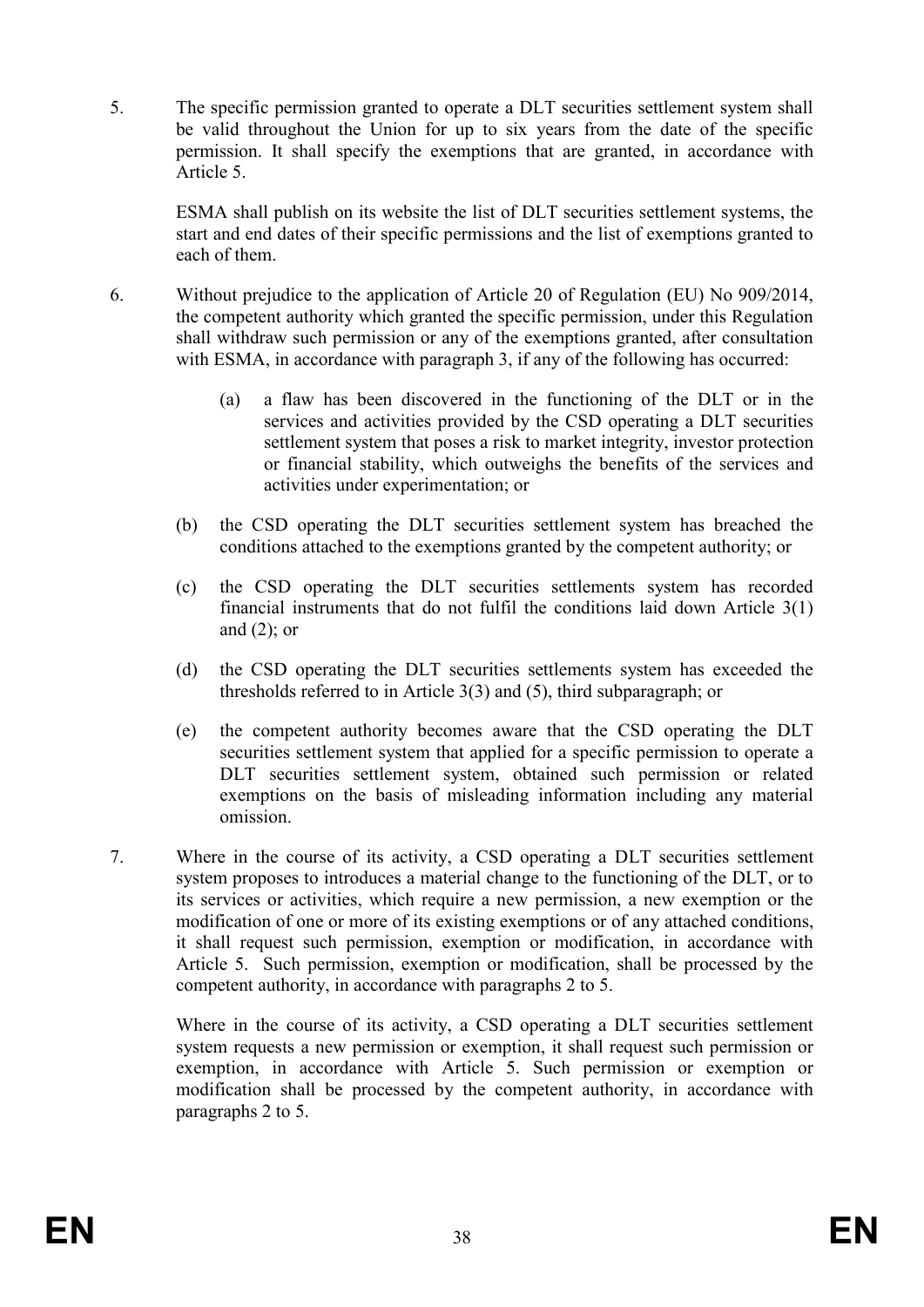#### *Article 9*

## *Cooperation between operators of DLT market infrastructures, competent authorities and ESMA*

1. Without prejudice to the application of any relevant provisions of Directive 2014/65/EU and Regulation (EU) No 909/2014, the operators of DLT market infrastructures shall cooperate with the competent authorities which are entrusted with granting specific permissions under this Regulation and with ESMA.

In particular, immediately upon becoming aware of any of the matters listed below, the operators of DLT market infrastructures shall notify, the said competent authorities and ESMA, thereof. Such matters include, without limitation:

- (a) any proposed material change to their business plan including critical staff, the rules of the DLT market infrastructure and associated legal arrangements at least four months before the change is planned, notwithstanding whether the proposed material change requires a change in the specific permission or related exemptions or conditions attached thereto, in accordance with Article 7 or Article 8;
- (b) any evidence of unauthorised access, material malfunctioning, loss, cyberattacks or other cyber-threats, fraud, theft or other serious malpractice suffered by the DLT market infrastructure;
- (c) any material change in the information provided to the competent authority which granted the specific permission;
- (d) any technical or operational difficulty in delivering the activities or services subject to the specific permission, including difficulties related to the development or use of the DLT and DLT transferable securities; or
- (e) any risks to investor protection, market integrity or financial stability that have arisen and were not anticipated in the application requesting the specific permission or at the time of granting the specific permission.

Where notified of such information, the competent authority may require the DLT market infrastructure concerned to make an application under Article 7(7) or Article 8(7) and/or may take any corrective measures required as referred to in paragraph 3.

- 2. The operators of DLT market infrastructures shall provide the competent authority which granted the specific permission and ESMA with any relevant information they may require.
- 3. The competent authority which granted the specific permission may require any corrective measures to the business plan, the rules of the DLT market infrastructure and associated legal arrangements to ensure investor protection, market integrity or financial stability. Before requiring any corrective measures, the competent authority shall consult ESMA, in accordance with Article 7(3) or Article 8(3). The DLT market infrastructure shall report on the measures taken to implement any corrective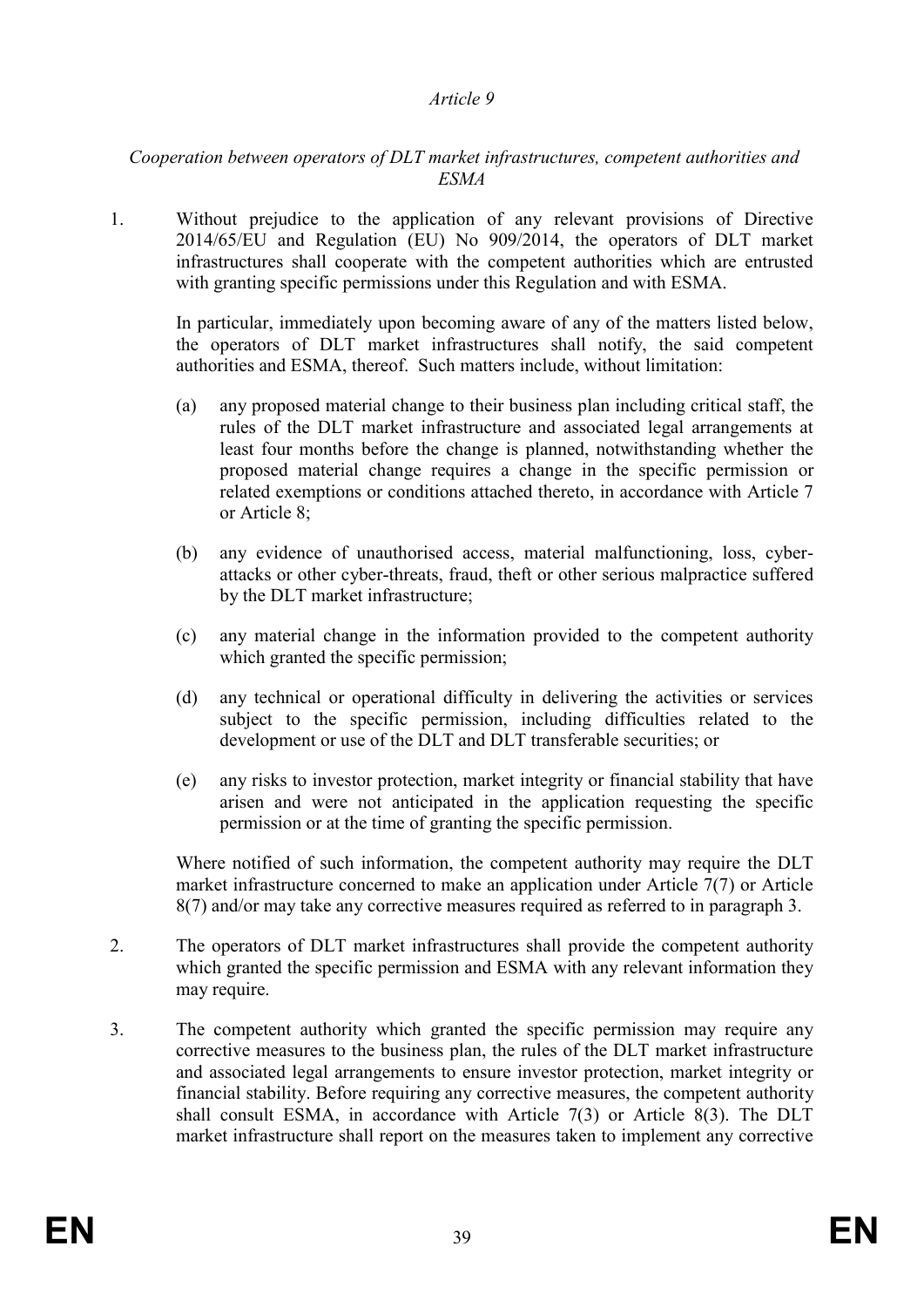measures required by the competent authority, in its reports referred to in paragraph 4.

- 4. Every six months from the date of the specific permission, the operator of a DLT market infrastructure shall submit a report to the competent authority and ESMA. Such report shall include, without limitation:
	- (a) a summary of any information listed in the second sub-paragraph of paragraph 1;
	- (b) the number and value of DLT transferable securities admitted to trading on the DLT MTF, the number and value of DLT transferable securities recorded by a CSD operating DLT securities settlement systems, and where applicable, the number and value of transferable securities recorded by an investment firm or market operator operating on a DLT MTF;
	- (c) the number and value of transactions traded on a DLT MTF and settled either by a CSD operating a DLT securities settlement system, or where applicable, by an investment firm or market operator operating a DLT MTF;
	- (d) a reasoned assessment of any difficulties in applying Union financial services legislation or national law; and
	- (e) the measures taken to implement any compensatory or corrective measures required by the competent authority or conditions imposed by the competent authority.
- 5. ESMA shall fulfil a coordination role between competent authorities, with a view to building a common understanding of distributed ledger technology and DLT market infrastructure as well as a common supervisory culture and convergent supervisory practices, ensuring consistent approaches and convergence in supervisory outcomes.

ESMA shall inform all competent authorities on a regular basis of:

- (a) the reports submitted in accordance with paragraph 4;
- (b) the specific permissions and exemptions granted in accordance with Article 7 and Article 8 as well as the conditions attached thereto;
- (c) any refusal by a competent authority to grant a specific permission or any exemption in accordance with Article 7 and Article 8, any withdrawal of such a specific permission or exemptions and any cessations of business by a DLT market infrastructure.
- 6. ESMA shall monitor the application of the specific permissions, related exemptions and conditions attached thereto, granted in accordance with Article 7 and Article 8, as well as any compensatory or corrective measures required and shall submit an annual report to the Commission on how they are applied in practice.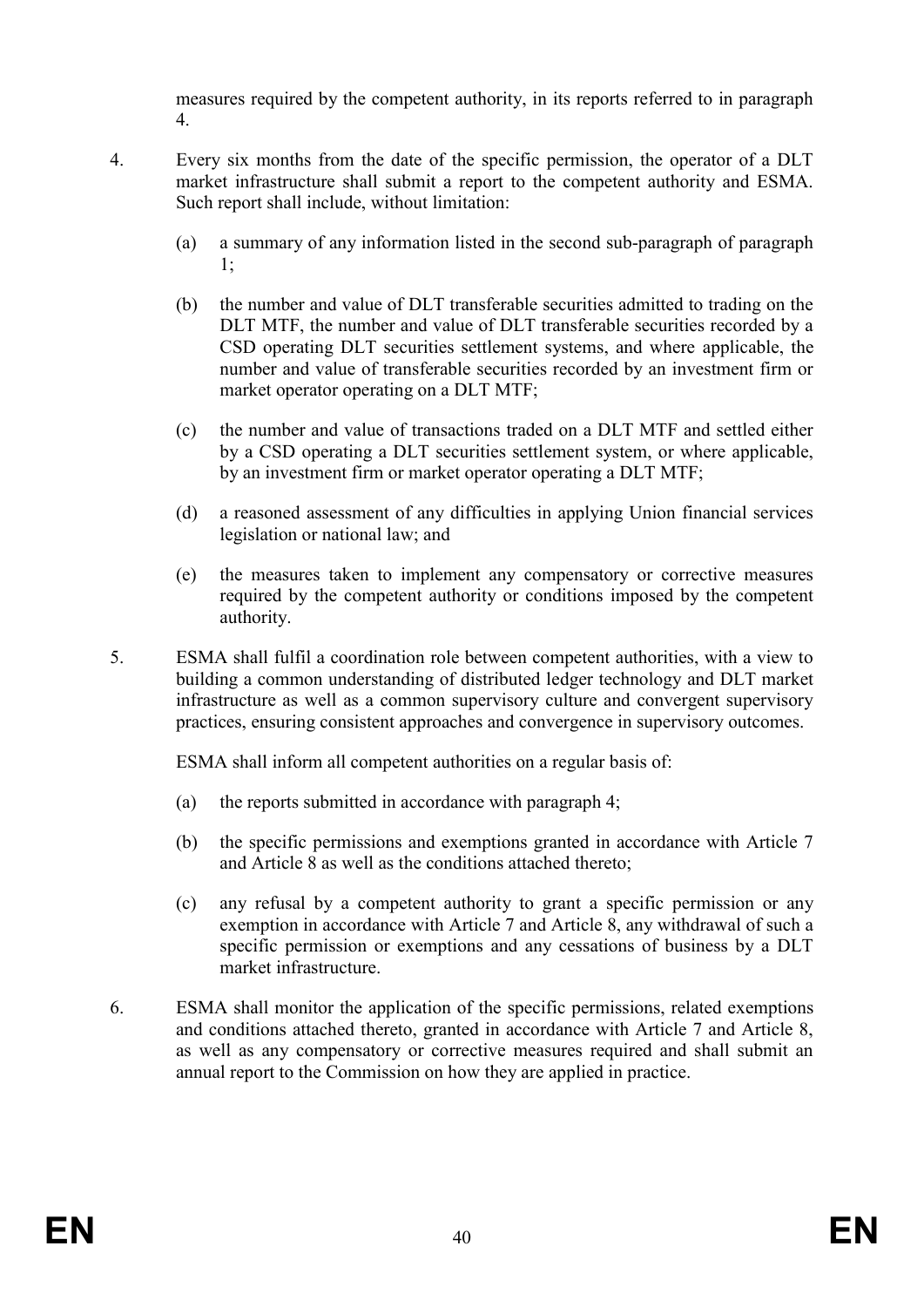## *Article 10*

## *Report and review*

- 1. Five years from the entry into application of this Regulation, at the latest, ESMA shall present a report to the Commission on:
	- (a) the functioning of DLT market infrastructures across the Union;
	- (b) the number of DLT MTFs and CSDs operating a DLT securities settlement system which have been granted a specific permission under this Regulation;
	- (c) the type of exemptions requested by DLT market infrastructures and the type of exemptions granted by competent authorities;
	- (d) the number and value of DLT transferable securities admitted to trading on DLT MTFs, the number and value of DLT transferable securities recorded by CSDs operating DLT securities settlement systems, and where applicable, the number and value of transferable securities recorded by DLT MTFs;
	- (e) the number and value of transactions traded on DLT MTFs and settled by CSDs operating DLT securities settlement system, and where applicable, by DLT MTFs;
	- (f) the type of DLT used and technical issues related to the use of DLT, including the matters referred to in point (b) of the second sub-paragraph of Article  $9(1)$ ;
	- (g) the procedures put in place by DLT MTFs in accordance with Article  $4(3)(g)$ ;
	- (h) any risks presented by the use of a DLT;
	- (i) any interoperability issues between DLT market infrastructures and other infrastructures using legacy systems;
	- (j) the benefits resulting from the use of a DLT, in terms of any efficiency improvements and risk reductions across the entire trading and post-trading chain, including without limitation, with regard to the recording and safekeeping of DLT transferable securities, the traceability of transactions, corporate actions, reporting and supervision functions at the level of the DLT market infrastructure;
	- (k) any refusals by a competent authority to grant specific permissions or exemptions in accordance with Article 7 and Article 8, modifications or withdrawals of such specific permissions or exemptions as well as of any compensatory or corrective measures; and
	- (l) any cessations of business by a DLT market infrastructure and the reasons for such cessation.
- 2. Based on the report referred to in paragraph 1, the Commission shall present a report to the European Parliament and Council including a cost-benefit analysis on whether the regime for DLT market infrastructures under this Regulation should be: